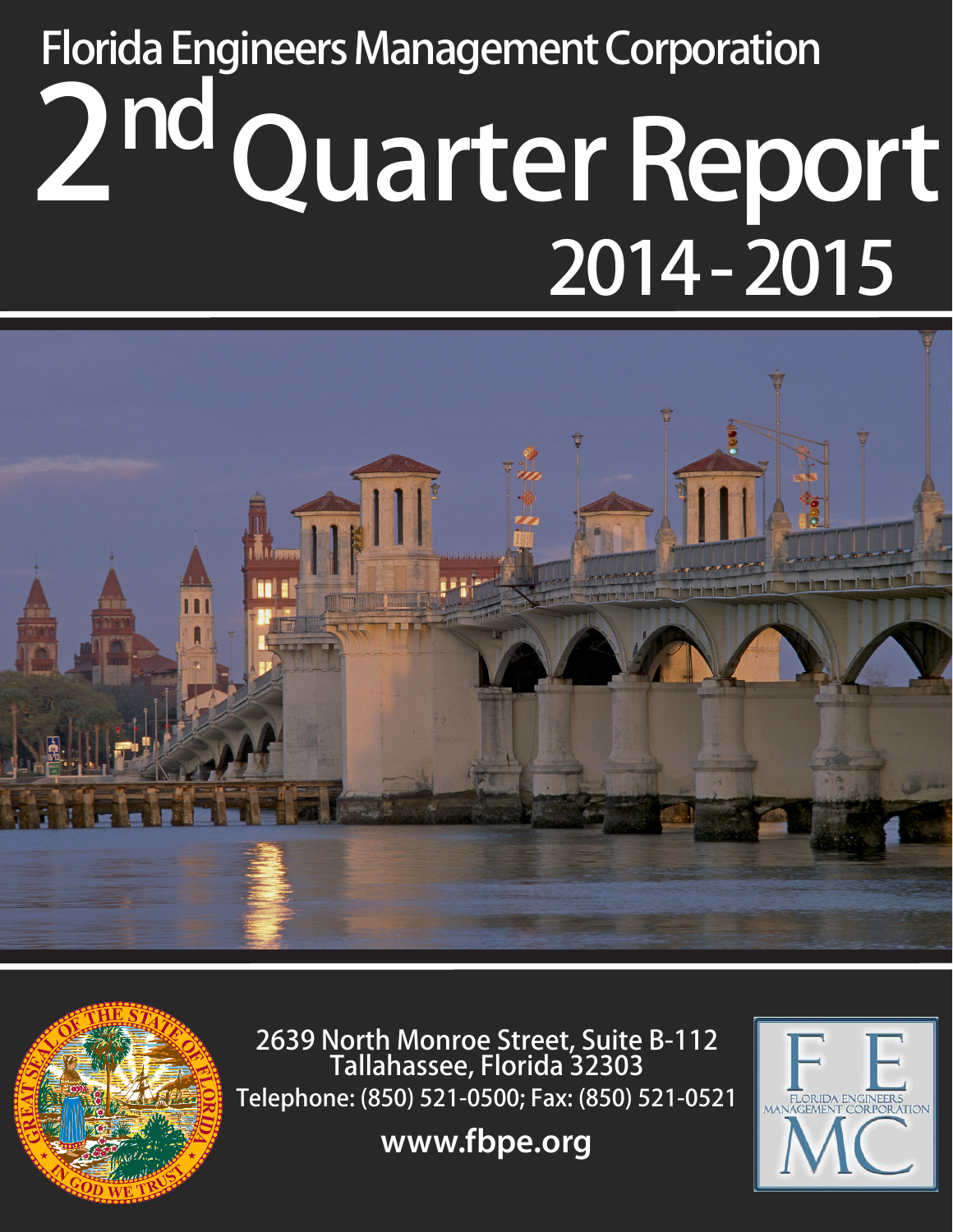### *B1. Performance Standards*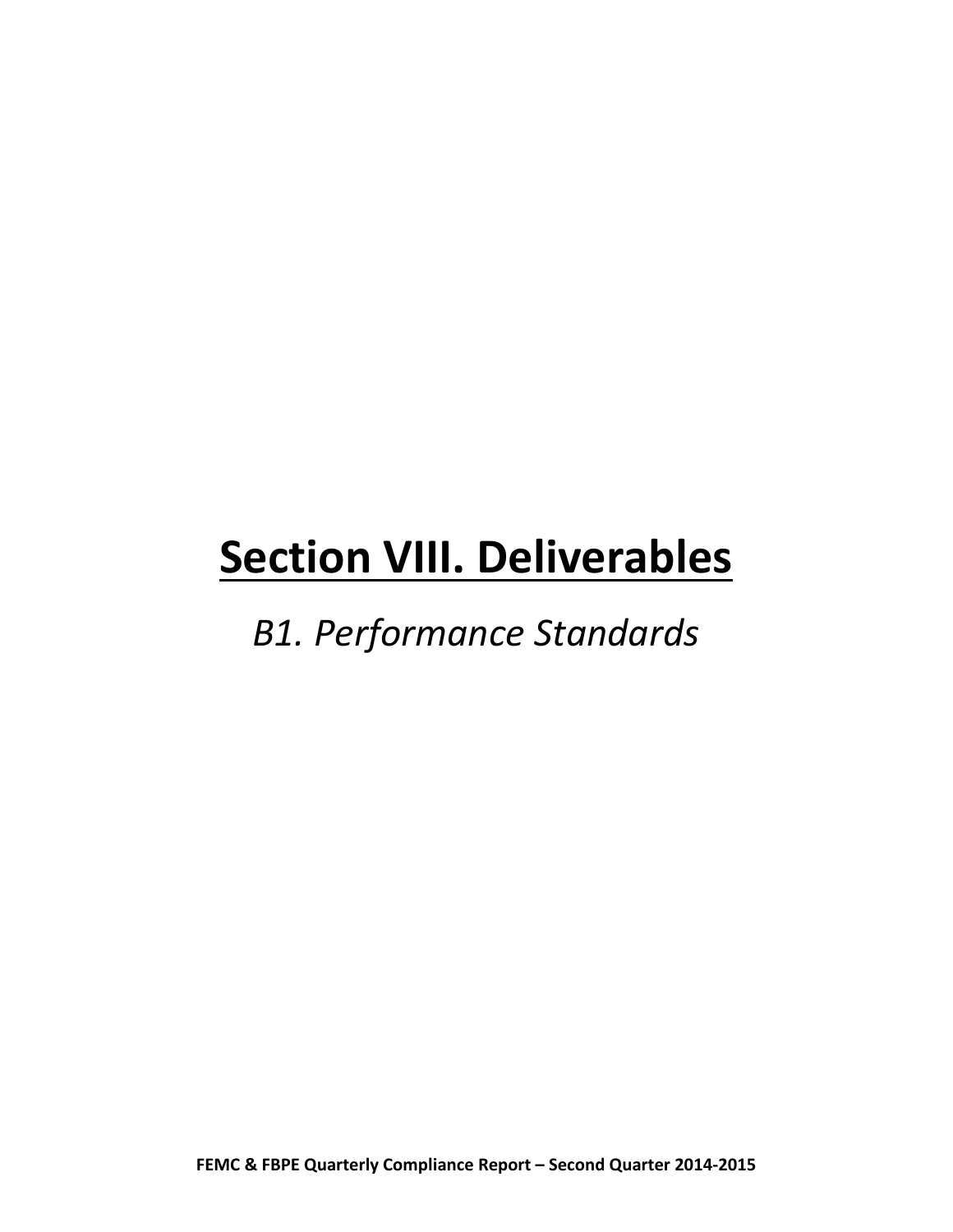In order to facilitate efficient and cost effective regulation by the Florida Engineers Management Corporation ("FEMC"), the following performance standards and measurable outcomes are adopted:

(1) FEMC shall make a determination of legal sufficiency within 30 days of receipt of a complaint.

*In the Second Quarter of Fiscal Year 2014/2015, 27 total new complaints were received of which 20 were complaints against licensees and 7 were complaints against unlicensed individuals or entities. Of the new complaints, 17 licensed complaints were deemed legally sufficient, 3 licensed complaints were deemed legally insufficient, and 0 licensed complaints were undetermined at the end of the Second Quarter point, as it is still within the 30 days of determination and is still in the initial review process. Of the new complaints, 4 unlicensed complaints were deemed legally sufficient, 1 unlicensed complaint was deemed legally insufficient, and 2 unlicensed complaints are undetermined at the end of the Second Quarter point, as they are still within the 30 days of determination and are still in the initial review process.*

(2) Within fifteen days of receiving a complaint that is determined to be legally sufficient, FEMC shall furnish to the subject or the subject's attorney a copy of the complaint or document that resulted in the initiation of the investigation.

*Of the 21 cases deemed legally sufficient, the subject (or subject's attorney) was notified and furnished a copy of the complaint, or, in the case of some unlicensed cases, furnished with a Cease and Desist Order resulting in 100% compliance with the Rule.*

(3) FEMC shall provide status reports to the Board regarding all outstanding disciplinary cases at every other regularly scheduled meeting of the Board. The status report shall include all legally sufficient disciplinary cases until entry of a final order by the Board. Upon entry of a final order, FEMC shall notify the licensee's employer of the action taken by the Board.

*Status reports were submitted to the Board at the December 2014 FBPE meeting. As far as FEMC can reasonably ascertain the existence of an employer for Respondent, FEMC now has 100% compliance with that requirement.*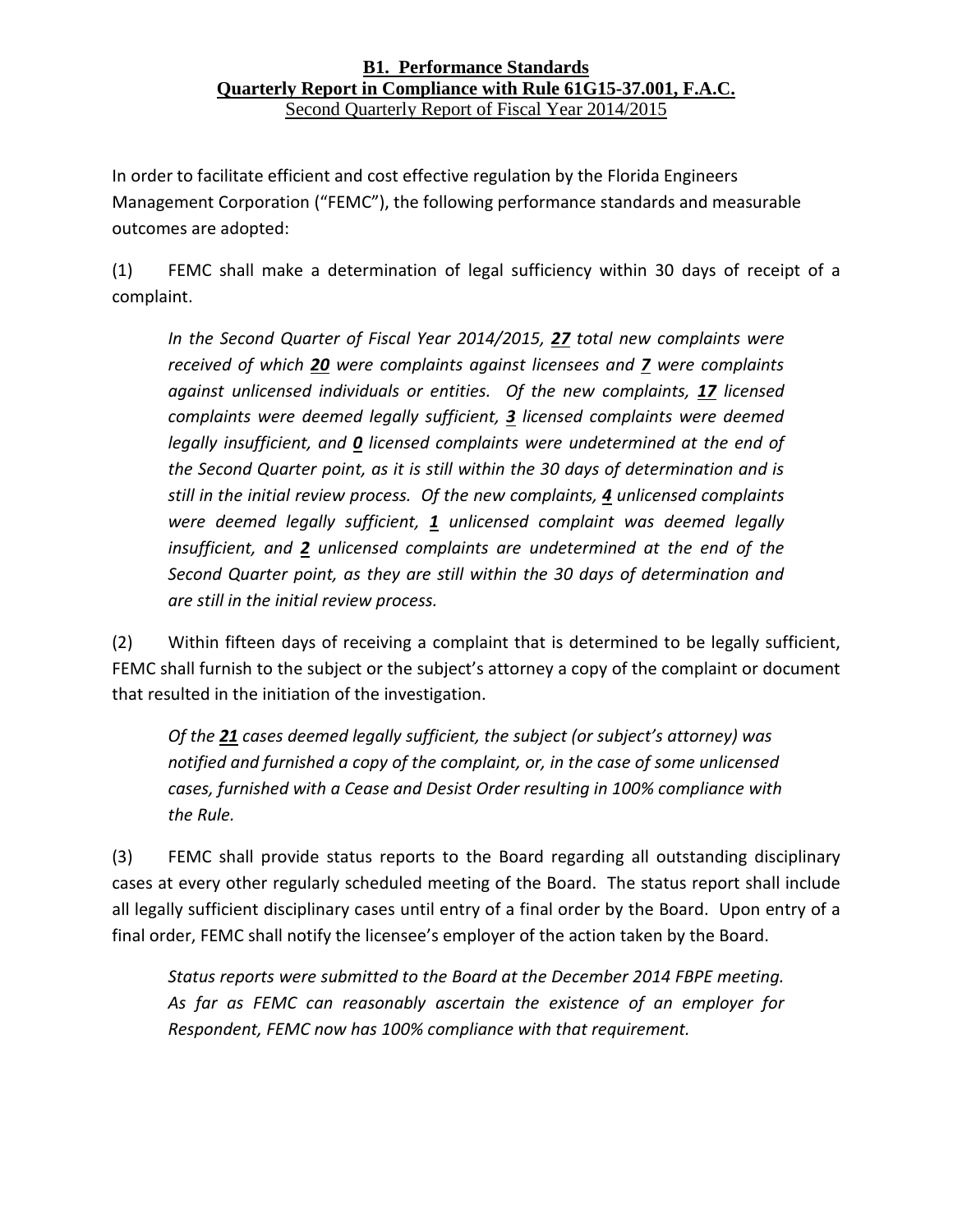(4) FEMC shall refer to the Board any investigation or disciplinary proceeding not before the Division of Administrative Hearings pursuant to Chapter 120, Florida Statutes, or otherwise completed by FEMC within one year after the filing of a complaint.

*Referenced in the previous quarterly report, at the end of the First Quarter of the fiscal year 2014 –2015, 27 cases were identified as being more than one year old; and, of those 27 cases, 10 have been resolved. As a result of aging, there are 5 additional cases that reached year old status during the Second Quarter of Fiscal Year 2014/2015 thus making a total of 22 cases which are more than one year old at the end of the Second Quarter for the 2014/2015 Fiscal Year.*

(5) FEMC shall notify the person who filed the complaint of the status of the investigation every six months, including whether probable cause has been found, when the case is on the agenda for consideration by the Board, and the status of any administrative proceeding or appeal.

*FEMC is in 100% compliance with this section.*

(6) At least 90 days before the end of a licensure cycle, FEMC shall forward a licensure renewal notification to active or inactive licensees at the licensee's last known address of record with FEMC.

FEMC is in 100% compliance with this section.

(7) At least 90 days before the end of a licensure cycle, FEMC shall forward a notice of pending cancellation of licensure to a delinquent status licensee at the licensee's last known address of record with FEMC.

FEMC is in 100% compliance with this section.

(8) Upon receipt of an application for a license, FEMC shall examine the application and, within 30 days after such receipt, notify the applicant of any apparent errors or omissions and request any additional information FEMC is permitted by law to require.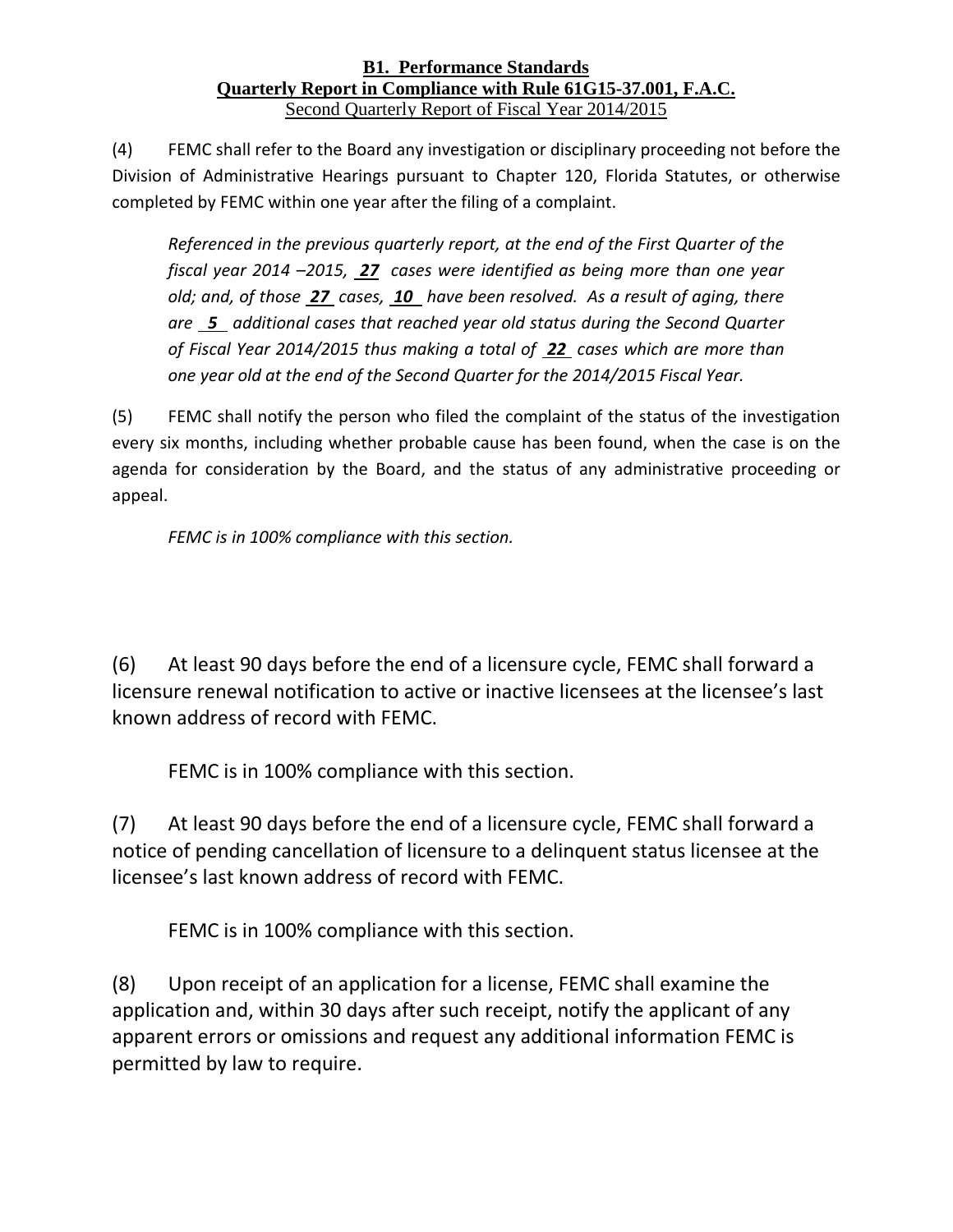| Type of         | Applications | Applications   | Applications not in |
|-----------------|--------------|----------------|---------------------|
| Application     | Received     | in             | compliance with     |
|                 |              | compliance     | 30 day notice       |
| Engineer Intern | 181          | 181            |                     |
| Continuing      | 7            | 7              |                     |
| Education       |              |                |                     |
| Providers       |              |                |                     |
| Continuing      | 0            | $\overline{0}$ |                     |
| Education       |              |                |                     |
| Courses         |              |                |                     |
| Professional    | 268          | 268            |                     |
| Engineer        |              |                |                     |
| Endorsement     | 323          | 323            |                     |
| Certificate of  | 121          | 121            |                     |
| Authorizations  |              |                |                     |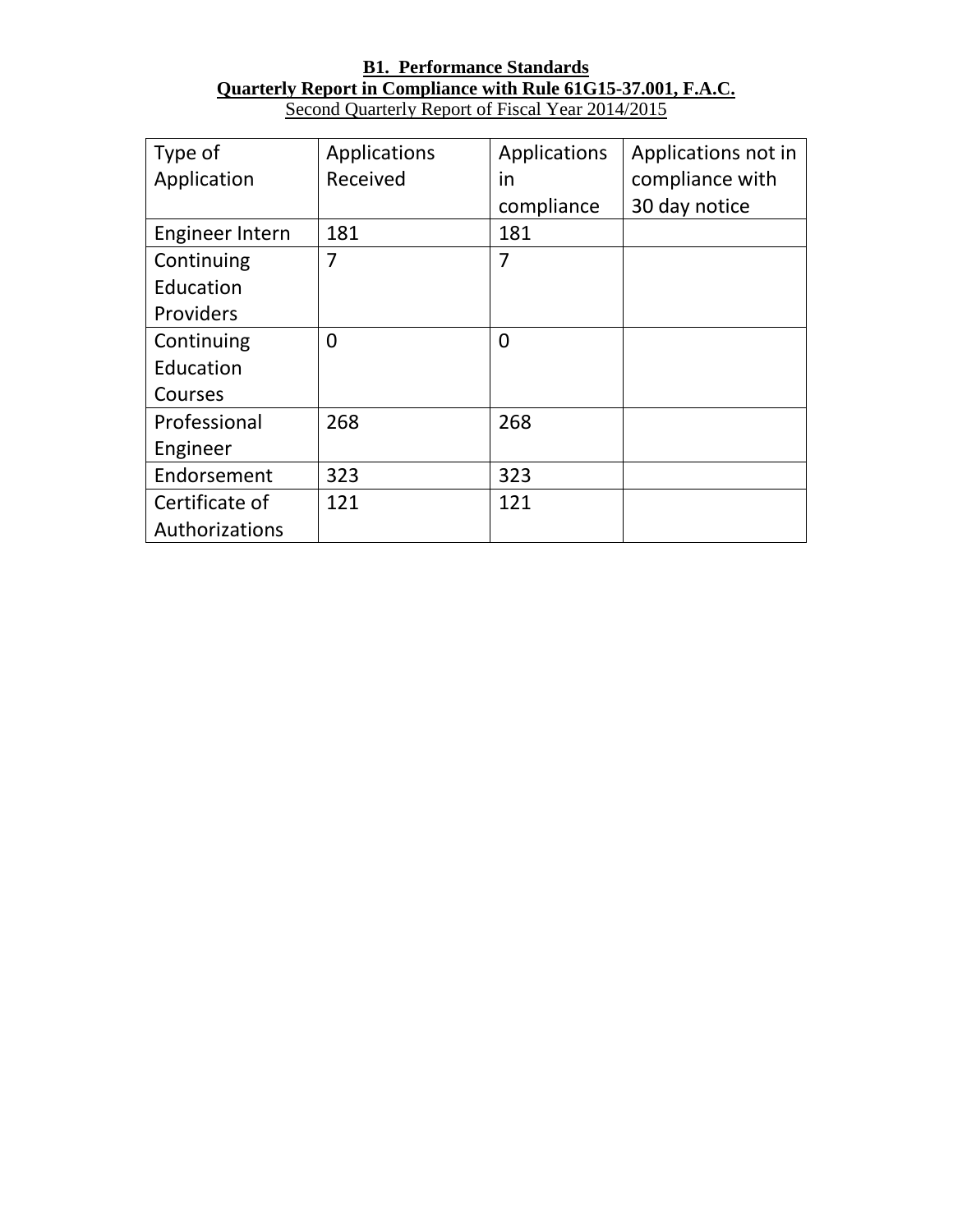(9) Every application for a license shall be approved or denied within 90 days after receipt of a completed application.

FEMC is in 100% compliance with the rule.

| Applications Received and in 90 - Day Compliance |             |
|--------------------------------------------------|-------------|
| October 2014                                     |             |
| <b>Principles &amp; Practice</b>                 | 231         |
| Engineer                                         | 106         |
| Intern/Fundamentals                              |             |
| <b>Continuing Education</b>                      | 3           |
| Endorsements                                     | 132         |
| <b>Special Inspectors</b>                        | $\mathbf 1$ |
| <b>Total</b>                                     | 473         |
|                                                  |             |
| November 2014                                    |             |
| Principles & Practice                            | 19          |
| Engineer                                         | 42          |
| Intern/Fundamentals                              |             |
| <b>Continuing Education</b>                      | 3           |
| Endorsements                                     | 96          |
| <b>Special Inspectors</b>                        | 2           |
| <b>Total</b>                                     | 162         |
|                                                  |             |
| December 2014                                    |             |
| <b>Principles &amp; Practice</b>                 | 19          |
| Engineer                                         | 61          |
| Intern/Fundamentals                              |             |
| <b>Continuing Education</b>                      | 4           |
| Endorsements                                     | 133         |
| <b>Special Inspectors</b>                        | 0           |
| <b>Total</b>                                     | 217         |
|                                                  |             |
| <b>Grand Total for quarter</b>                   | 852         |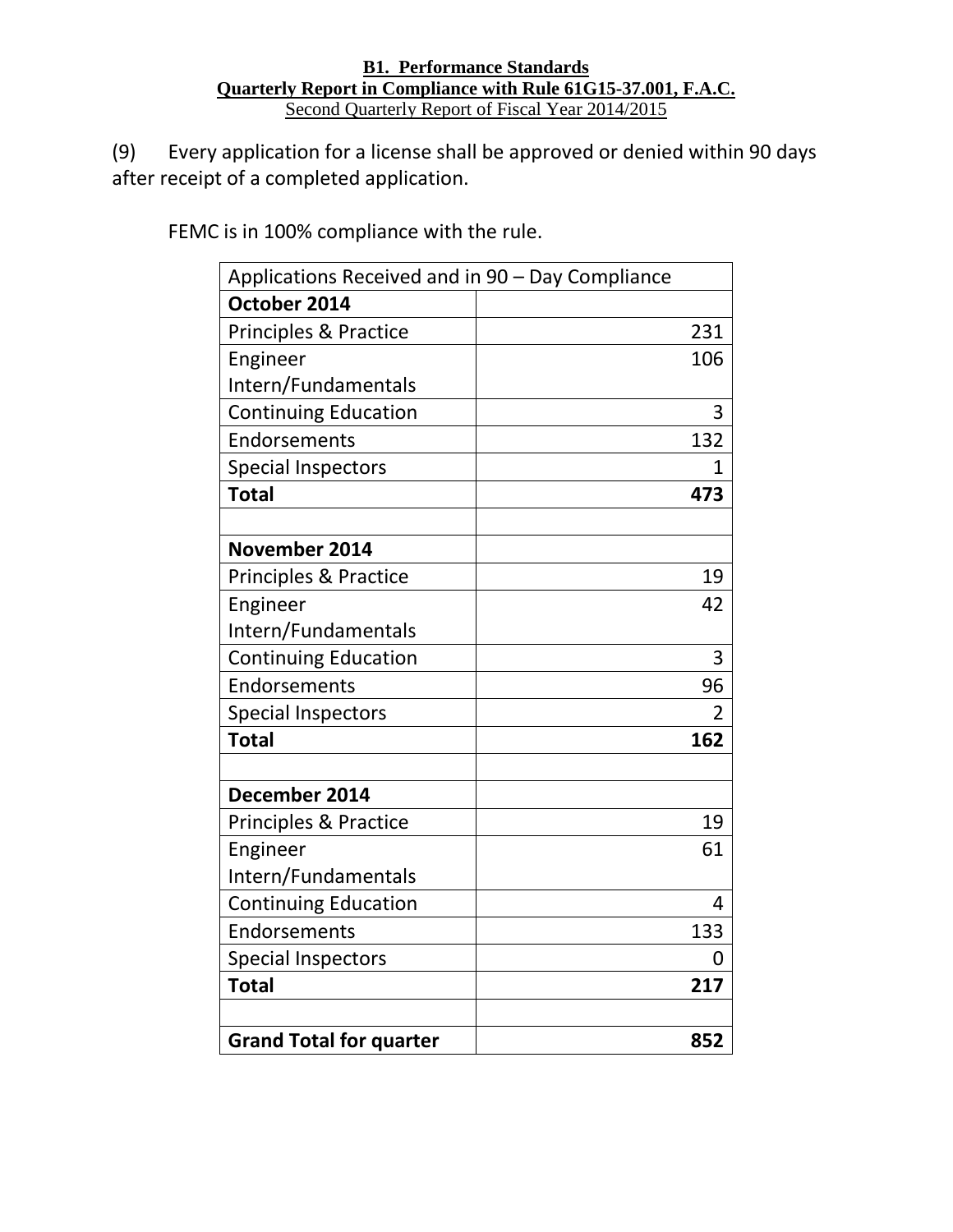(10) If an applicant seeks a license for an activity that is exempt from licensure, FEMC shall notify the applicant and return any tendered application fee within 30 days after receipt of the original application.

FEMC is in 100% compliance with this section due to the fact that it has not received any application for an exempt activity.

(11) FEMC shall maintain the Board's web page and update the web page within 14 days of the date the updates go into effect. Administrative complaints shall be posed no later than 30 days after the recommendation by the probable cause panel. All active disciplinary cases shall be posted on the web page, including the final action taken by the Board until the terms of the final order are completed or until the licensee becomes inactive, retires, relinquishes the license or permits the license to become null and void.

FEMC is in 100% compliance with this section.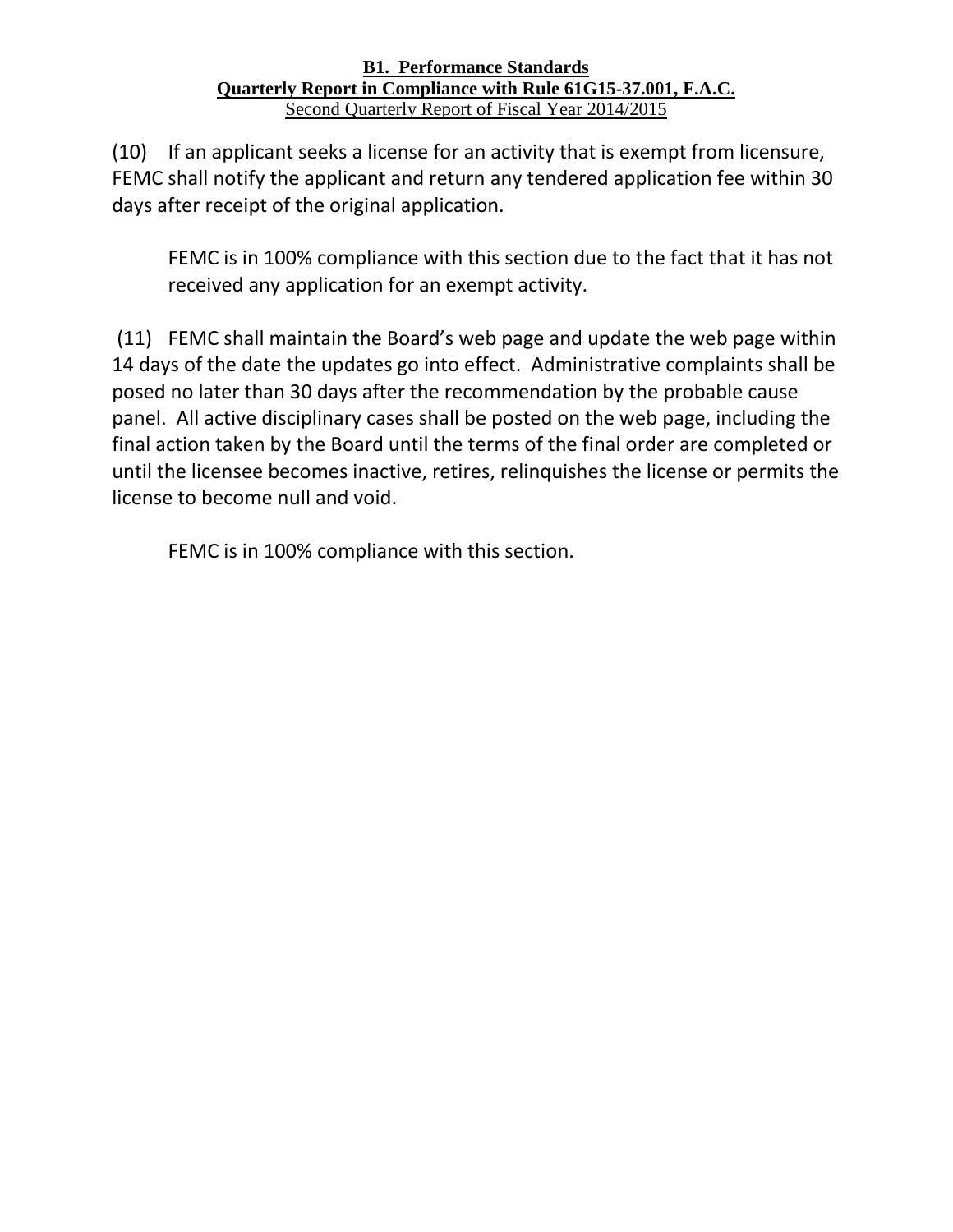### *B2. Priority Referrals Compliance*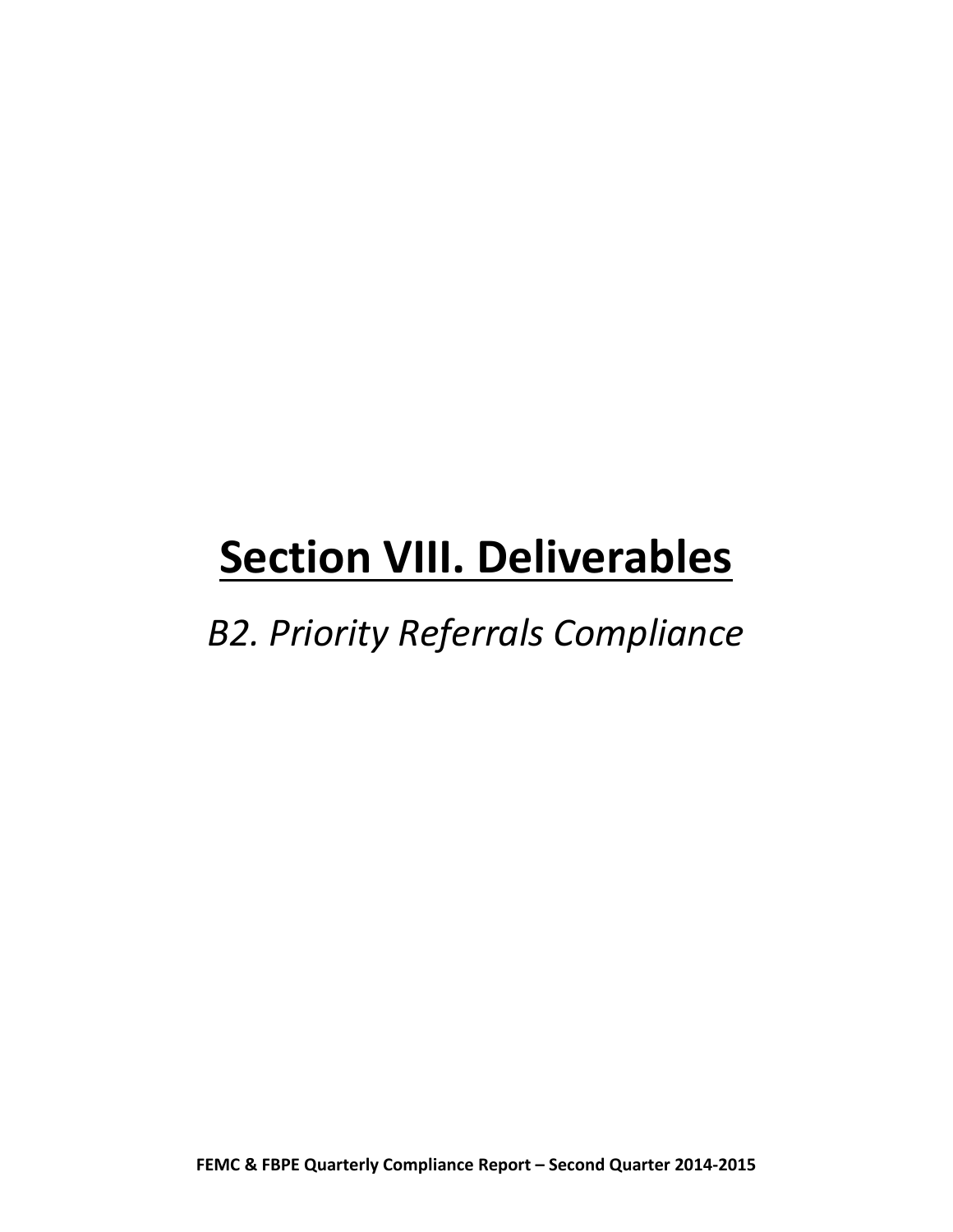### **B2. Priority Referrals**

During the second quarter of 2014-2015, there were no priority referrals.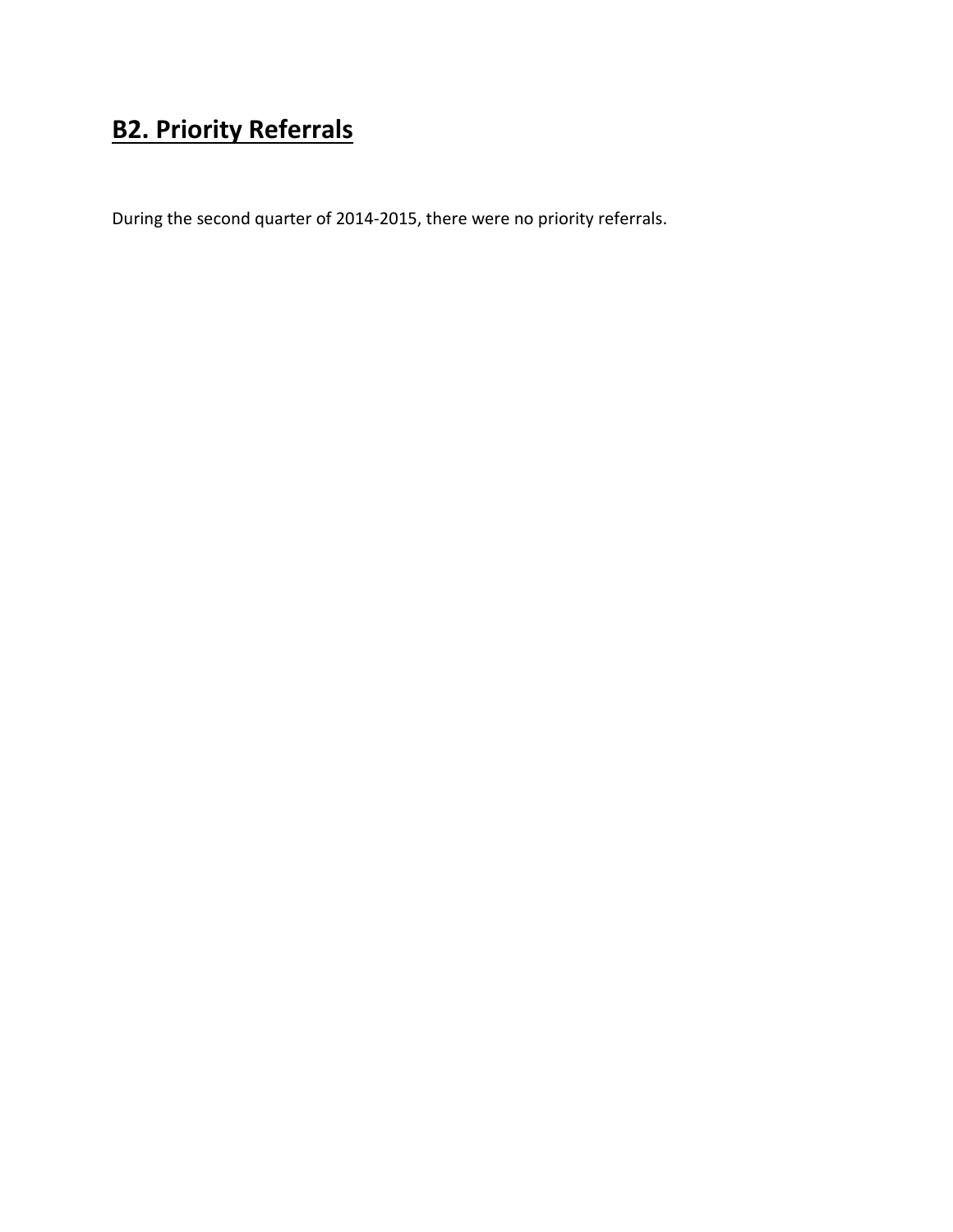### *B3a. Complaint Status List*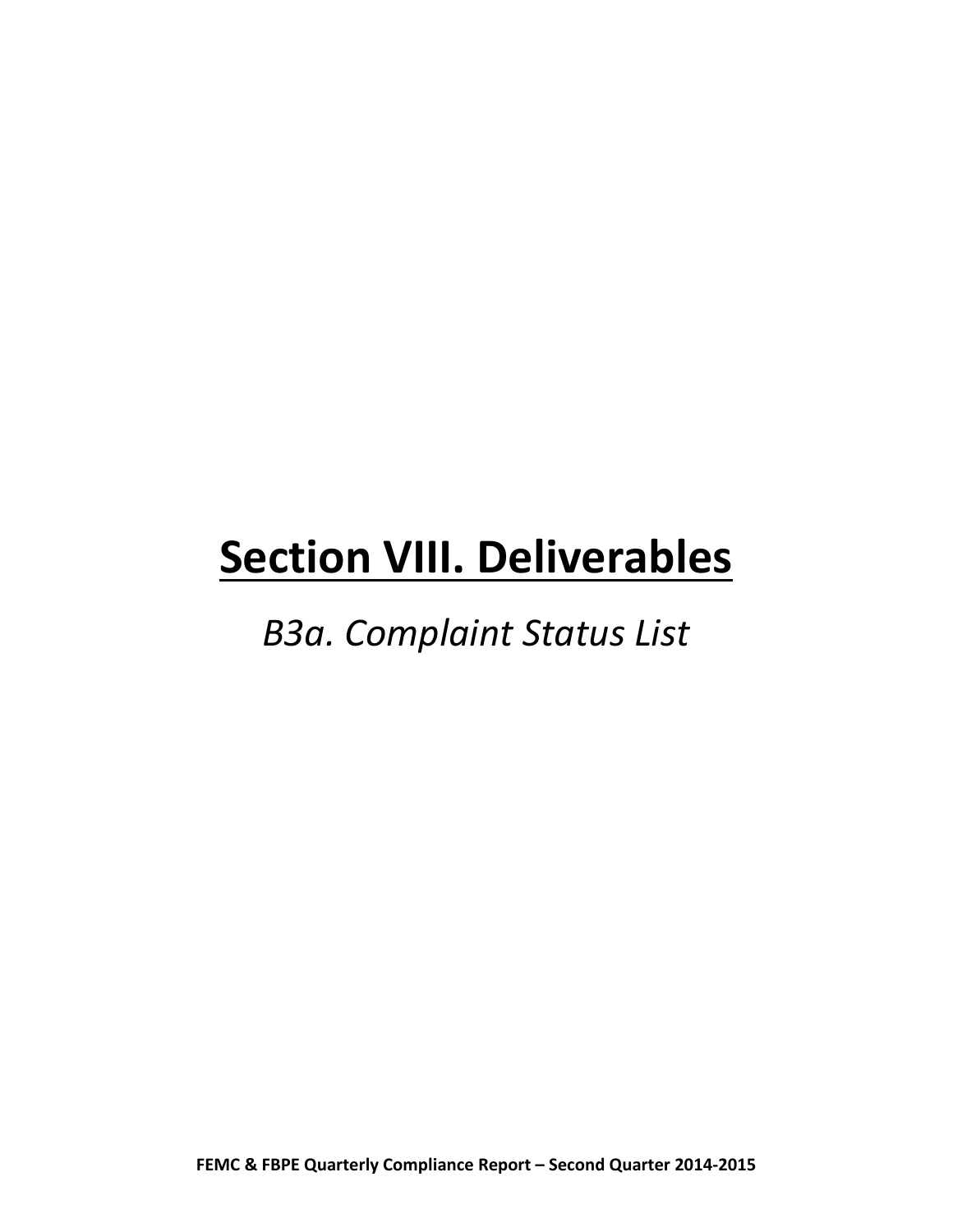| No.      | Case Number | Complainant<br>Name | Respondent<br>Name                             | Received<br>Date | Alleged Violation                                                                                                                                                                                       | Last Action Taken                                               | <b>Next Action</b><br>Recommended                                |
|----------|-------------|---------------------|------------------------------------------------|------------------|---------------------------------------------------------------------------------------------------------------------------------------------------------------------------------------------------------|-----------------------------------------------------------------|------------------------------------------------------------------|
| 1.       | 2014042285  | <b>REDACTED</b>     | REDACTED                                       | 10/07/14         | Possible violation of FS 471.033(1)(g) and<br>455.227(1)(a), (m) and Rule 61G15-19.001(4),<br>FAC - Negligence                                                                                          | Sent to Consultant for<br>Review                                | Receive opinion<br>from Consultant<br>and proceed<br>accordingly |
| 2.<br>UL | 2014044654  | Jerry Johnson       | Welton, Wiley<br>L.<br>Unlicensed              | 10/23/14         | Possible violation of FS 471.031(1)(a), (b) -<br>Practicing engineering without a license or<br>using a name or title tending to indicate that<br>such person holds an active license as an<br>engineer | $CLOSED -$<br>Cease & Desist<br>Agreement reached -<br>Informal | None                                                             |
| 3.       | 2014045529  | Cye Cohen           | Forbes,<br>Carlton<br>George<br>$P.E. - 20699$ | 10/29/14         | Possible violation of FS 471.033(1)(g) and<br>455.227(1)(a), (m) - Fraud, deceit, negligence,<br>incompetence or misconduct                                                                             | Closed<br>Witness or evidence<br>unavailable                    | None                                                             |
| 4.       | 2014045758  | <b>REDACTED</b>     | REDACTED                                       | 10/30/14         | Possible violation of FS 471.033(1)(g) and<br>$455.227(1)(a)$ , (m) - Fraud, deceit, negligence,<br>incompetence or misconduct                                                                          | Under Investigation                                             | Continue<br>Investigation                                        |
| 5.       | 2014046334  | <b>REDACTED</b>     | REDACTED                                       | 10/31/14         | Possible violation of FS 471.033(1)(g) and<br>$455.227(1)(a)$ , (m) - Fraud, deceit, negligence,<br>incompetence or misconduct                                                                          | Under Investigation                                             | Continue<br>Investigation                                        |
| 6.       | 2014046926  | <b>REDACTED</b>     | REDACTED                                       | 11/05/14         | Possible violation of FS 471.033(1)(g) and<br>455.227(1)(a), (m) - Fraud, deceit, negligence,<br>incompetence or misconduct                                                                             | Under Investigation                                             |                                                                  |
| 7.       | 2014046928  | <b>REDACTED</b>     | <b>REDACTED</b>                                | 11/05/14         | Possible violation of FS 471.033(1)(g) and<br>$455.227(1)(a)$ , (m) - Fraud, deceit, negligence,<br>incompetence or misconduct                                                                          | Under Investigation                                             | Continue<br>Investigation                                        |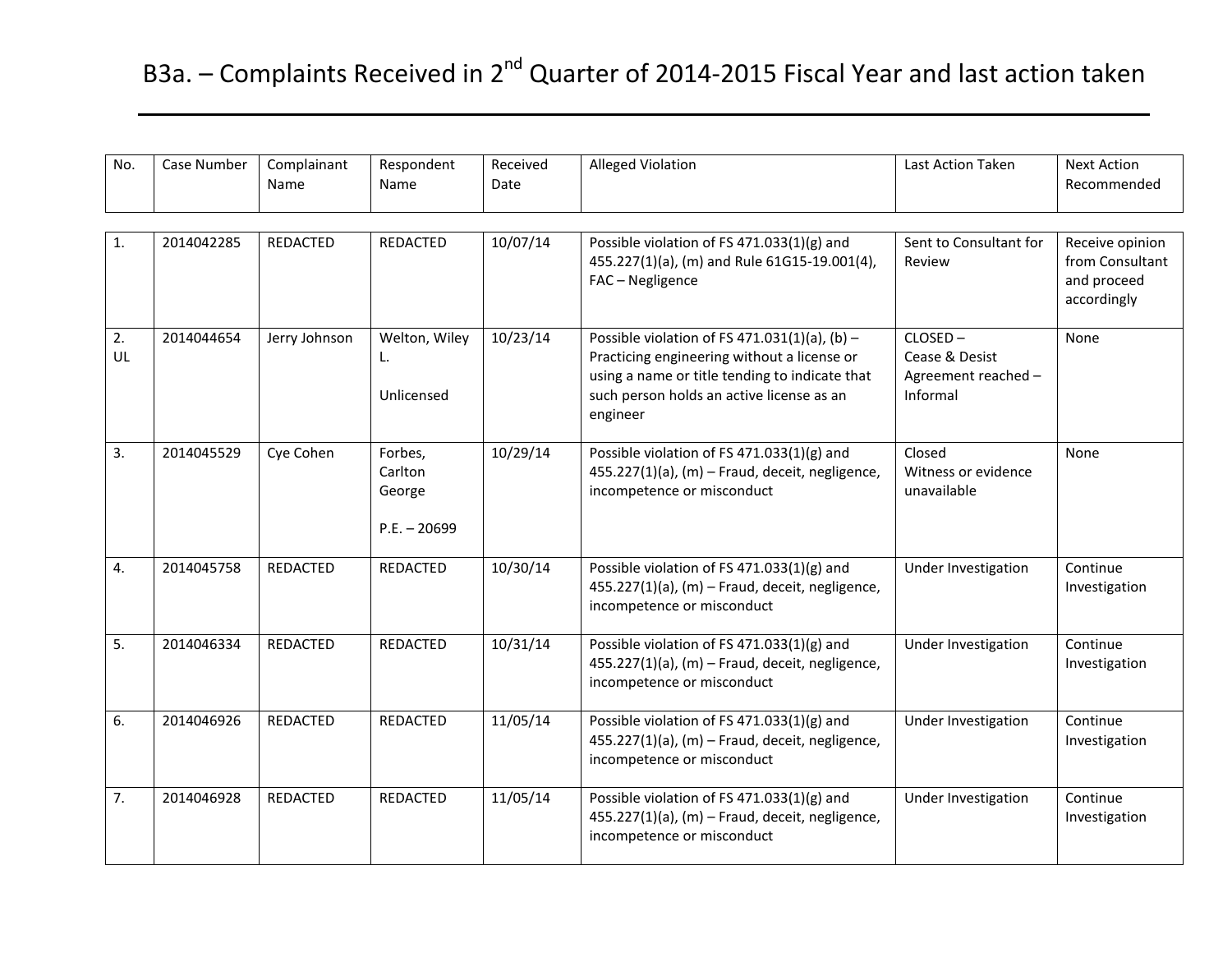| No. | Case Number | Complainant<br>Name | Respondent<br>Name | Received<br>Date | Alleged Violation                                                                                                                                                  | Last Action Taken                | <b>Next Action</b><br>Recommended                                |
|-----|-------------|---------------------|--------------------|------------------|--------------------------------------------------------------------------------------------------------------------------------------------------------------------|----------------------------------|------------------------------------------------------------------|
| 8.  | 2014046930  | <b>REDACTED</b>     | REDACTED           | 11/05/14         | Possible violation of FS 471.033(1)(g) and<br>$455.227(1)(a)$ , (m) - Fraud, deceit, negligence,<br>incompetence or misconduct                                     | Sent to Consultant for<br>Review | Receive Opinion<br>from Consultant<br>and proceed<br>accordingly |
| 9.  | 2014046931  | <b>REDACTED</b>     | <b>REDACTED</b>    | 11/05/14         | Possible violation of FS 471.033(1)(g) and<br>Sent to Consultant for<br>$455.227(1)(a)$ , (m) - Fraud, deceit, negligence,<br>Review<br>incompetence or misconduct |                                  | Receive Opinion<br>from Consultant<br>and proceed<br>accordingly |
| 10. | 2014046947  | <b>REDACTED</b>     | REDACTED           | 11/05/14         | Possible violation of FS 471.033(1)(g) and<br>$455.227(1)(a)$ , (m) - Fraud, deceit, negligence,<br>incompetence or misconduct                                     | Sent to Consultant for<br>Review | Receive opinion<br>from Consultant<br>and proceed<br>accordingly |
| 11. | 2014046957  | <b>REDACTED</b>     | REDACTED           | 11/05/14         | Possible violation of FS 471.033(1)(g) and<br>$455.227(1)(a)$ , (m) - Fraud, deceit, negligence,<br>incompetence or misconduct                                     | Under Investigation              | Continue<br>Investigation                                        |
| 12. | 2014046960  | <b>REDACTED</b>     | REDACTED           | 11/05/14         | Possible violation of FS 471.033(1)(g) and<br>455.227(1)(a), (m) - Fraud, deceit, negligence,<br>incompetence or misconduct                                        | Sent to Consultant For<br>Review | Receive Opinion<br>from Consultant<br>and proceed<br>accordingly |
| 13. | 2014047544  | <b>REDACTED</b>     | REDACTED           | 11/12/14         | Possible violation of FS 471.033(1)(g) and<br>455.227(1)(a), (m) - Fraud, deceit, negligence,<br>incompetence or misconduct                                        | Under Investigation              | Continue<br>Investigation                                        |
| 14. | 2014049083  | <b>REDACTED</b>     | REDACTED           | 11/24/14         | Possible violation of FS 471.033(1)(g) and<br>455.227(1)(a), (m) - Fraud, deceit, negligence,<br>incompetence or misconduct                                        | Under Investigation              | Continue<br>Investigation                                        |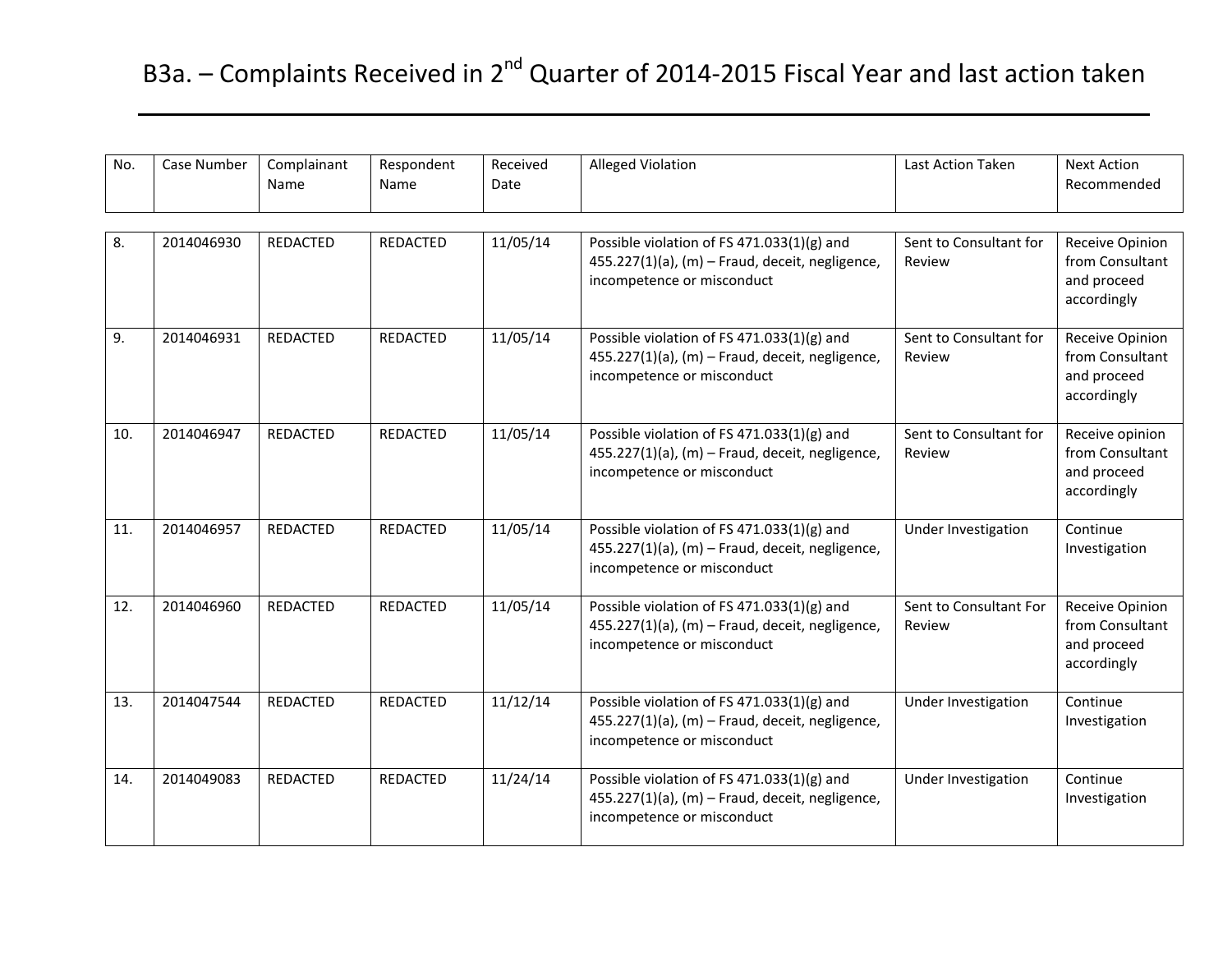| Case Number | Complainant<br>Name | Respondent<br>Name                       | Date     |                                                                                                                                                                                                                    | Last Action Taken                                                                                                         | <b>Next Action</b><br>Recommended                               |
|-------------|---------------------|------------------------------------------|----------|--------------------------------------------------------------------------------------------------------------------------------------------------------------------------------------------------------------------|---------------------------------------------------------------------------------------------------------------------------|-----------------------------------------------------------------|
| 2014049896  | Julio Cruz          | Alpero<br>General<br>Contractor,<br>Inc. | 11/12/14 | Possible violation of FS 471.023 and Rule<br>61G15-19.001(3), FAC - Firm practicing<br>without certificate of authorization                                                                                        | Under Investigation<br>Notice to Cease &<br>Desist Issued                                                                 | Await return of<br>response to<br>Notice to Cease<br>and Desist |
| 2014049617  | REDACTED            | REDACTED                                 | 11/24/14 | Possible violation of FS 471.033(1)(f) and Rule<br>61G15-19.001(2), FAC - Fraudulent, false,<br>deceptive or misleading advertising                                                                                | Under Investigation                                                                                                       | Continue<br>Investigation                                       |
| 2014049993  | <b>REDACTED</b>     | <b>REDACTED</b>                          | 12/03/14 | Possible violation of FS 471.033(1)(d) and<br>$455.227(1)(c)$ – Being convicted or found guilty<br>of, or entering a plea of nolo contendere to a<br>crime which relates to the practice or ability to<br>practice | Under Investigation                                                                                                       | Continue<br>Investigation                                       |
| 2014050002  | REDACTED            | REDACTED                                 | 12/03/14 | Possible violation of FS 471.033(1)(d) and<br>$455.227(1)(c)$ - Being convicted or found guilty<br>of, or entering a plea of nolo contendere to a<br>crime which relates to the practice or ability to<br>practice | Under Investigation                                                                                                       | Continue<br>Investigation                                       |
| 2014050099  | <b>REDACTED</b>     | <b>REDACTED</b>                          | 12/03/14 | Possible violation of FS 471.033(1)(g) and<br>$455.227(1)(a)$ , (m) - Fraud, deceit, negligence,<br>incompetence or misconduct<br>and<br>Possible violation of FS 471.033(1)(j) and Rule                           | Under Investigation                                                                                                       | Continue<br>Investigation                                       |
|             |                     |                                          |          | Received                                                                                                                                                                                                           | <b>Alleged Violation</b><br>61G15-19.001(6)(j), (q), FAC - Affixing or<br>permitting to be affixed his or her seal, name, |                                                                 |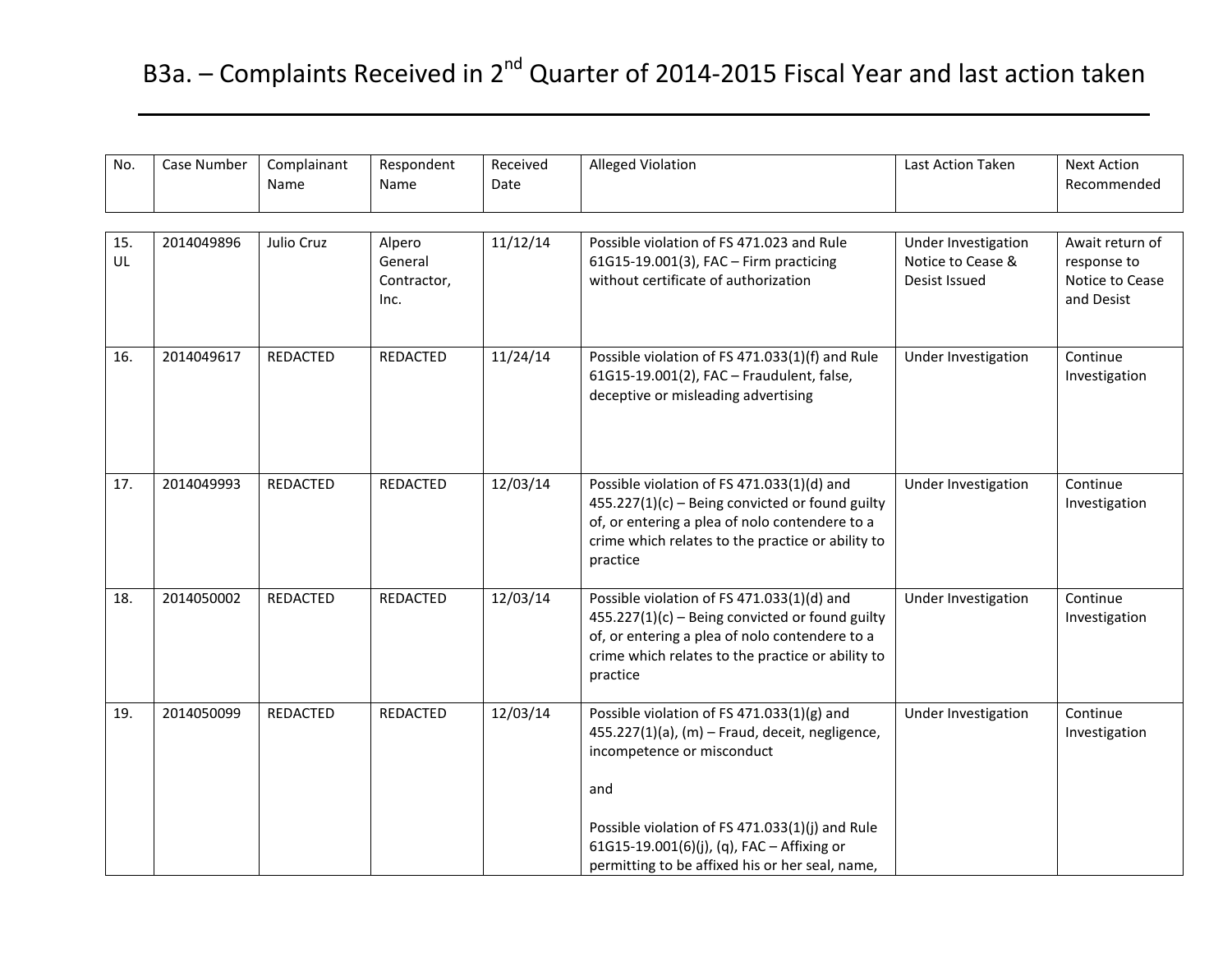| No.       | Case Number | Complainant<br>Name | Respondent<br>Name                               | Received<br>Date | <b>Alleged Violation</b>                                                                                                                                                                                                         | Last Action Taken                                             | <b>Next Action</b><br>Recommended                       |
|-----------|-------------|---------------------|--------------------------------------------------|------------------|----------------------------------------------------------------------------------------------------------------------------------------------------------------------------------------------------------------------------------|---------------------------------------------------------------|---------------------------------------------------------|
|           |             |                     |                                                  |                  | or digital signature to any documents that<br>were not prepared by him or her or under his<br>or her responsible supervision, direction or<br>control                                                                            |                                                               |                                                         |
| 20.<br>UL | 2014050464  | <b>REDACTED</b>     | <b>REDACTED</b>                                  | 12/04/14         | Possible violation of FS 471.031(1)(a), (b) -<br><b>Initial Review</b><br>Practicing engineering without a license or<br>using a name or title tending to indicate that<br>such person holds an active license as an<br>engineer |                                                               | Investigation                                           |
| 21.       | 2014050701  | Dennis Barton       | Lee, Abraham<br>Sinion<br>$P.E. - 56359$         | 12/08/14         | Possible violation of FS 471.033(1)(f) and Rule<br>61G15-19.001(2), FAC - Fraudulent, false,<br>deceptive or misleading advertising                                                                                              | Closed - LEGALLY<br><b>INSUFFICIENT</b>                       | None                                                    |
| 22.       | 2014051321  | <b>REDACTED</b>     | REDACTED                                         | 12/11/14         | Possible violation of FS 471.033(1)(g) and<br>455.227(1)(a), (m) - Fraud, deceit, negligence,<br>incompetence or misconduct                                                                                                      | <b>Initial Review</b>                                         | Investigation                                           |
| 23.       | 2014051938  | <b>REDACTED</b>     | REDACTED                                         | 12/14/14         | Possible violation of FS 471.033(1)(g) and<br>455.227(1)(a), (m) - Fraud, deceit, negligence,<br>incompetence or misconduct                                                                                                      | <b>Initial Review</b>                                         | Investigation                                           |
| 24.<br>UL | 2014051876  | Anonymous           | Criterium<br>Inspection<br>Engineers             | 12/16/14         | Possible violation of FS 471.023, offering<br>Under Investigation -<br>engineering services without a Certificate of<br>Notice to Cease and<br>Authorization.<br>Desist Issued                                                   |                                                               | Receive<br>response to<br>Notice to Cease<br>and Desist |
| 25.<br>UL | 2014051892  | <b>FBPE</b>         | PB <sub>2</sub><br>Architecture &<br>Engineering | 12/02/14         | Possible violation of FS 471.023, offering<br>engineering services without a Certificate of<br>Authorization.                                                                                                                    | Under Investigation -<br>Notice to Cease and<br>Desist Issued | Receive<br>response to<br>Notice to Cease<br>and Desist |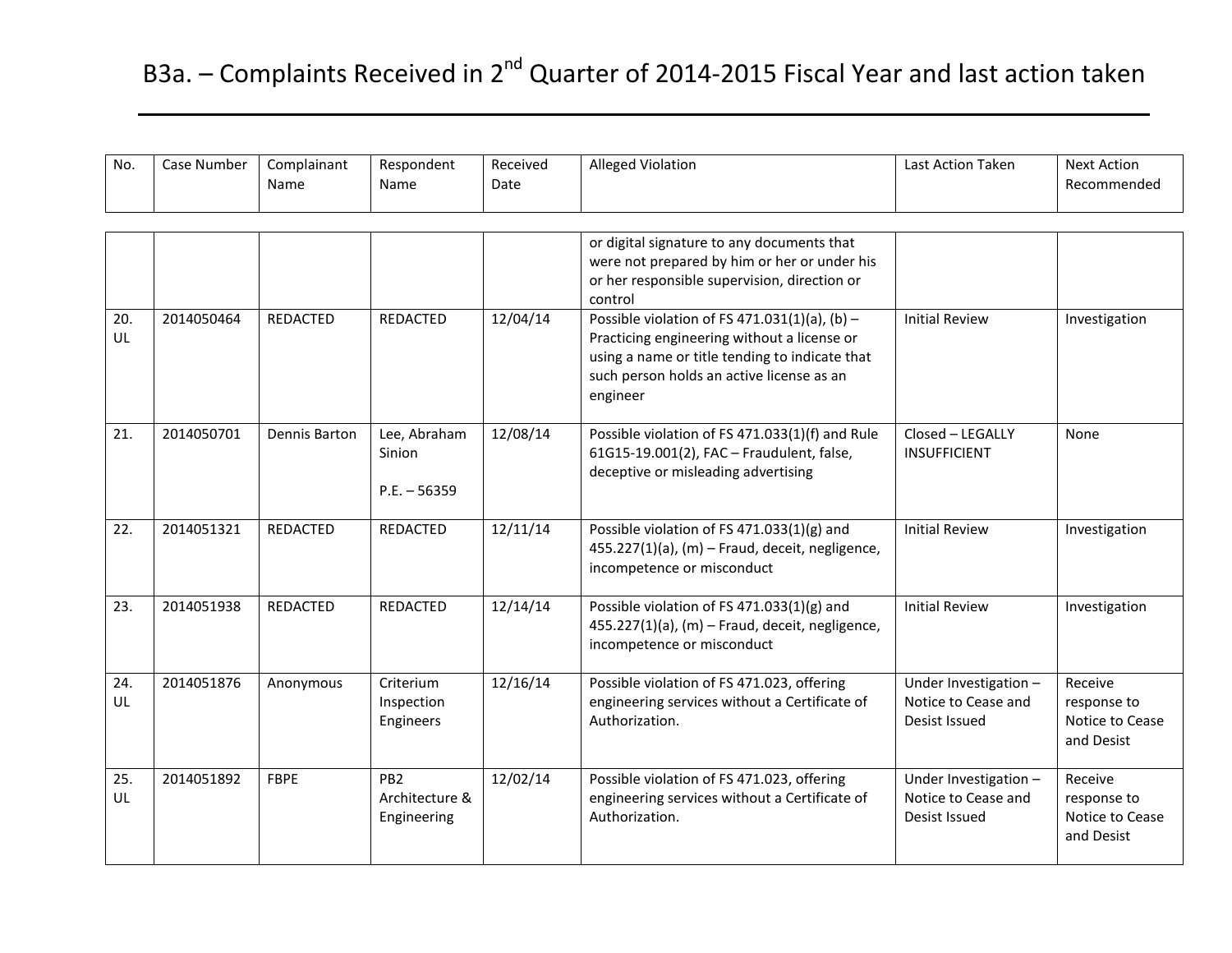| No.       | Case Number | Complainant<br>Name | Respondent<br>Name | Received<br>Date | <b>Alleged Violation</b>                                                                                                                                                                                  | Last Action Taken     | Next Action<br>Recommended |
|-----------|-------------|---------------------|--------------------|------------------|-----------------------------------------------------------------------------------------------------------------------------------------------------------------------------------------------------------|-----------------------|----------------------------|
| 26.<br>UL | 2015000170  | REDACTED            | REDACTED           | 12/19/14         | Possible violation of FS 471,023 and Rule<br>$61G15-19.001(3)$ , FAC – Firm practicing<br>without certificate of authorization                                                                            | <b>Initial Review</b> | Investigation              |
| 27.<br>UL | 2015000173  | REDACTED            | REDACTED           | 12/19/14         | Possible violation of FS 471.031(1)(a), (b) $-$<br>Practicing engineering without a license or<br>using a name or title tending to indicate that<br>such person holds an active license as an<br>engineer | <b>Initial Review</b> | Investigation              |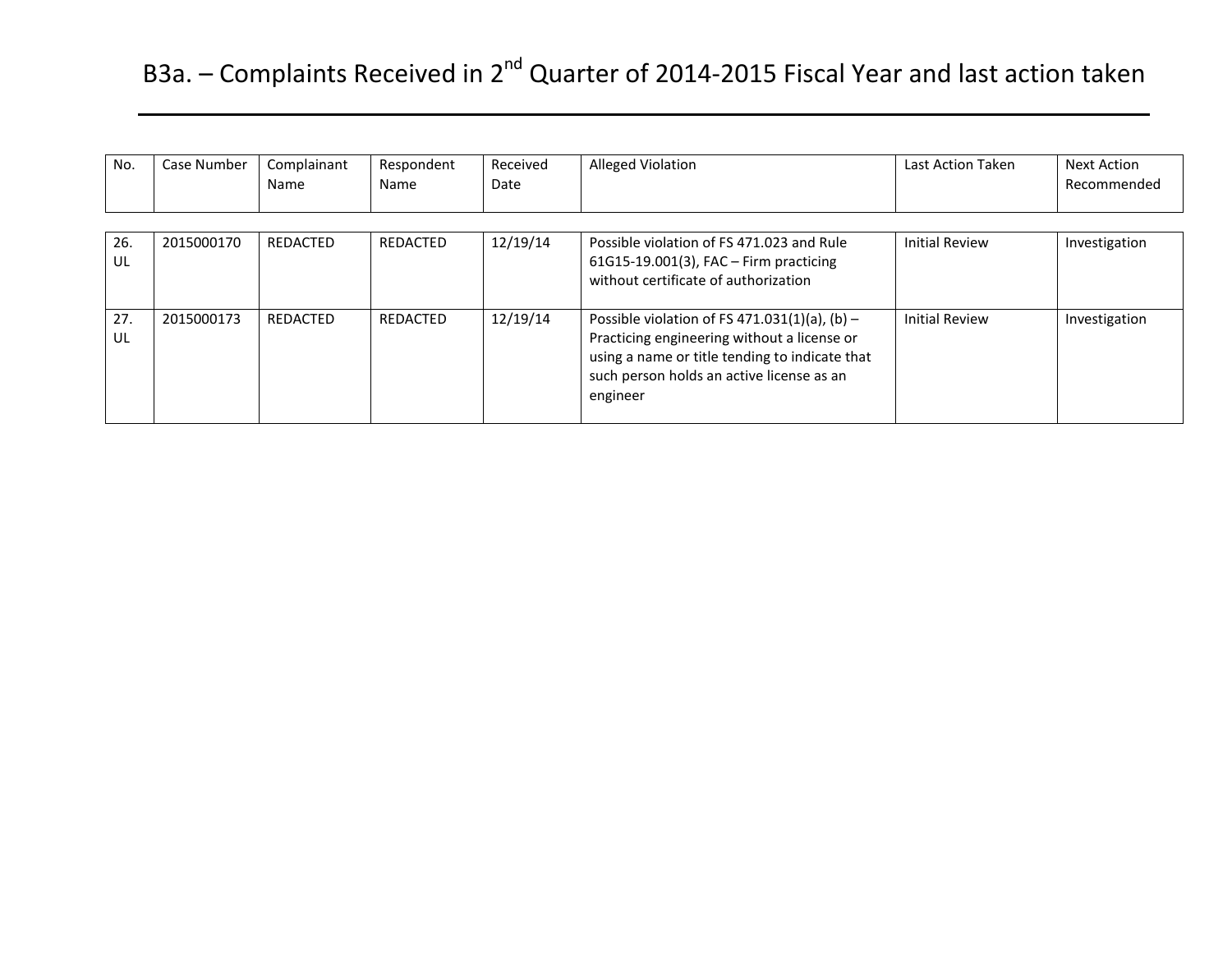### *B3b. Current FEMC Legally Insufficient Case List*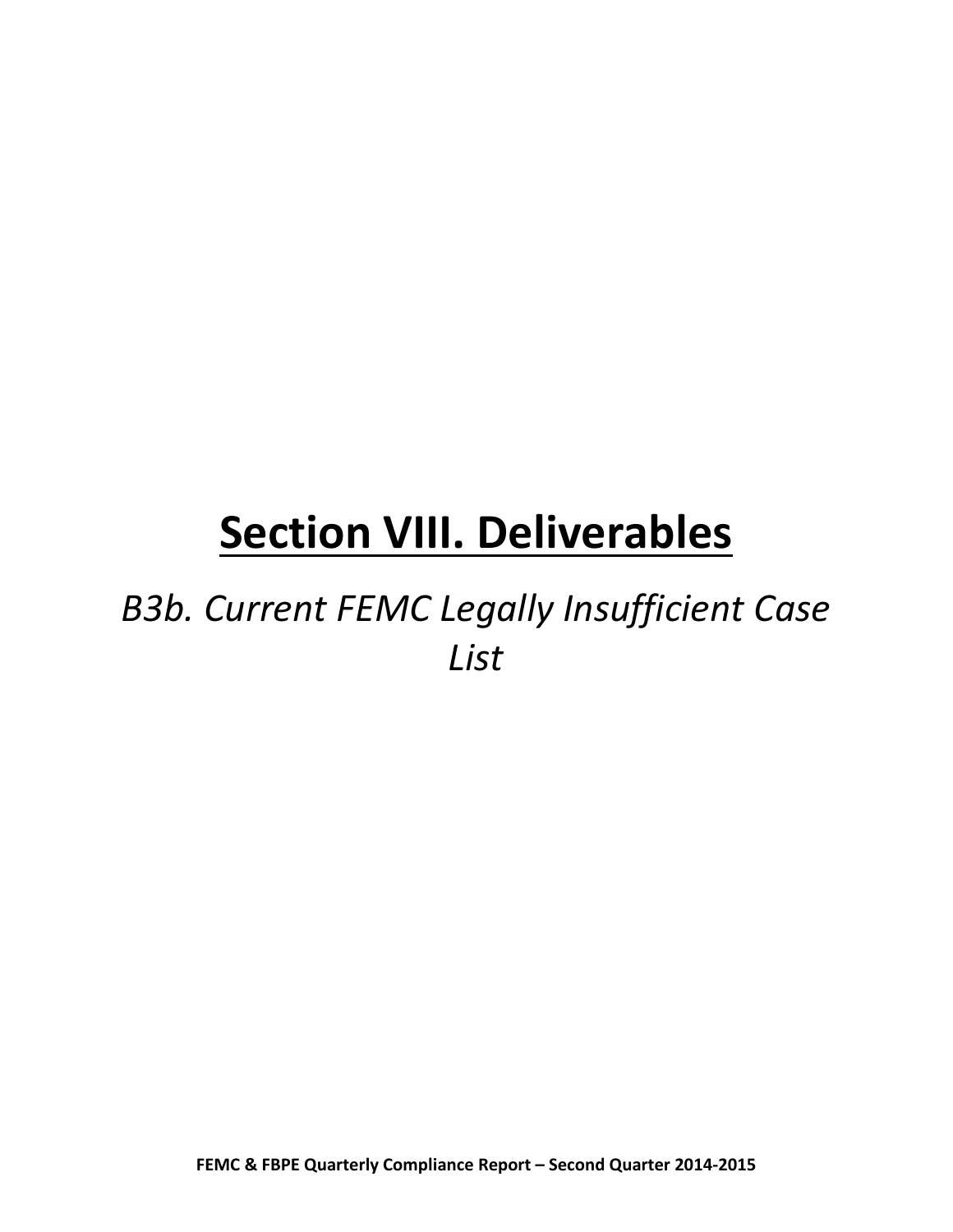B3b. List of all cases FEMC closed as legally insufficient since last report; i.e., since First Quarterly Report for Fiscal Year 2014/2015:

>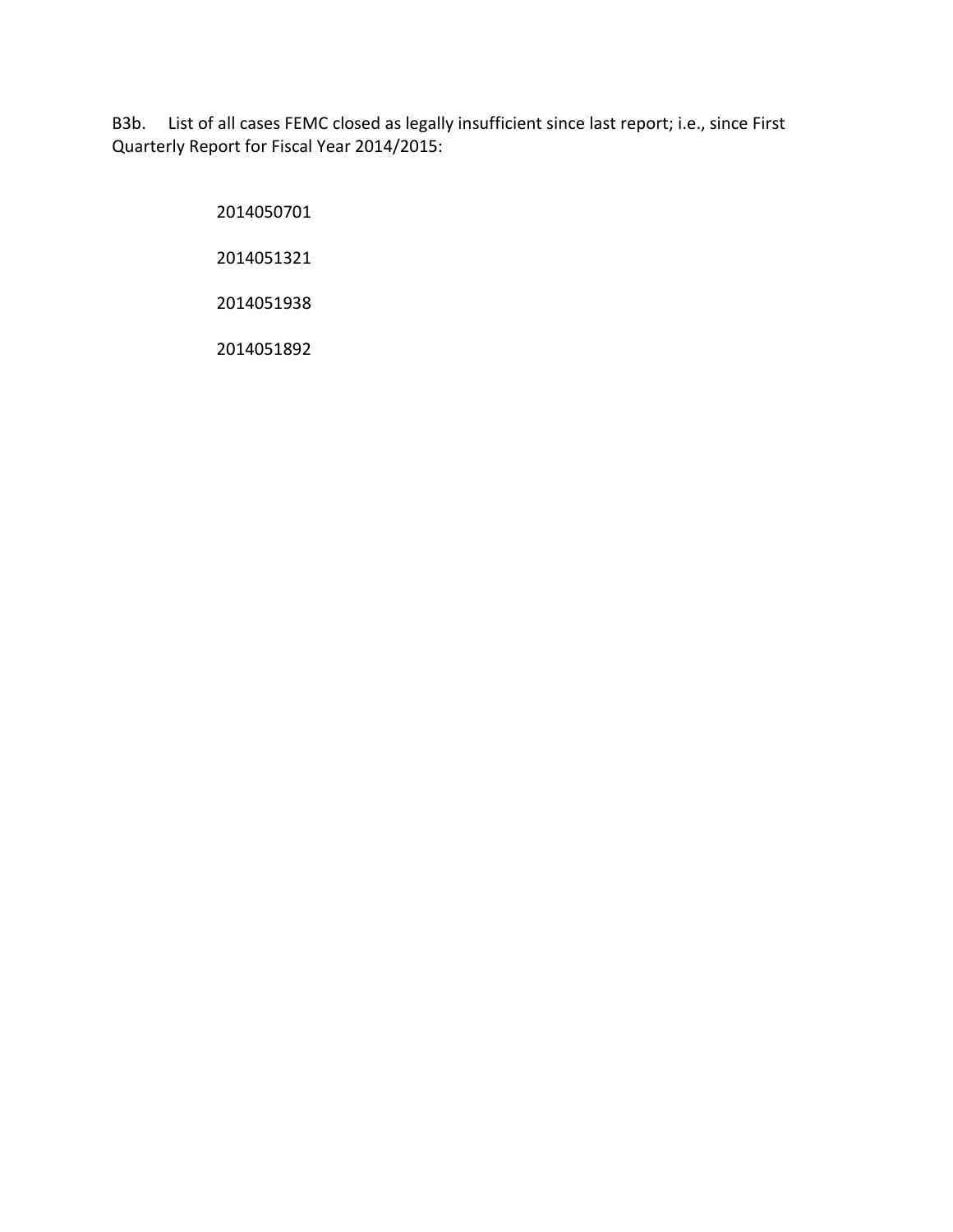### *B3c. Final Order Compliance Report*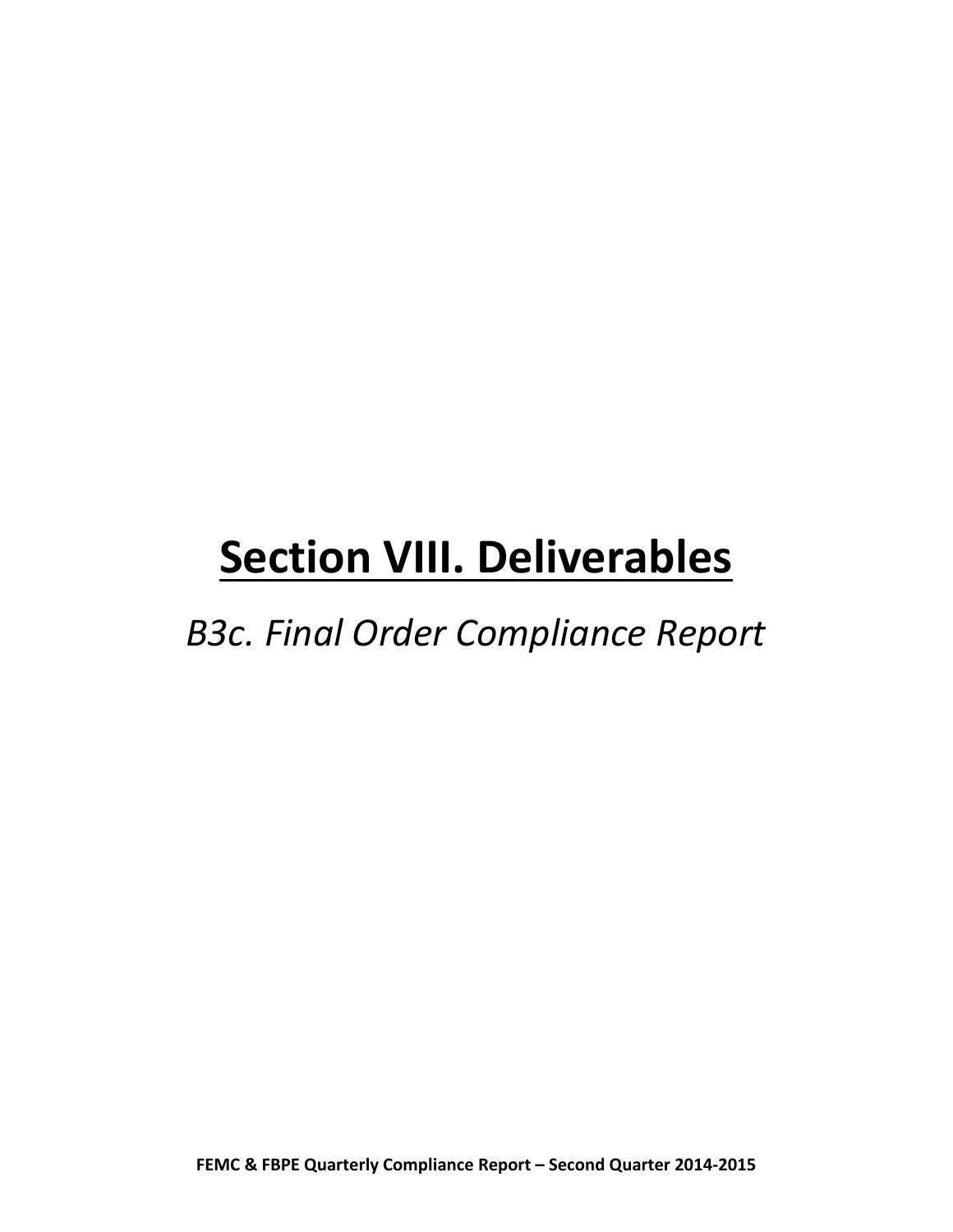This report is a summary of current cases with Final Orders imposing probations, restrictions, and additional penalties along with pending due dates and current statuses and activity.

Anderson, Thomas – Case No: 2009064129 (Final Order Filed with DBPR on 05/13/2011)

- o Currently Restricted from Practicing Structural Engineering Until Passing NCCES Civil Engineering Exam with Structural Option.
	- Once he passes and appears before the Board to Lift Restriction, additional terms will be imposed including the following:
		- Probation for 2 years after restriction is lifted
		- Project reviews at 6 and 18 months after restriction is lifted
	- Spoke with Subject regarding this exam and he said he is registered for the exam at the October 2014 testing.
- o Intermediate Professionalism & Ethics Course due 05/13/2012 COMPLETED 05/04/2014.
- o Costs: \$1,071.25 PAID: 08/01/2011
- o Fine: \$1,000.00 PAID: 06/20/2011

#### o SUBJECT IS IN COMPLIANCE

Banks, Julio – Case No: 2009015308 (Final Order Filed with DBPR on 10/19/2011)

 $\circ$  Costs due = 10/19/2012 – quarterly payments to be made within 1 year of final order date (Note: sent reminder letter that  $2<sup>nd</sup>$  quarter payment was due 4/19/12).

| $1st$ quarterly payment                      | \$827.00 | 01/19/2012 | Paid on 01/18/2012 |
|----------------------------------------------|----------|------------|--------------------|
| $2^{nd}$<br>quarterly payment                | \$827.00 | 04/19/2012 | Paid on 08/05/2014 |
| 2rd<br>quarterly payment                     | \$827.00 | 07/19/2012 | Unpaid             |
| $\varDelta^{\text{th}}$<br>quarterly payment | \$827.00 | 10/19/2012 | Unpaid             |

- o Order on Extension of Time for one year 09/18/2012.
	- 6 Month Project Review due date extended until 03/19/2013.
		- $\checkmark$  Subject has made no effort to submit a list of projects for review in spite of claims that he is working.
		- $\checkmark$  Subject continues to complain that he has no funds to pay the consultant.
	- Intermediate Professionalism & Ethics Course extended until 02/27/2015.  $\checkmark$  completed 01/10/2015
- o Due to non-compliance, a new complaint is set for 11/12/2013 PCP 2013042242

Case Number: 2013042242 (Final Order Filed with DBPR on 08/27/2014)

- Subject has until 02/27/2015 to pay remaining fees and costs of Case Number: 2009015308 (\$1,654.00)
- Subject has until 02/27/2015 to submit projects for review and pay Consultant's fee as required in Case Number: 2009015308
- As of 02/27/2014, Subject's Professional Engineer License is suspended if Subject fails to comply with discipline ordered in Case Number: 2009015308
	- o SUBJECT IS IN COMPLIANCE WITH CASE #2013042242

Barnett, Winthrop – Case No: 2011055854 (Final Order Filed with DBPR on 04/23/2013) o Costs; \$1,913.25; Fine; \$3,000.00 due 4/23/2014. PAID: 04/23/2014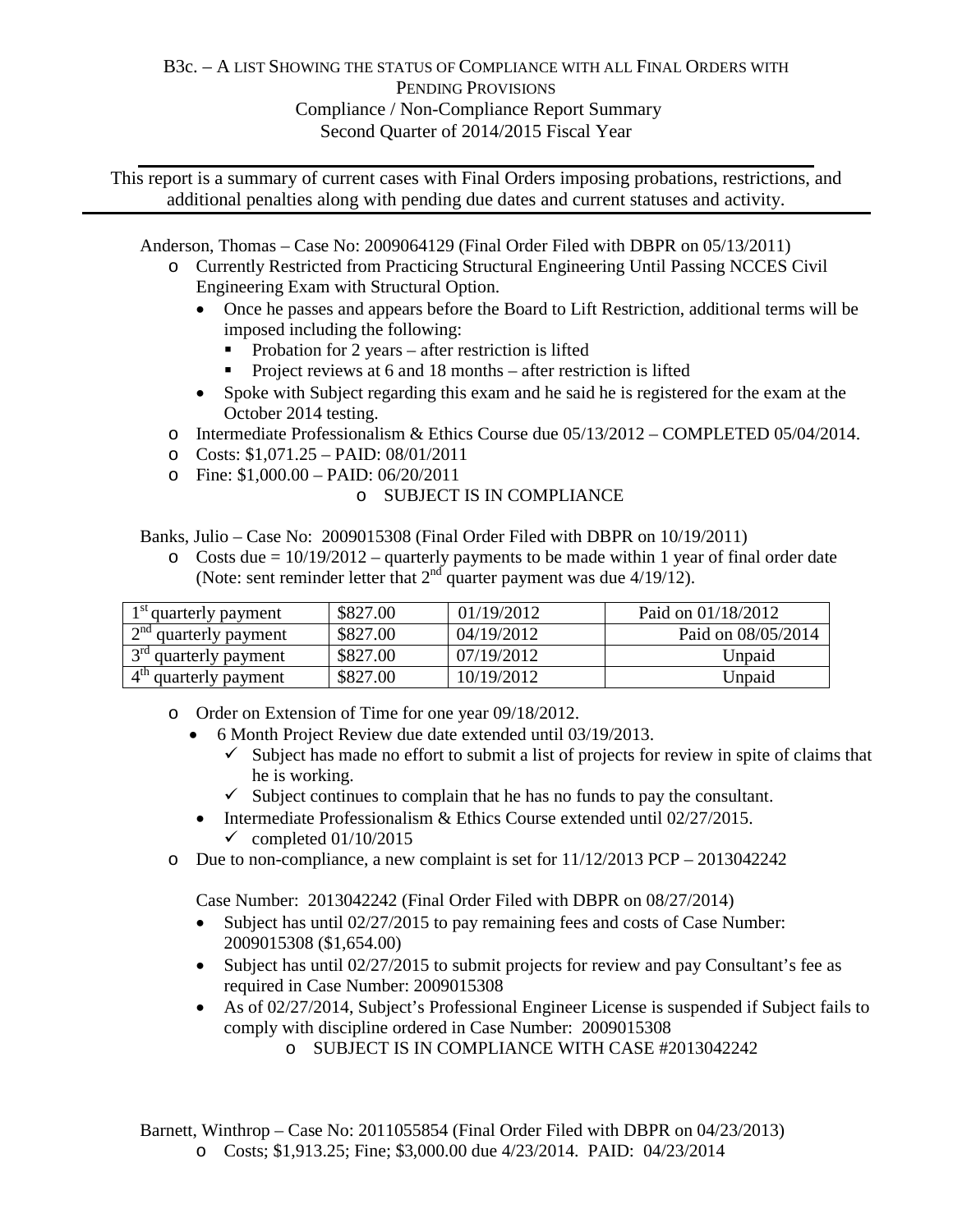This report is a summary of current cases with Final Orders imposing probations, restrictions, and additional penalties along with pending due dates and current statuses and activity.

- $\circ$  Advanced P&E due 4/23/2014. Additional extension of until 01/03/2015.
- o Study Guide due 5/23/2013. COMPLETED: 06/15/2013.
- o 2 years' probation terminates 4/23/2015
- o Restricted from Structural until passes 16 hr. NCEES Structural Exam
- o 6 month project review due 10/23/2013. finished due to a favorable report
	- Subject received favorable report from Consultant and a refund of money so finished with project reviews.
		- o SUBJECT IS IN COMPLIANCE

Bruseski, Wendy – Case Nos: 2012052732 and 2013028825 (Final Order Filed with DBPR on 04/15/2014)

o Voluntary Relinquishment of Professional Engineering License until further notice and Subject must petition the FBPE when she wants to reactivate her license. Then Subject's discipline will be required

o SUBJECT IS IN COMPLIANCE

Chewning, Roger – Case No: 2013027115 (Final Order Filed with DBPR on 11/04/2014)

- o Appearance COMPLETED: 10/09/2014
- o Reprimand
- o Costs: \$3,290.00 DUE: 02/04/2015
- o Fine: \$2,000.00 DUE: 02/04/2014
- o Professionalism & Ethics Course DUE: 11/04/2016
- o Study Guide DUE: 11/04/2016
- o Probation ends 11/04/2016
- o Projects Reviews
	- 6 month Projects Reviews DUE: 05/04/2015
	- 18 month Projects Reviews DUE: 11/04/2016

#### o SUBJECT IS IN COMPLIANCE

Daugherty, Kristina – Case No: 2010059945 (Final Order Filed with DBPR on 08/17/2011)

- o Subject is currently restricted from practicing Structural engineering until completion of Wind Load Design Criteria II, and A General Overview of ASCE-17 Changes to Windload Provisions. An appearance will be required to lift restriction. COMPLETED: 3/20/2013.
- o Probation is set to terminate: 08/17/2013.
- o Professionalism & Ethics Course. COMPLETED: 08/06/2012
- o 6 month project review scheduled for 02/17/2012
- o 18 month project review scheduled for 02/17/2013
	- o SUBJECT'S LICENSE IS ON INACTIVE STATUS DUE TO HER INABILITY TO COMPLETE HER COMPLIANCE OBLIGATION OF PROJECT REVIEWS

Dominguez, José – Case No: 2012002508 (Final Order Filed with DBPR on 06/25/2013)

- o Costs: \$1,000.00 due 7/25/2013 PAID: 07/25/2013.
- o Fines:  $$4,665.00$  due  $7/25/2013 PAID$ :  $07/25/2013$ .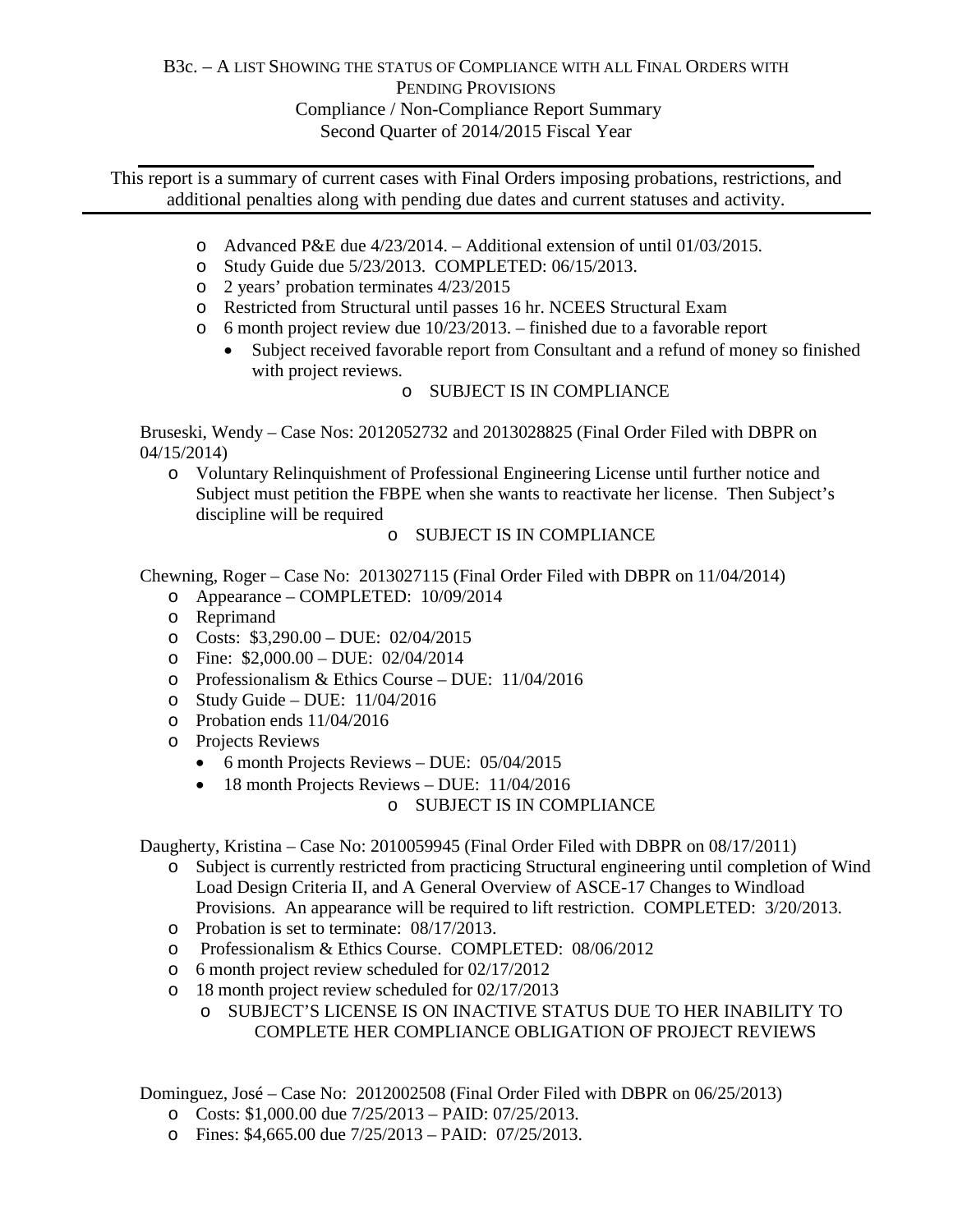This report is a summary of current cases with Final Orders imposing probations, restrictions, and additional penalties along with pending due dates and current statuses and activity.

- o P&E Course due 6/25/2014. COMPLETED: 11/17/2013
- o Study Guide due 7/25/2013 COMPLETED: 08/11/2013.
- $\degree$  Probation (2) years ends 06/25/2015
- o Project Review 6/18 months due 12/25/13 and 6/2/2014.
	- $\bullet$  05/10/2014 Received report on favorable reviews of both projects and a refund of money
		- o SUBJECT IS IN COMPLIANCE

Denis, Faustin F. – Case No: 2012003998 (Final Order Filed with DBPR on 11/04/2014)

- o Appearance COMPLETED: 10/09/2014
- o Reprimand
- o Costs: \$380.25 DUE: 05/04/2015
- o Fine: \$1,000.00 DUE: 05/04/2015
- o Professionalism & Ethics Course DUE: 11/04/2016
- o Study Guide DUE: 11/04/2016
- o Probation ends 11/04/2016

#### o SUBJECT IS IN COMPLIANCE

Ford, Kim – Case No: 2014002899 (Filed with DBPR on 12/10/2014)

- o Appearance COMPLETED: 12/04/2014
- o Costs: \$1,600.00 PAID: 12/10/2014
- o Fine: \$500.00 PAID: 12/10/2014
- o Professionalism & Ethics Course DUE: 12/10/2015
- o Study Guide DUE: 01/10/2015
- o Projects Reviews
	- 6 Month Projects Reviews DUE: 06/10/2015
	- 18 Month Projects Reviews DUE: 06/10/2015

#### o SUBJECT IS IN COMPLIANCE

Gaydosh, Stephen – Case No: 2012013872 (Final Order Filed with DBPR on 06/18/2014)

- o Costs \$8,072.97 DUE: 07/18/2014 PAID: 07/21/2014
- o Fine \$4,000.00 DUE; 07/18/2014 PAID: 07/21/2014
- o Engineering Professionalism & Ethics Course DUE: 06/18/2015
- o Study Guide DUE: 07/18/2014 COMPLETED: 07/21/2014
- o Probation Two Years, until: 06/18/2016
- o Project Reviews: Two
	- 6 months DEADLINE:  $12/18/2014$  received list  $12/18/2014$
	- $\bullet$  18 months DEADLINE: 06/18/2015

#### o SUBJECT IS IN COMPLIANCE

Gildart, David – Case No.: 2012011280 (Final Order Filed with DBPR on 10/14/2013) o Costs: \$3,255.75 – PAID: 07/02/2014

- o Professionalism and Ethics Course Deadline extended until 04/14/2015
	- o SUBJECT IS IN COMPLIANCE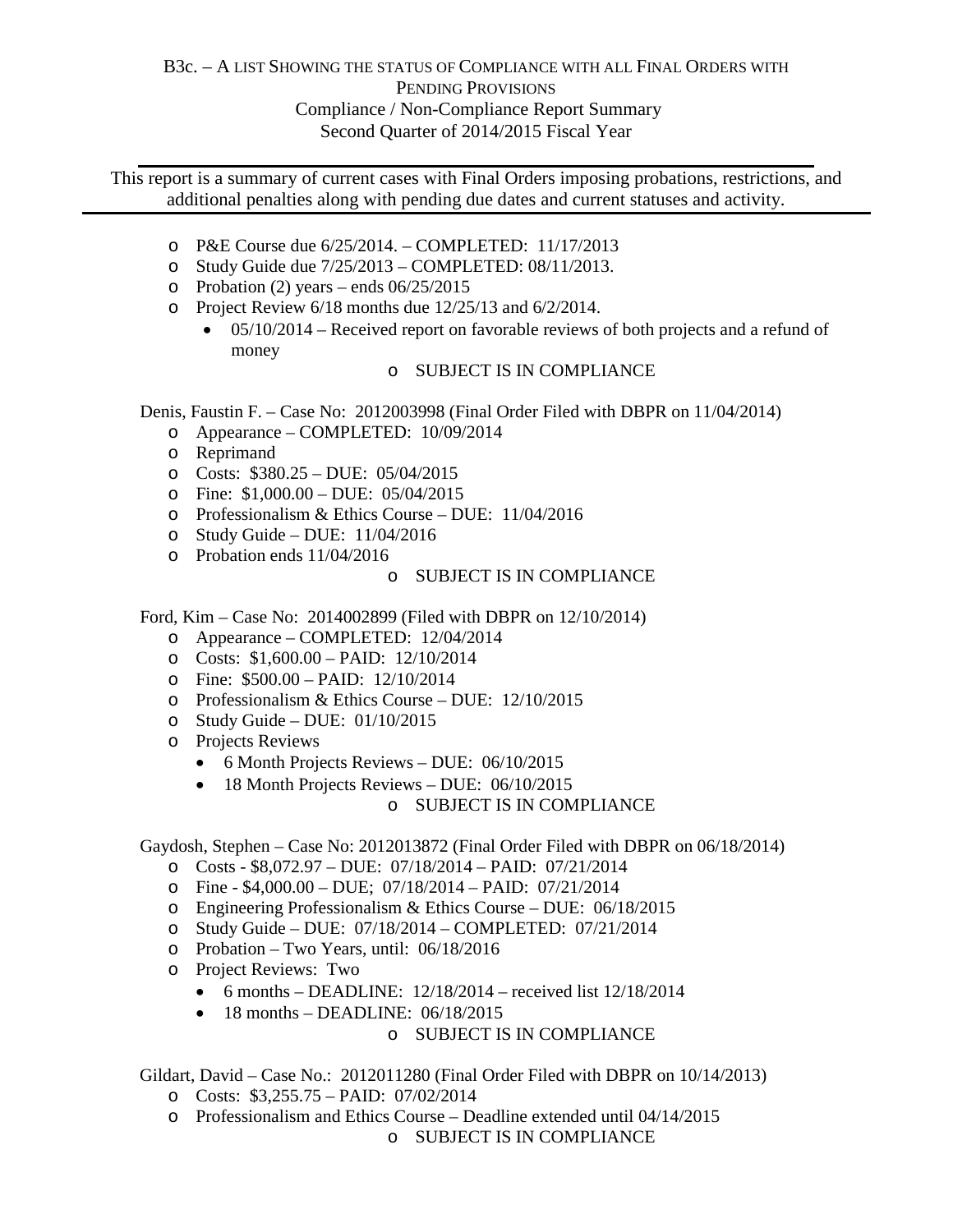This report is a summary of current cases with Final Orders imposing probations, restrictions, and additional penalties along with pending due dates and current statuses and activity.

Gonzembach, Rodolfo – Case No: 2011034995 (Final Order Filed with DBPR on 09/18/2012)

- o Probation set to end 9/18/2013.
- o Fine: \$1,000.00 PAID IN FULL: 09/30/2014
- o Study Guide. COMPLETED: 10/26/2012.
- o P&E Course: Extension of time until 10/31/2014 COMPLETED: 09/22/2014
- o ACI Inspector Certification Program: Concrete Construction Special Inspector. COMPLETED: 08/26/2014
- o Respondent is required to have a second appearance before the Board in February 2015.

#### o SUBJECT IS IN COMPLIANCE

Hibbard, Thomas – Case No: 2012016508 (Final Order Filed with DBPR on 09/18/2012) (Related Case No: 2009054465 – 101/20/2011)

- o Administrative Complaint in case #: 2009054465 was filed and provided to Subject. Election of Rights was due 06/19/2012, but was never received back.
- o Case No.: 2012016508 Final Order Issued 09/18/2012.
	- Costs under this Order:  $$107.25 due: 10/18/2012$
	- Must pay fines and costs from case #: 2009054465.
		- $\checkmark$  Costs: \$4,930.97. Due immediately.
		- $\checkmark$  Fine: \$1,000.00. Due immediately.
	- Project Reviews (6 & 18 months) to be completed ASAP.
- o Subject's license is suspended until he complies with the Final Order #: 2009054465

#### APPEAL IS FINISHED – THE DCA AFFIRMED THE FINAL ORDER

- The Second DCA Affirmed the FBPE's Final Order suspending Mr. Hibbard's license and the assessment of a fine and costs to Mr. Hibbard.
- o On August 27, 2013, Mr. Rimes sent a letter attaching a Settlement Stipulation for Mr. Hibbard to sign to relinquish his license permanently and not be required to pay the fine and costs.
	- There have been attempts to contact Subject regarding the offer made on 08/27/2013, with no response from Subject.
	- $07/02/2014$  contacted Subject via e-mail and asked him to contact me about his PE License and his options.
- o Subject's PE License status shows "delinquent, active" on the public portal rather than suspended, which it should show. Unfortunately, the VERSA system does not allow for a license to show a status of both delinquent and suspended on the public portal at the same time. In order to see that the license is suspended, the "view License Complaint" link must be accessed; to see that the PE License is "Suspended". If the Subject does not renew his PE License by February 28, 2015, his PE License will be null and void. We will then need to send his case to DBPR for collection actions of the outstanding money he owes.
	- o SUBJECT IS NOT IN COMPLIANCE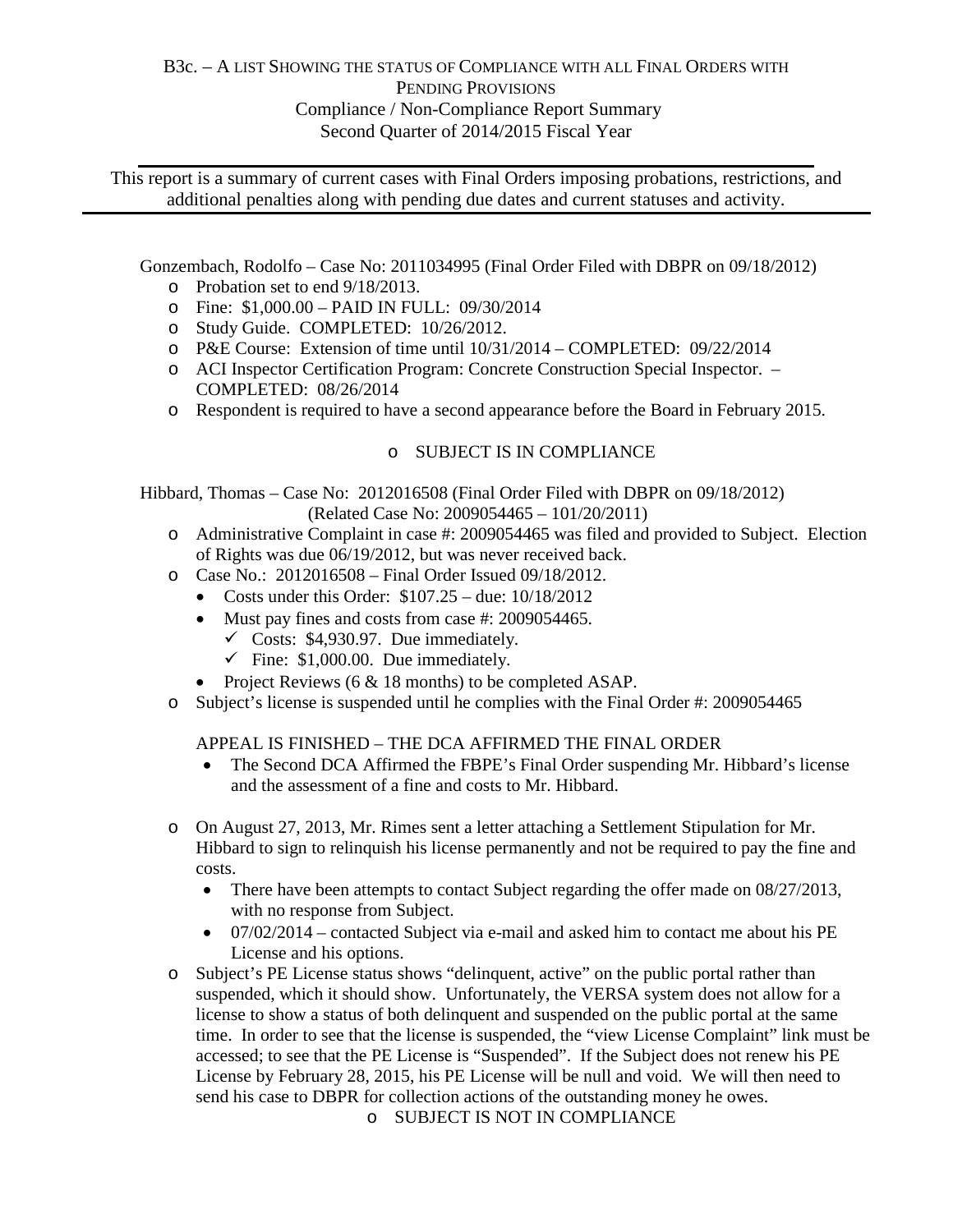This report is a summary of current cases with Final Orders imposing probations, restrictions, and additional penalties along with pending due dates and current statuses and activity.

James, Jacqueline – Case No: 2011048483 (Final Order Filed with DBPR on 06/25/2013)

- o Fine: \$1,000.00. PAID: 10/06/2013.
- o Costs: \$2,390.00. PAID: 10/06/2013.
- o P&E Course completed: 6/20/2014.
- o Study Guide. COMPLETED: 12/05/2013
- o Project review 6 & 18 Months due 12/25/2013:6/25/2015.
	- Subject sent plans to FEMC Consultant, Roger Jeffery, for 2 projects. One project was determined sufficient, the second project was determined insufficient. o SUBJECT IS NOT IN COMPLIANCE
- o Case No: 2014039414 was opened for failure to comply with Final Order in Case No.: 2011048483; and this case is going before the PCP in January 2015.

Maslan, Stephen – Case No: 2013026181 (Final Order Filed with DBPR on 04/29/2014)

- o Costs: \$1,126.50. PAID: 12/18/2013
- o Study Guide: COMPLETED: 05/01/2014
- o Basic P&E Course: COMPLETED: 06/18/2014.
- o Project Reviews:
	- 6 months: DUE: 10/29/2014 Received List and Payment in November and December 2014. – List is with FEMC Consultant.
	- 18 months: DUE: 10/29/2014
- o Subject's License is restricted from practicing any Fire Protection engineering in the state of Florida unless he completes, passes, and submits proof of passing the NCEES Fire Protection Exam.

#### o SUBJECT IS IN COMPLIANCE

Mitchell, Stephen – Case No: 2013026181 – Final Order Date to reinstate licensure 3/7/2014

- o Fine of \$2,000.00 due within 6 months of final order: 09/07/2014 (to be paid in installments)
	- $$500.00 4/07/2014 PAID: 04/07/2014$
	- $$300,00 5/07/2014 PAID: 05/12/2014$
	- $$300.00 6/07/2014 PAID: 06/07/2014$
	- $$300.00 7/07/2014 PAID: 11/28/2014$
	- $$300.00 8/07/2014 PAID: 12/29/2014$
	- $$300.00 9/07/2014 PAID:$
- o STUDY GUIDE COMPLETED 09/24/2013
- o Project Reviews two required
	- First one completion in 12 Months: 03/07/2015
	- Second one completion in 24 Months: 03/07/2016
- o Engineering Professionalism & Ethics Course successful completion: 03/07/2015
- o Probation Ends (if discipline is adhered to and successfully completed): 03/07/2016
	- o SUBJECT IS IN COMPLIANCE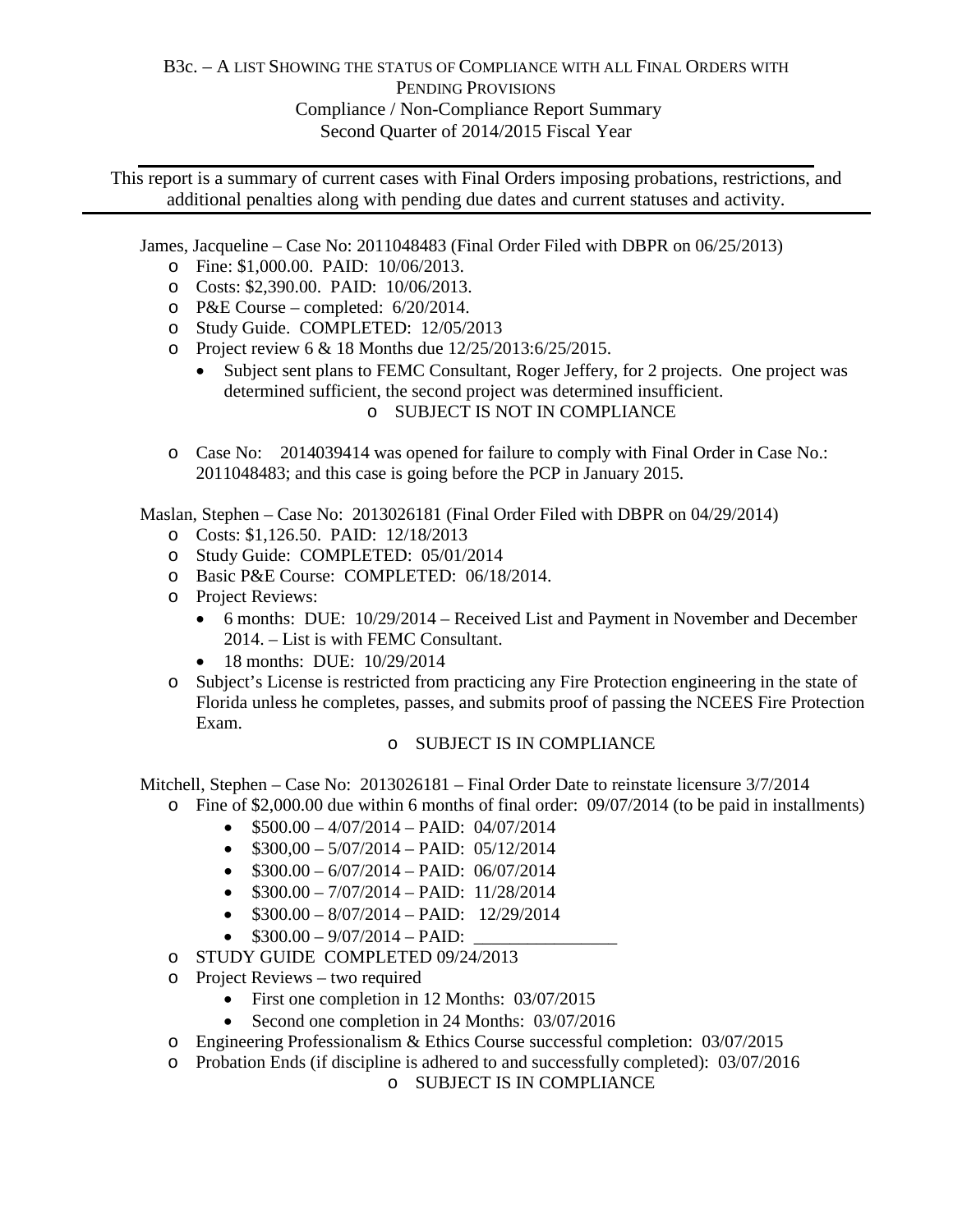This report is a summary of current cases with Final Orders imposing probations, restrictions, and additional penalties along with pending due dates and current statuses and activity.

Mosby, Randall – Case No: 2011-028047 *Order on Reinstatement* ("*Order*") filed on September 13, 2013 (*Amended Order on Reinstatement* Filed – due to scrivener's error – with DBPR on 05/09/2014).

- o License Reinstated as of August 15, 2013.
- o License on Probation for two (2) years 09/13/2015.
- o Three (3) Project Reviews: At 3 months, 6 months, and 18 months, with the ability for early termination if both the 3 month and 6 month project reviews are favorable.
	- W. Keith McCully, P.E. to do the first project review at 3 months;
		- Subject received a favorable report from McCully
	- Board Consultant to do the 6 and 18 months reports.
		- Subject has been given an extension of time until 07/15/2014 to submit a new list of all completed projects for Consultant to review for the 6 month project review – Submitted 07/14/2014.
		- **FEMC** Consultant, Roger Jeffery, reviewed 2 projects for the 6 month project review, and on 09/20/ 2014 reported that both projects received favorable reviews.

o W. Keith McCulley, P.E. will submit quarterly reports to the Board on Respondent's well-being and his ability to practice and conduct his engineering business.

- Mr. McCully has submitted 5 of these reviews all favorable and is current.
- o Subject shall participate in the Freedom Journey Program with Faith Farm Ministries, which shall submit quarterly reports to the FBPE on Subject's rehabilitative progress; and, further, shall immediately inform the FBPE of any issues that may arise with Subject's treatment.
	- Pastor Ball has submitted 5 of these reviews 4 were favorable and 1 is undetermined – and is current.

O SUBJECT IS IN COMPLIANCE

Powell, Johnathan C. – Case No: 2014014129 (Final Order Filed with DBPR on 12/10/2014)

- o Appearance COMPLETED: 12/04/2014
- o Cost: \$445.00 DUE: 02/09/2015

o SUBJECT IS IN COMPLIANCE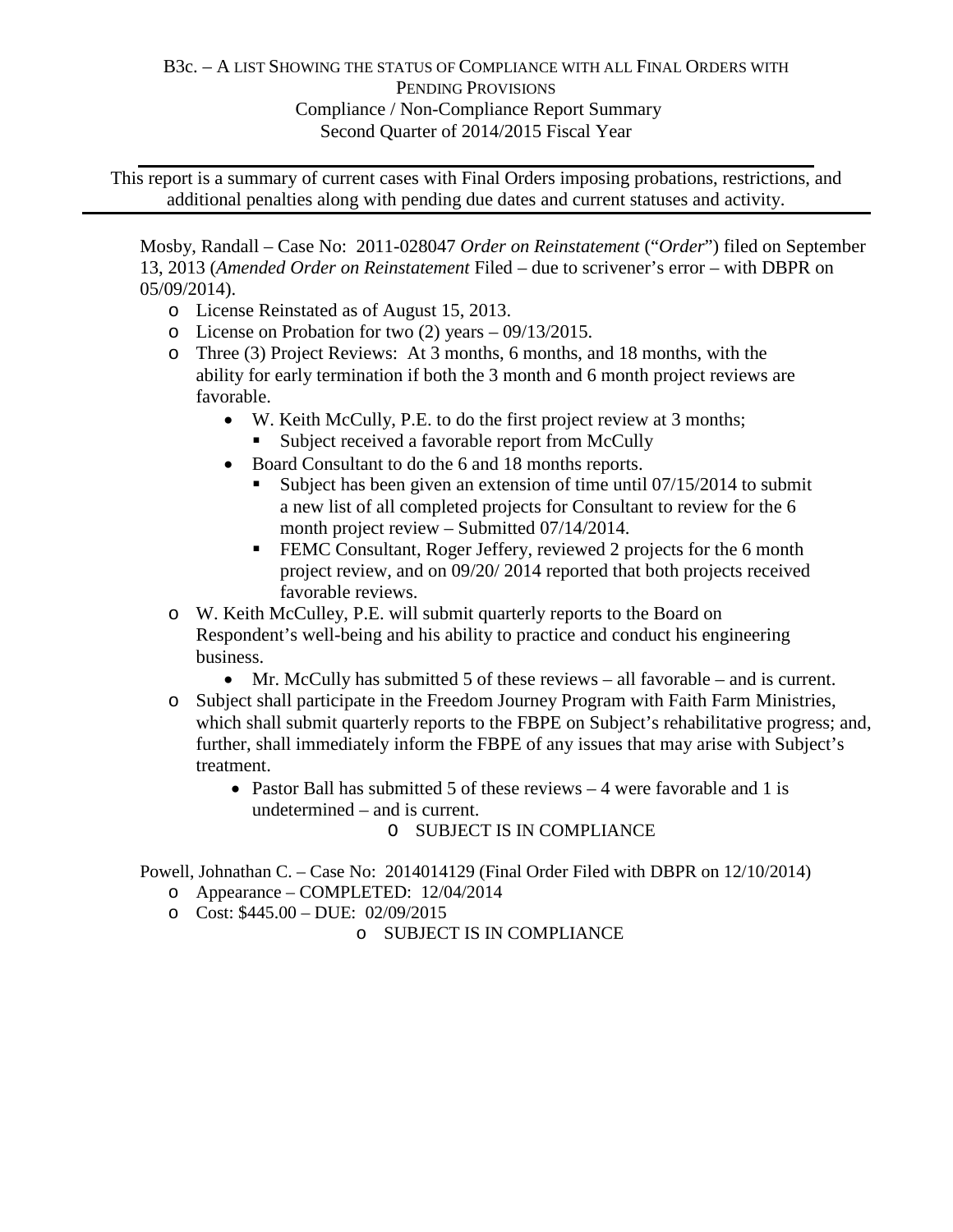This report is a summary of current cases with Final Orders imposing probations, restrictions, and additional penalties along with pending due dates and current statuses and activity.

Seckinger, Peter – Case No: 2014004355 (Final Order Filed with DBPR on 10/15/2014)

- o Appearance COMPLETED: 10/09/2014
- o Reprimand
- o Costs: \$473.98 PAID: 10/09/2014
- o Fine: \$1,000.00 PAID: 10/09/2014
- o Probation: Deadline: 10/15/2016

#### SUBJECT IS IN COMPLIANCE

Stitgen, Douglas – Case No: 2009050310 (Final Order Filed with DBPR on 02/29/2012)

- o Professionalism & Ethics Course. COMPLETED: 04/03/2013.
	- o Costs \$1,073.00. PAID: 03/18/2012.
	- o Fine: \$1,000.00. PAID: 03/28/2012.
	- o Study Guide. COMPLETED: 03/21/2013.
- o 6 month project review set for 7/29/2012.
	- Consultant reviewing Projects died; and the Projects he was reviewing were sent to another FEMC Consultant along with all of the original Consultant's notes and that Consultant is still reviewing the Projects.
- o 18 month project review set for 7/29/2013
- o Probation ends 02/29/2014.

#### o SUBJECT IS IN COMPLIANCE

Tajmir-Davis & Associates Engineering, Inc. – Case No: 2013049674 (Final Order Filed with DBPR on 10/15/2014)

- o Appearance COMPLETED: 10/09/2014
- o Reprimand
- o Costs: \$370.50 DUE: 04/15/2015
- o Fine: \$5,000.00 DUE: 04/15/2015
- o Probation ends 10/15/2016

#### o SUBJECT IS IN COMPLIANCE

Turzak, Oliver – Case No: 2011032162 (Final Ordered Filed with DBPR on 06/24/2014)

- o Subject's Professional Engineer license is SUSPENDED for one year 06/24/2015.
- o Probation for 2 years to begin after suspension is fulfilled: 06/24/2017.
- o Costs \$7,162.32 DUE: 06/24/2017
- $\circ$  Fine \$2,000.00 Deadline extended until: 02/27/2015.
- o Study Guide DUE: 07/24/2014 Overdue.
- o Probation for 2 years until: 06/24/2017.

#### o SUBJECT IS NOT IN COMPLIANCE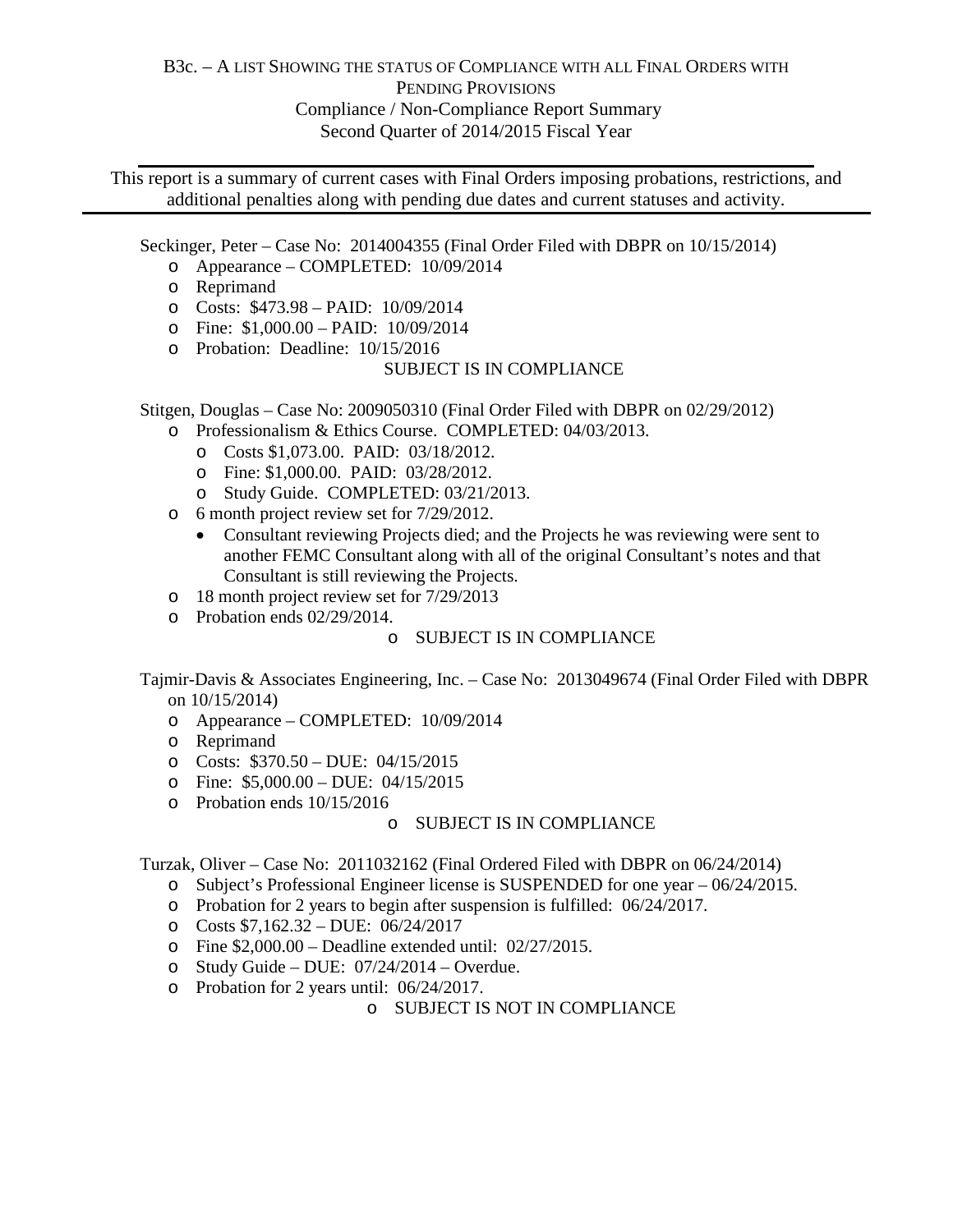This report is a summary of current cases with Final Orders imposing probations, restrictions, and additional penalties along with pending due dates and current statuses and activity.

Williams, Alan and ABW Engineering, Inc. – Case Nos: 2013019830 and 2013019832 (Final Order Filed with DBPR on 11/04/2014)

- $\degree$  Appearance 10/09/2014
- o Reprimand
- o Costs: \$2,292.15 DUE: 11/04/2016
- o Fine: \$5,000.00 DUE: 11/04/2016

#### o SUBJECT IS IN COMPLIANCE

Wilson, Lawrence – Case No: 2013011573 (Final Order Filed with DBPR on 02/18/2014)

- o Costs \$1,387.00. PAID: 02/13/2014.
- o Fine \$1,000.00. PAID: 02/13/2014.
- o Study Guide COMPLETED 03/12/2014.
- o P&E Course due to be completed by 02/18/2015.
- o 6 Month Project Review list due here: 08/18/2014 new deadline: 02/18/2015
	- 07/05/2014 Telephone conference with Subject wherein he requested from both Mr. Rimes and F/O compliance coordinator to have the 6 months extension of time in which to complete his first projects review due to his illness and, consequently, lack of work Mr. Rimes agreed but asked Subject to send his request in writing.
- o 18 Month Project Review list due here: 02/18/2015 unless has a favorable report for the 6 month Project Review

#### o THIS SUBJECT IS IN COMPLIANCE

Zaleski, James – Case No: 2013000391 (Final Order Filed with DBPR on 04/15/2014)

- o Costs \$159.00. PAID: 05/05/2014.
- o Fine \$1,000.00. PAID: 05/05/2014.
- o Study Guide. COMPLETED 04/172014.
- o Advanced P&E Course DUE: by 05/15/2015.

o THIS SUBJECT IS IN COMPLIANCE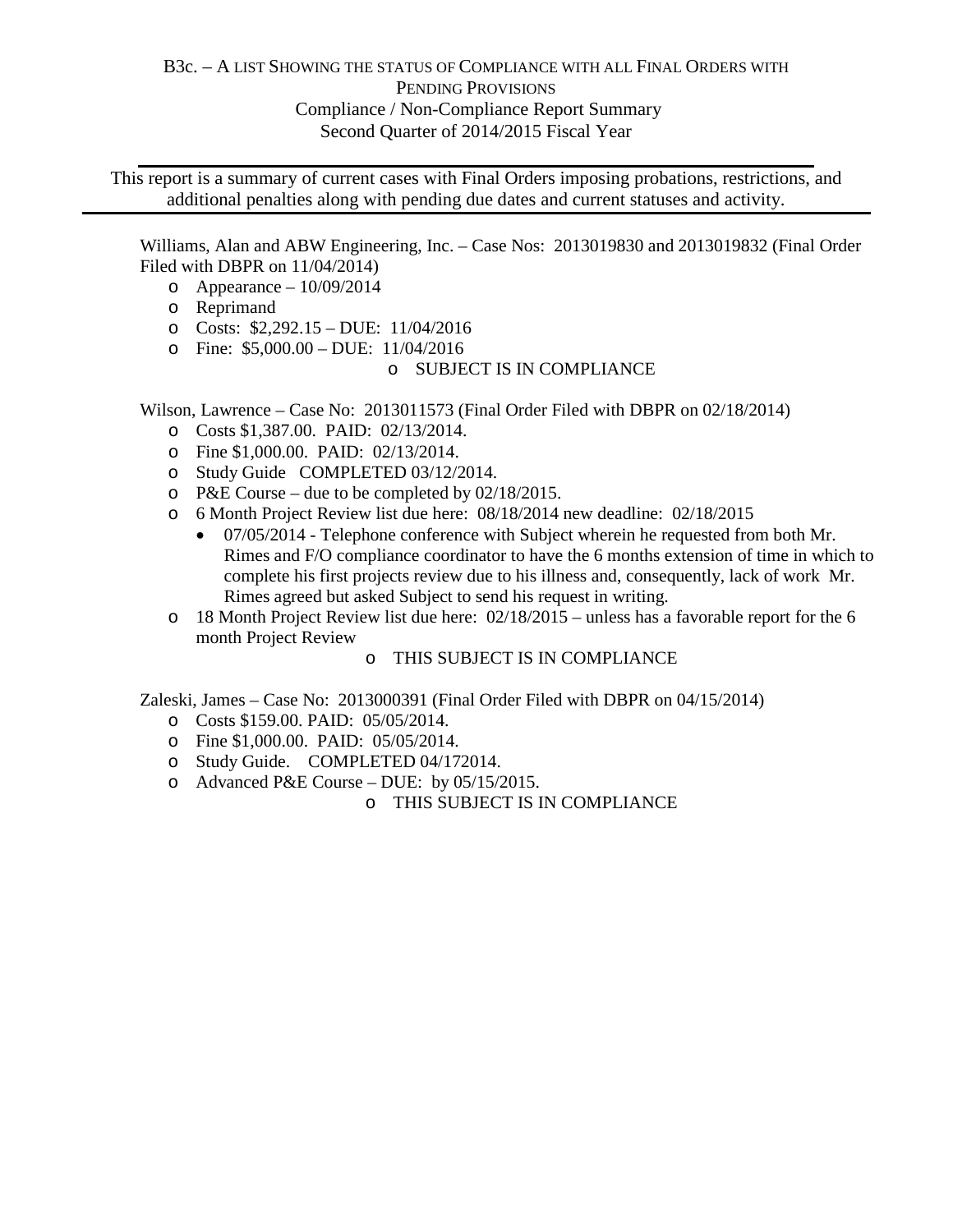*B3d. Unlicensed Activity Case List for Multiple DBPR License Owners*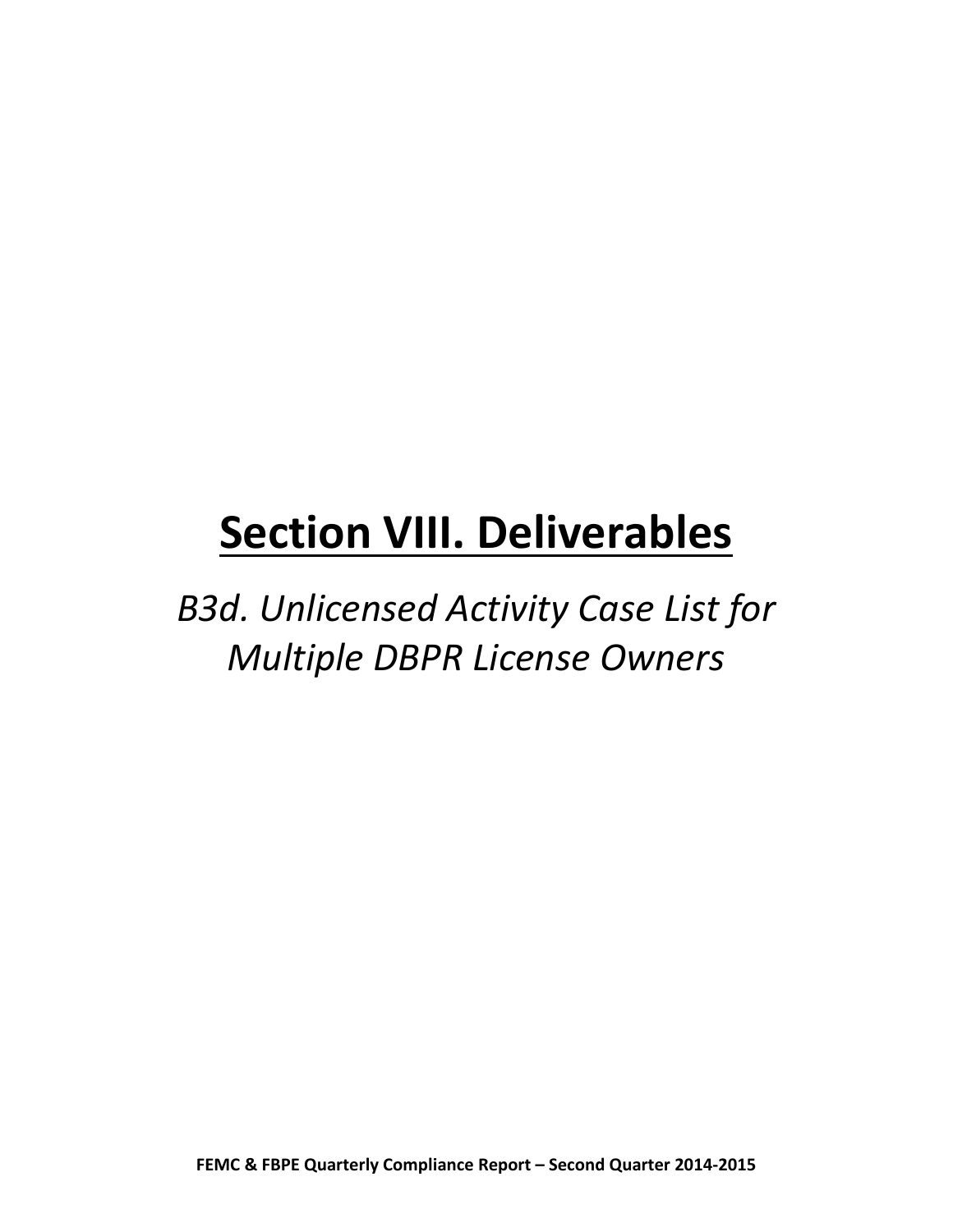#### **B3d. Unlicensed Cases from October 1, 2014 through December 31, 2014 in which subjects hold other DBPR licenses**

During the quarter from 10/1/14 – 12/31/14, FEMC received 7 cases alleging unlicensed activity. Of those 7 cases, 2 held another DBPR licenses.

The Subject in Complaint #2014049896 holds CGC1510221 and CCC1328188. The Subject in Complaint #2014050464 holds Registered Elevator Company #547.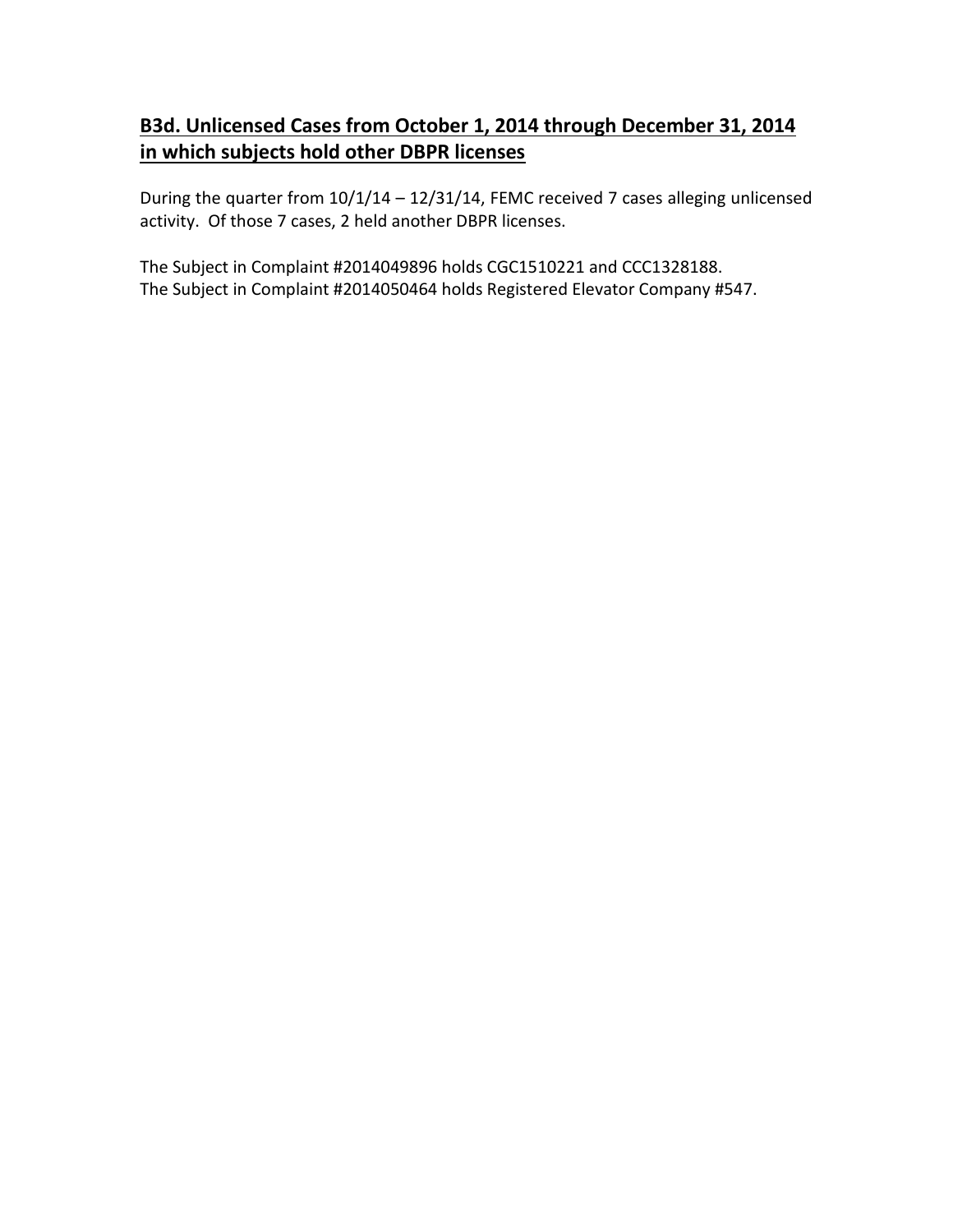*B4. Information Regarding the Failure of FEMC to Comply with Provisions of the Contract*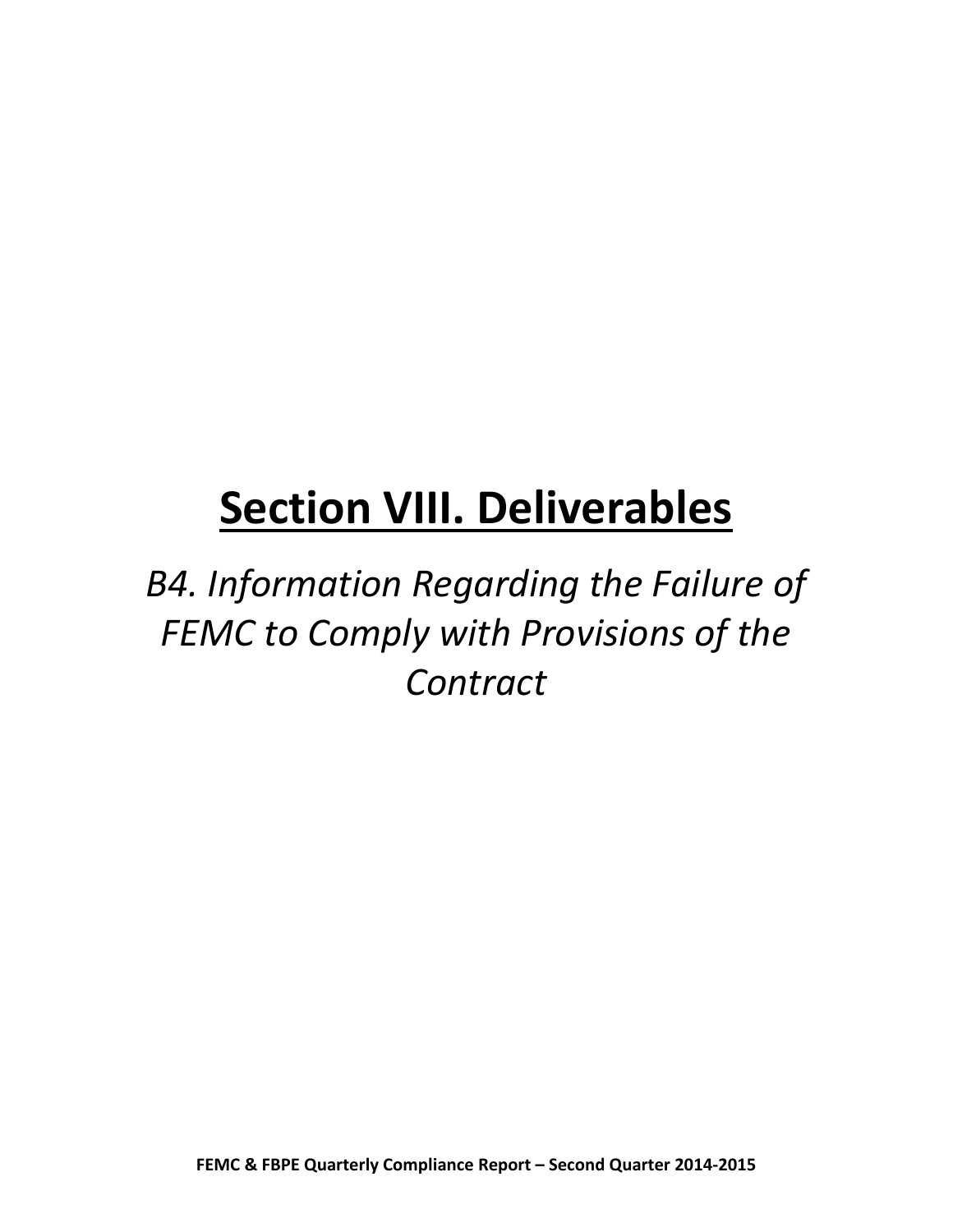### **B4. Information regarding the failure of FEMC to comply with any provision of the Contract.**

FEMC was not in compliance with several provisions relating to the safeguarding of confidential data and information as provided in Section VI of the contract in the 1<sup>st</sup> Quarter of 2014-2015. FEMC has been in contact with the contract monitor and the Department in regards to this matter and steps have been taken to correct this. The corrective action plan supplied in the  $1<sup>st</sup>$  Quarter Report of 2014-2015 under section B6 but in the  $2<sup>nd</sup>$  Quarter, contract monitor required more details the steps that FEMC had taken or planned to take.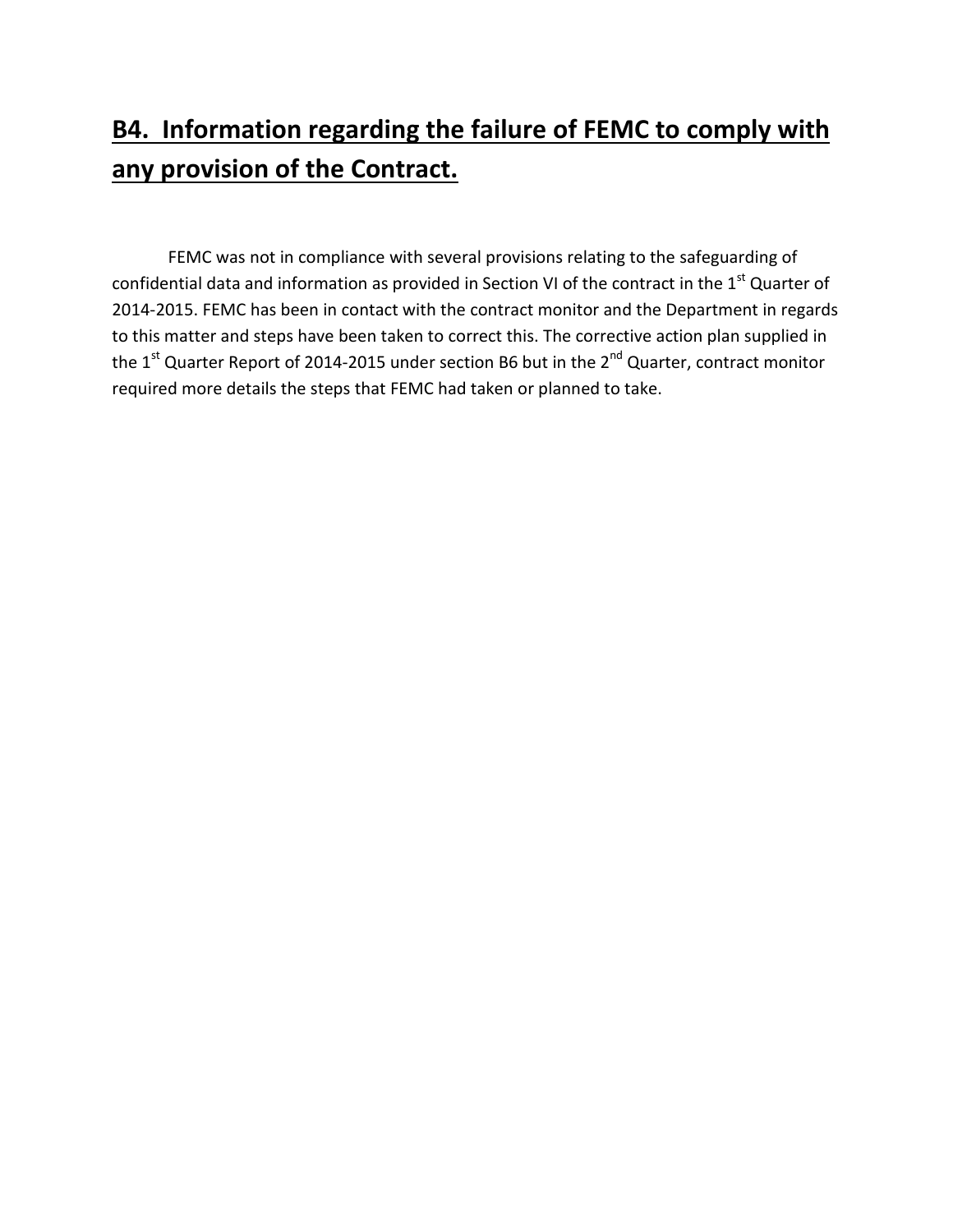*B5. Non-Prevailing Party Case List*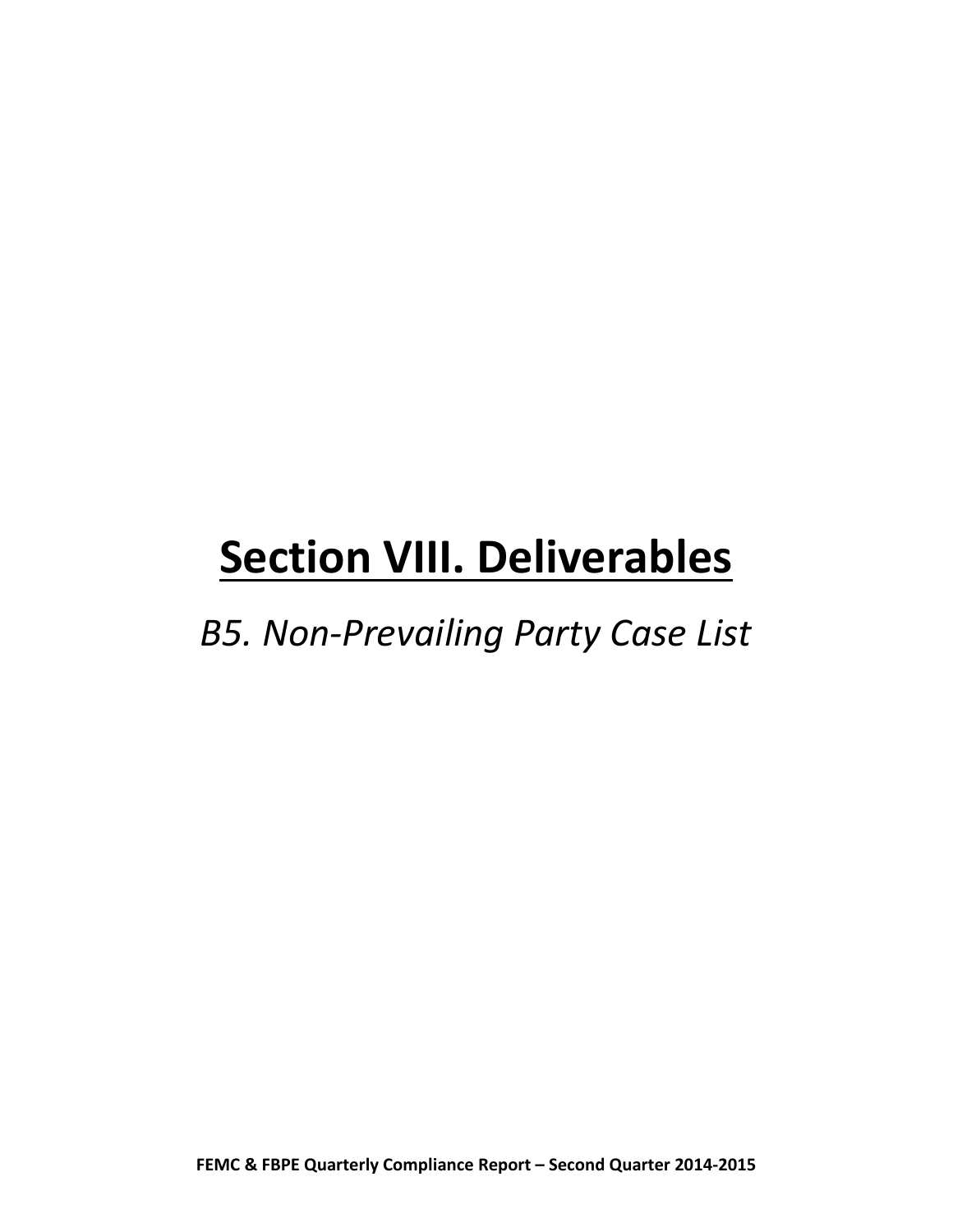#### **B5. A list of all legal cases where FEMC has not been the prevailing party. The list must include copies of final orders and specific cases where attorney fees have been awarded.**

There have been no cases in the Second Quarter of Fiscal Year 2014/2015 in which FEMC has not been the prevailing party; as such, no attorney fees have been awarded.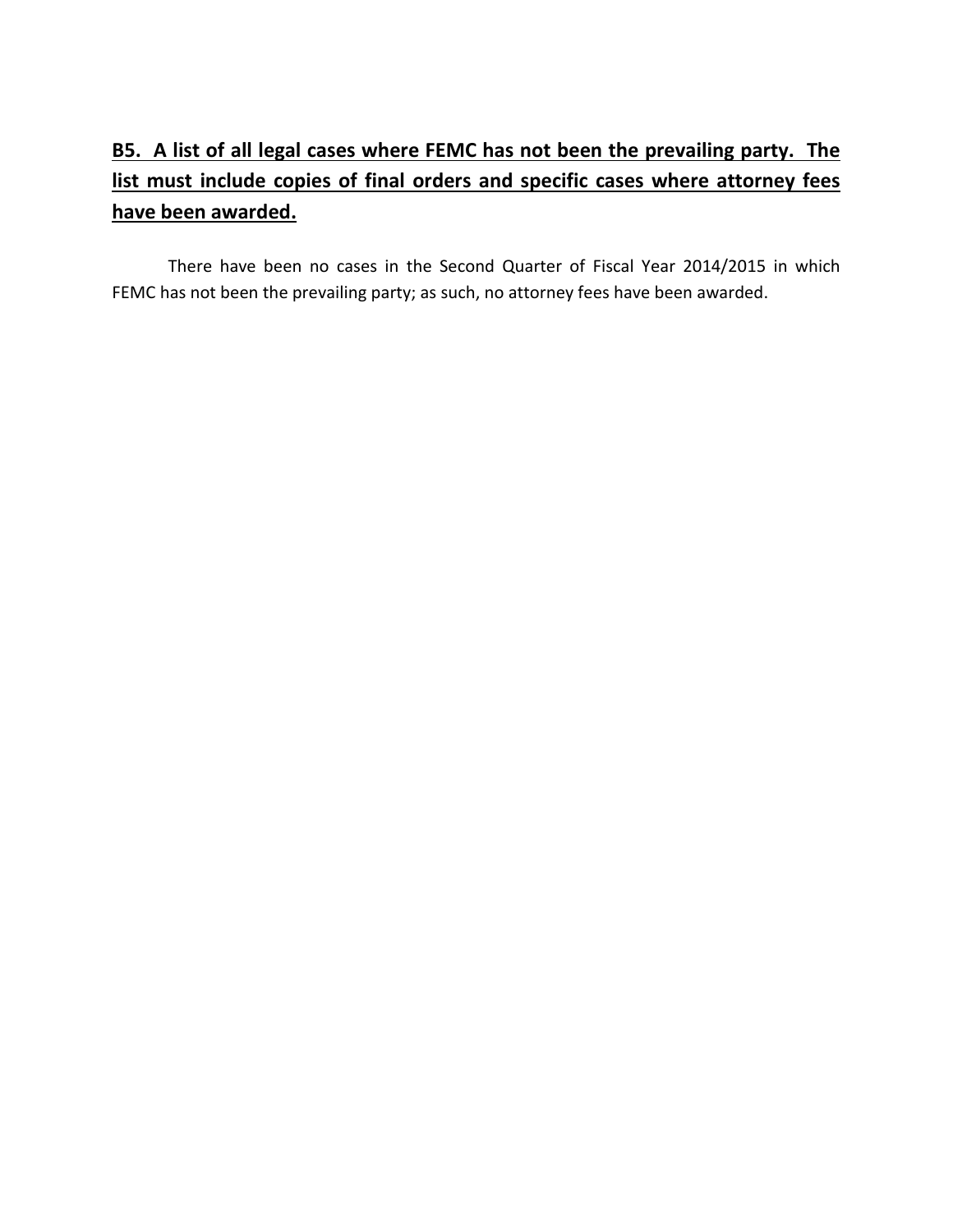### *B6. Corrective Action Plan*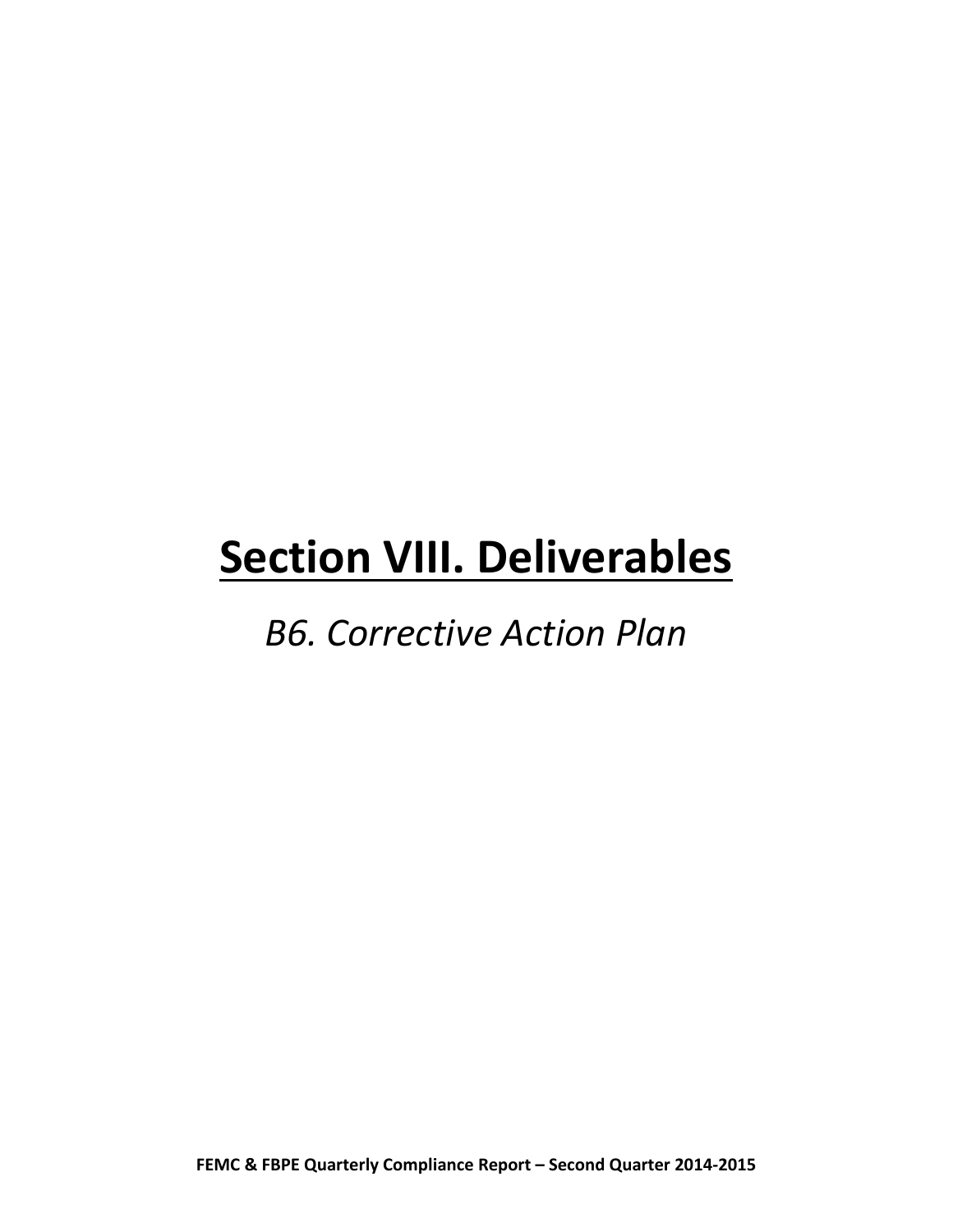### **B6. Corrective plans for any deficiencies noted in the Quarterly Report.**

Follow Up to Corrective Action Plan for violation of confidential data and information:

1. DBPR Question: In FEMC's response #2, you state" Finally, by September 12, 2014, any data/documents cached on Google will have been removed or will have been requested to be removed. Screen images of search results will be forwarded to the Department to verify completion of the tasks". The Department has not received verification of screen images of search results, such as Archive.org and Google.

FEMC Response: FEMC attached is a report from Halostrobe, FEMC's website consultant, outlining the process they took for cache removal from the FBPE website. The report details the removal of cached data/documents and includes screenshots showing that a search of data/documents results in no data found.

2. As of September 17, 2014, documentation containing confidential information was still accessible via direct links on the Internet. The Department was able to pull documentation up from 2010 and view the file structure for previous years. This is an indication that the documentation is still on the FEMC servers and could pose a security risk if the server was compromised. It does appear however that all documentation has been removed from 2011 forward. How will FEMC address this problem?

FEMC Response: It is our understanding that subsequent searches by DBPR have resulted in no available documents. A search by FEMC staff resulted in no active links or data/documents as well. It was also brought to FEMC's attention that board materials from the recent October meeting contained confidential information prompting a decision by FEMC to only post agendas and minutes, not full meeting books, in the future.

3. DBPR Question: Does FEMC have onsite technical support or is it outsourced? If FEMC's server support is outsourced, please the Department with the provider's information. The Department's Division of Technology is willing to assist FEMC in any way it can to remediate this issue.

FEMC Response: The FBPE website is maintained and hosted by Halostrobe, 1935 Stone Road, Unit 501, Tallahassee, FL 32303, (850) 300-0080. A copy of the FEMC contract with Halostrobe is attached.

4. DBPR's Question: In the Department's August 25, 2014 letter, FEMC was instructed to notify each affected individual and provide proof of the same to the Department. On September 11th you advised me via telephone that the notices had already been mailed to the affected individuals.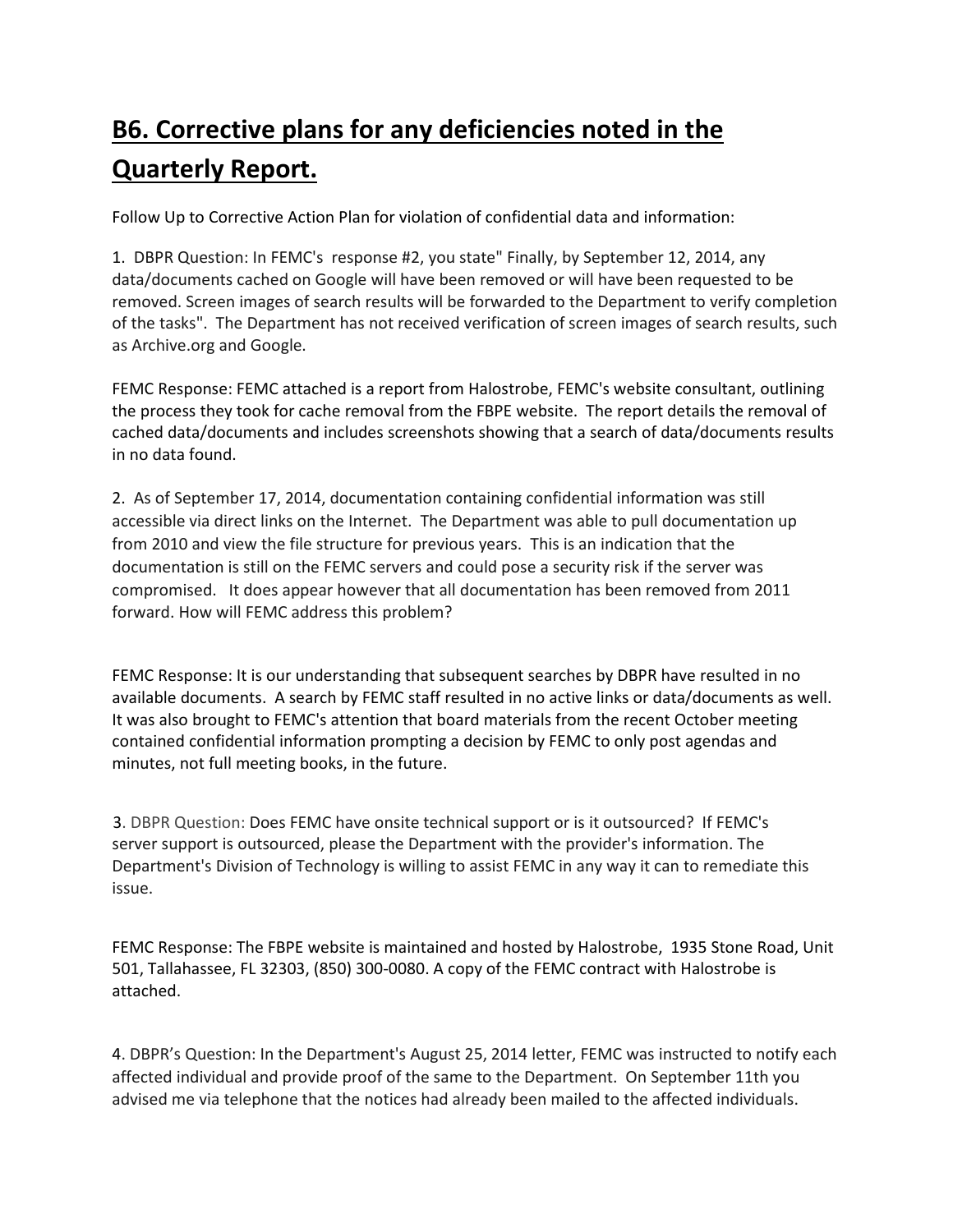Please provide the Department with actual proof, i.e., certified mail receipts, that the affected individuals were contacted.

FEMC's Response: FEMC sent letters to the affected individuals via regular postal service, not certified mail. FEMC attached the first pages of the merged letter to each affected individual, as well as the second page of such letters and a copy of all returned envelopes that were undeliverable due to a change of address to the original letter.

5. DBPR's Question: Has FEMC been contacted by any individuals affected by the release of confidential data or information? If so, please provide the Department with the number of people that have contacted FEMC since the notices were sent.

FEMC's Response: FEMC has been contacted by three people. A summary of those phone calls was attached to the original letter.

6. DBPR's Question: In FEMC's letter to the affected individuals there is an indication that FEMC posted additional backup materials to its website for board meetings. This additional information contained the confidential information. In FEMC's response to the Department, there is an indication that all materials are transmitted to the board members in a secure fashion. How does FEMC ensure it will not include any confidential information in non-internally searchable Adobe scanned documents?

FEMC's Response: Materials and documents are transmitted to Board members through Board Effect on iPads issued by FEMC. You must have a password to login and once a meeting is concluded, the materials are archived.

7. DBPR's Question: In the Department's August 25th letter, FEMC was instructed to "provide public records training annually for all its employees to ensure compliance with Florida's public records requirements and Federal privacy laws. Prior to the public records training, all material was supposed to be presented to the department for review". In your response you identified Wendy Anderson, Rebecca Sammons and Shannon McCoy as the only employees who needed public records training. Earlier this week, you provided their certificates of training as proof. The Department however wants all employees to attend public records training to understand the importance of public records laws and the statutory exemptions for confidential/exempt information. The Department still wants to review the training material prior to any future training, as well as the training material for the employees already trained last week. Lastly, please advise how the training of staff will be monitored in the future.

FEMC's Response: FEMC is in the process of contacting the Florida First Amendment Foundation to schedule training for all FEMC employees. Once approved by the FEMC contract Monitor, training will take place for all FEMC employees at the earliest possible time.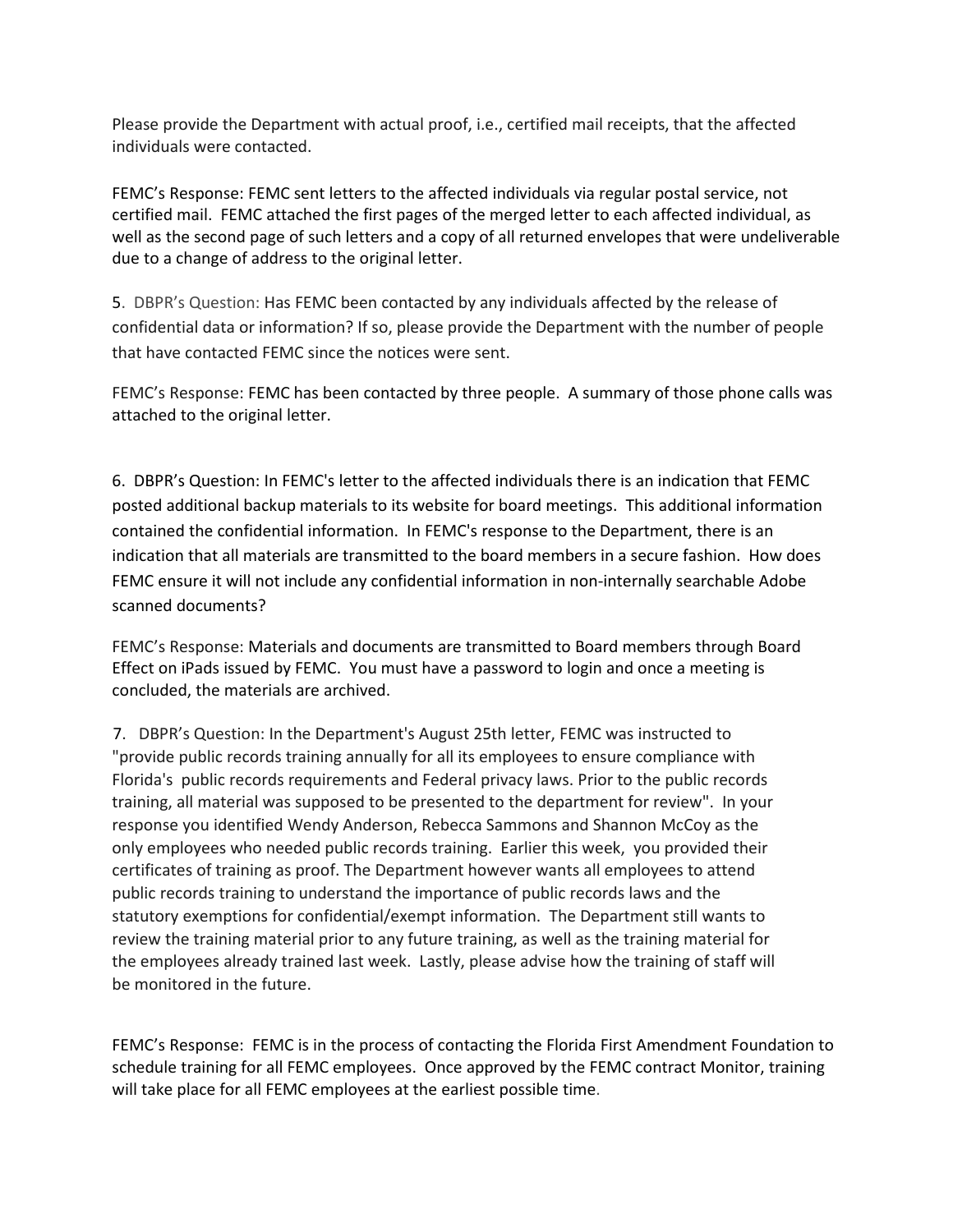On December 16, 2014, FEMC President Zana Raybon sent a follow-up letter to the contract monitor to confirm that all items in the Corrective Action Plan had been completed to the satisfaction of DBPR after a meeting on October 10, 2014 with several representatives of DBPR and FEMC to talk about said Corrective Action Plan.

Below are the points from the letter:

As you may recall, during the meeting on October 10, 2014, Mr. John Rimes explained that FEMC is required to produce all investigative records pursuant to any public records request after the case ceases to be active and cited the statutory authority for this requirement. At that time, Mr. Rimes also cited case law that reinforces FEMC's mandate to produce records not required by other Boards. It was our understanding that DBPR's legal counsel would follow up on this matter and get back with us. Although we have not heard from you in this regard, we suppose that Mr. Rimes' explanation was satisfactory. If not or if you have any additional questions about this issue, please feel free to contact Mr. Rimes or myself.

The other items addressed in our letter, which we believe to be completed are:

- 1. Copy of screen images and a detailed report from our website consultant were provided to you showing the steps taken to remove the cached data/documents. It is FEMC's belief that this completes this item.
- 2. Your letter stated that DBPR could access files from 2010. During our meeting, DBPR staff stated that they could not find those links at this time but FEMC was made aware that recent board meeting materials contained confidential materials. It was decided at the meeting that FEMC will only post the agenda, minutes and board correspondence and will no longer post the information about licensure and disciplinary cases. This has been implemented. It is FEMC's belief that this completes this item.
- 3. Upon your request, FEMC provided a copy of the contract with our website vendor along with the response letter dated October 13, 2014.
- 4. You request proof that the affected individuals were contacted. At the October 10 meeting, it was confirmed that FEMC did not send the notification letter via certified mail because we had not been instructed to do so. However, FEMC did confirm that copies of the individual letters could be provided. It was agreed that copies would suffice and FEMC provided you with copies of the notification letter, along with the response letter of October 13. It is FEMC's belief that this completes this item.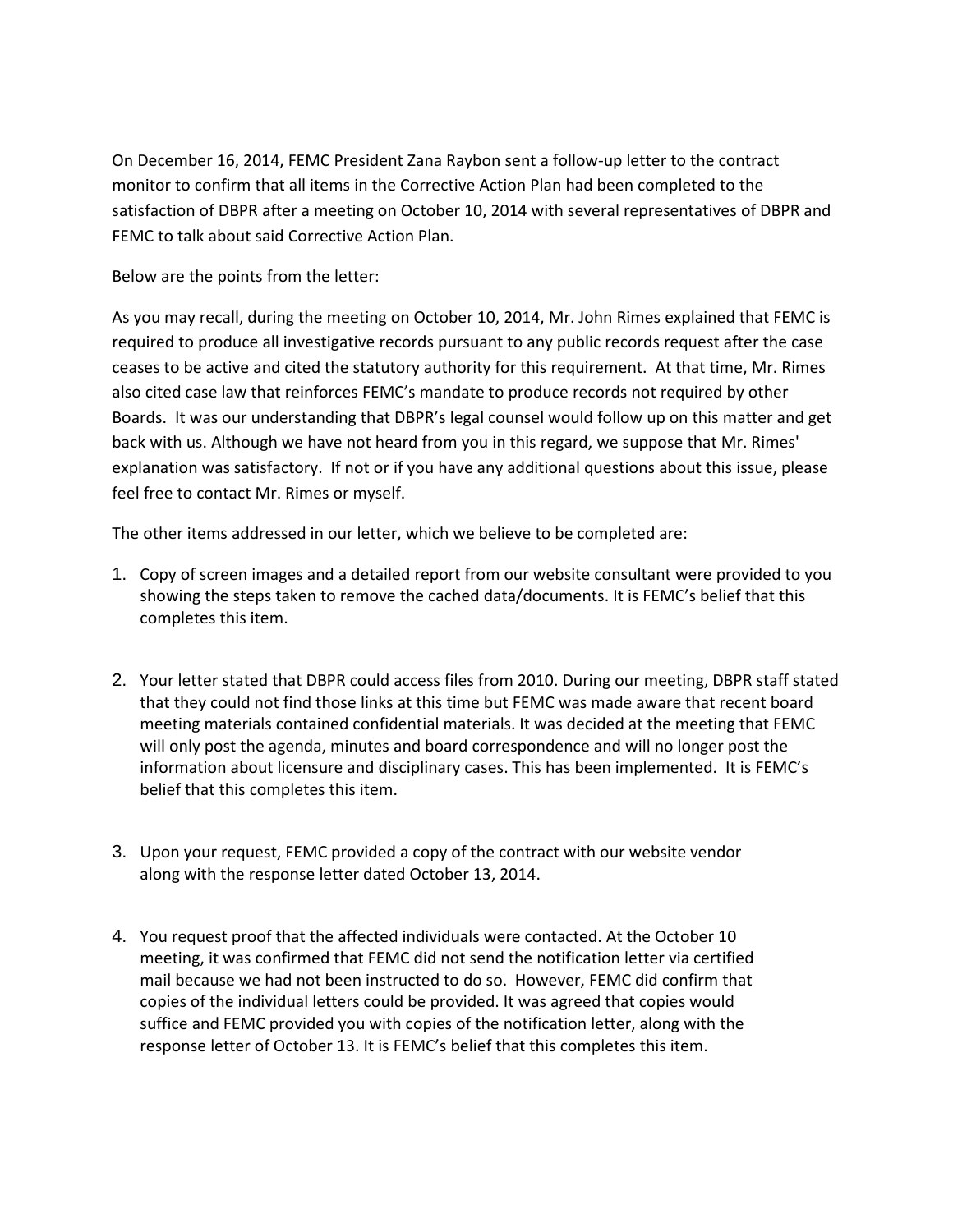- 5. When asked whether FEMC had been contacted by any of the individuals affected by the release of confidential data, FEMC provided a summary of calls that we had received to date regarding the release of confidential data. It is FEMC's belief that this completes this item.
- 6. FEMC was asked how it will ensure that confidential data transmitted to our board members will not be released in non-internally, searchable Adobe-scanned documents. As stated in the October  $10^{th}$  meeting, our board members use iPads and a software program that is password protected. The meeting materials are archived once the meeting is concluded. It is FEMC's belief that this completes this item.
- 7. AS instructed, FEMC contracted with the First Amendment Foundation to conduct Public Records Training for all staff and a copy of the training materials were provided to you prior to FEMC conducting the training. Attached are the certificates for all staff. It is FEMC's belief that this completes this item.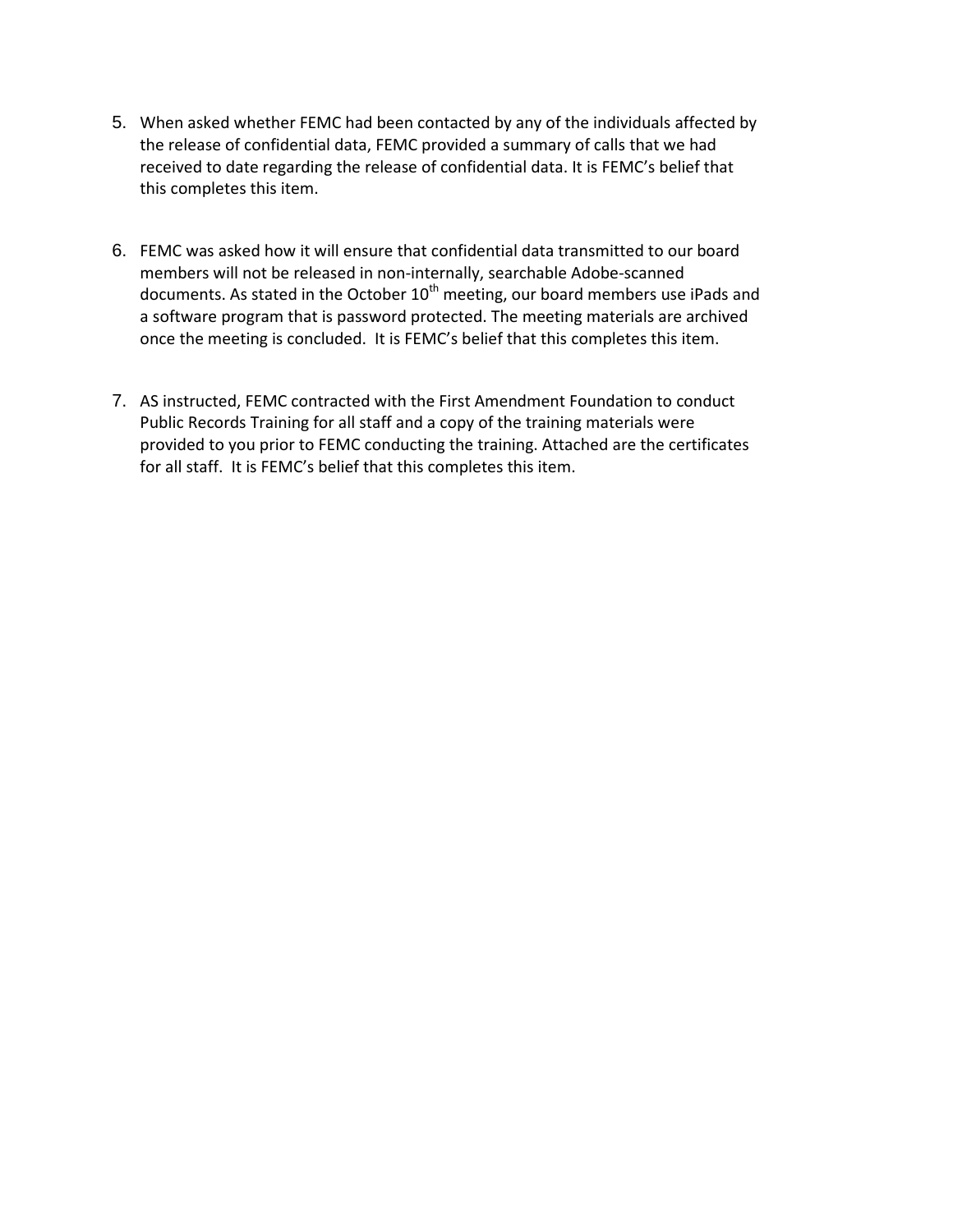### *B7. Expenditures and Cash Balance Report*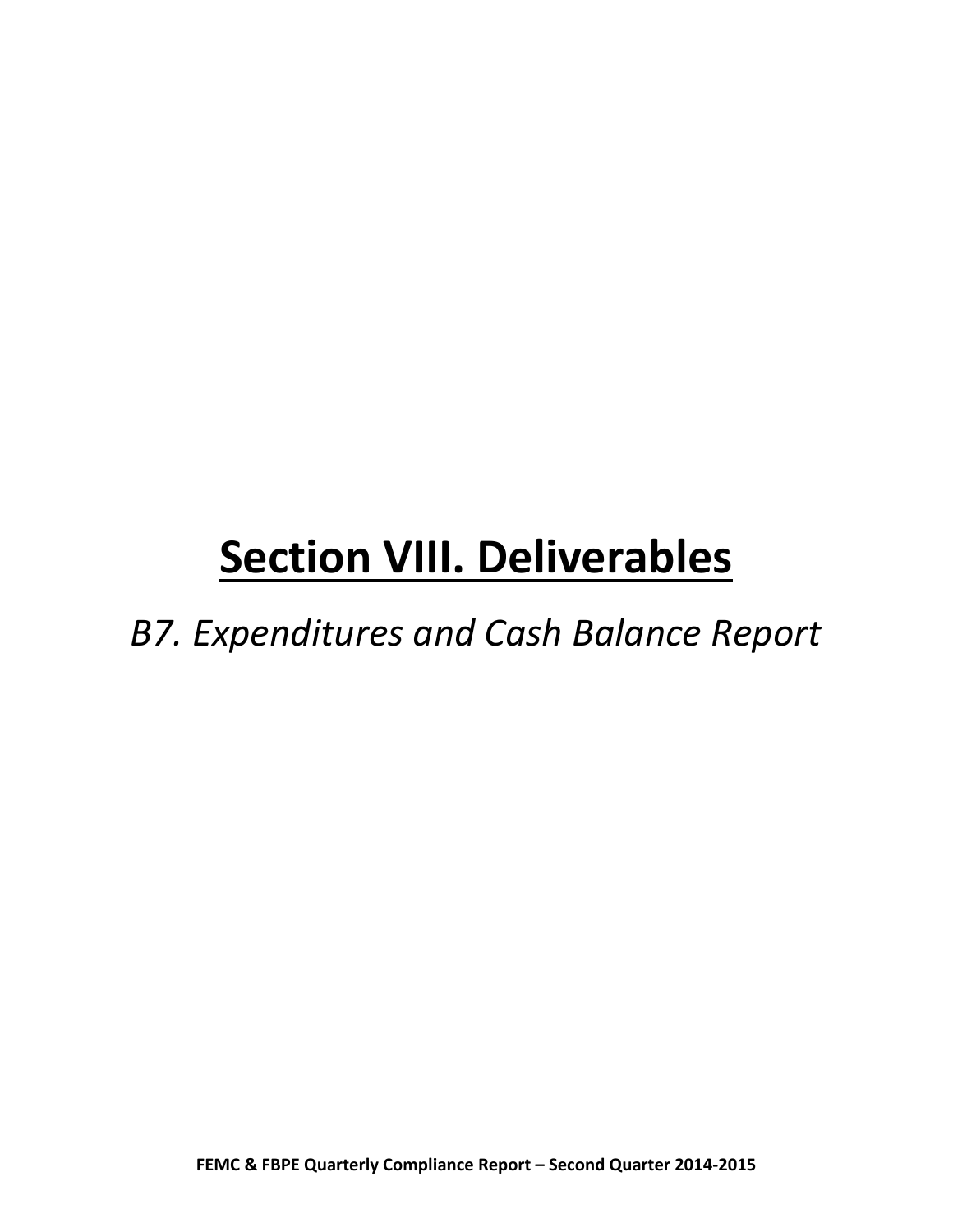#### FLORIDA ENGINEERS MANAGEMENT CORP DECEMBER 31, 2014

The carrying amount of FEMC's cash deposits was \$263,577.28 and the bank balance was \$266,396.51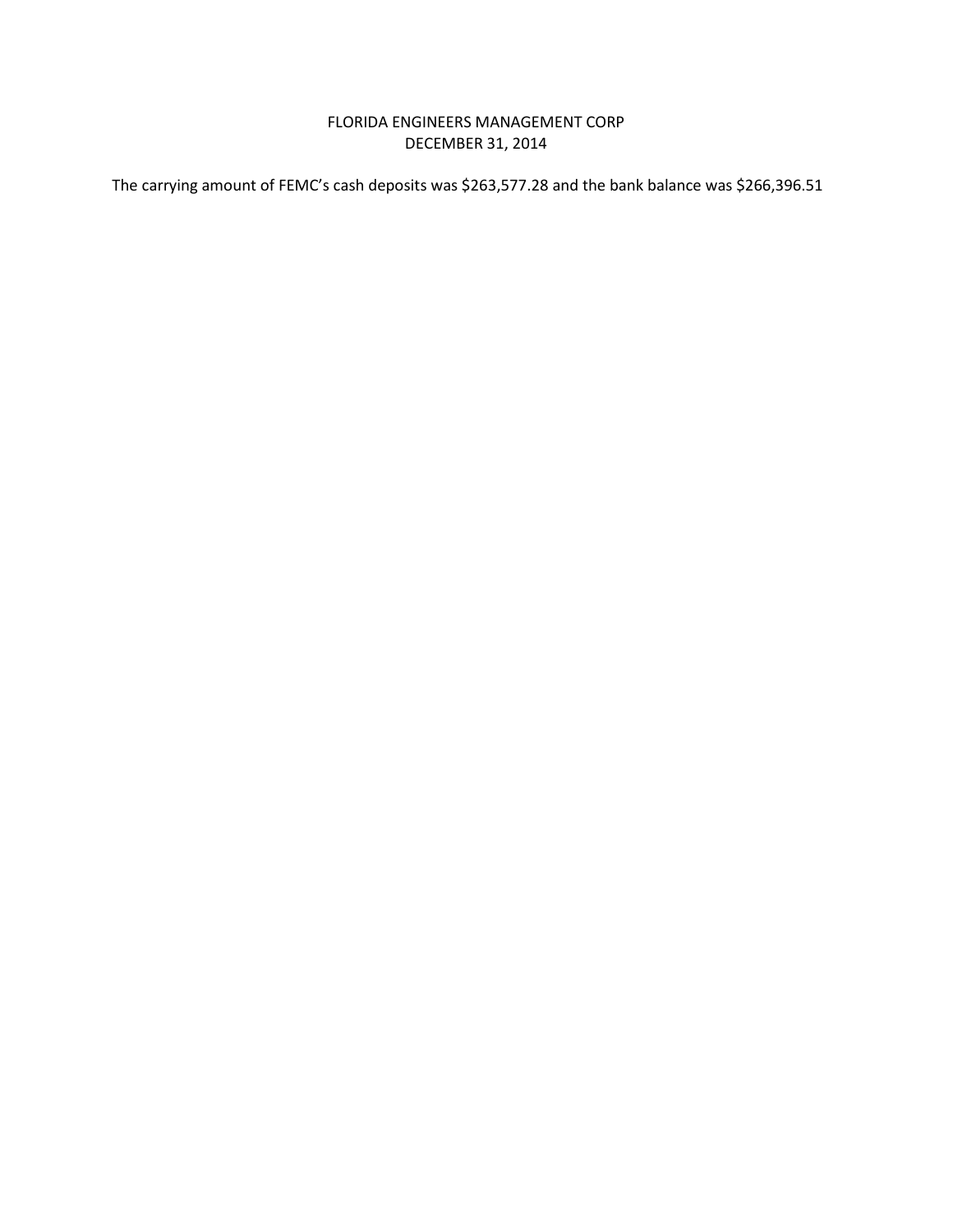#### FLORIDA ENGINEERS MANAGEMENT CORP CUMULATIVE DISBURSEMENTS DECEMBER 31, 2014

Accrual Basis

| Unaudited                            |    |                                                                                               |                     | Preliminary                  |         | Preliminary              |    | Preliminary     | Preliminary     |          | Preliminary             |         | Preliminary              |                     | Preliminary      |
|--------------------------------------|----|-----------------------------------------------------------------------------------------------|---------------------|------------------------------|---------|--------------------------|----|-----------------|-----------------|----------|-------------------------|---------|--------------------------|---------------------|------------------|
| <b>DISBURSEMENTS</b>                 |    | <b>Approved Budget</b>                                                                        |                     | Report of                    |         | Report of                |    | Report of       | Report of       |          | Report of               |         | Report of                |                     | Report of        |
| <b>FBPE Grants and Aid</b>           |    | 07/01/14-06/30/15                                                                             |                     | Expenses                     |         | <b>Expenses</b>          |    | <b>Expenses</b> | <b>Expenses</b> |          | <b>Expenses</b>         |         | Expenses                 |                     | Expenses         |
|                                      |    |                                                                                               |                     | July-14                      |         | August-14                |    | September-14    | October-14      |          | November-14 December-14 |         |                          |                     | <b>YTD Total</b> |
| Salary & Expenses                    | \$ | 1,434,364.00                                                                                  |                     | \$112,419.78                 | \$      | 65,125.86                | \$ | 74,110.36       | \$132,930.21    |          | \$72,907.56             |         | \$93,370.20              | \$                  | 550,863.97       |
| <b>Other Personnel Services(OPS)</b> | \$ | 10.000.00                                                                                     | \$                  |                              | \$      |                          |    |                 | \$<br>1,048.00  | \$       | 851.50                  |         |                          | \$                  | 1,899.50         |
| Consultants                          |    |                                                                                               |                     |                              |         |                          |    |                 |                 |          |                         |         |                          |                     |                  |
| <b>Prosecution/Enforcement</b>       | \$ | 146,000.00                                                                                    | \$                  | 4,701.84                     | \$      | 4,201.34                 | \$ | 13,976.19       | \$<br>13,751.65 | \$       | 8,125.00                | \$      | 20,795.05                | Ś                   | 65,551.07        |
| <b>Court Reporters</b>               | \$ | 5,000.00                                                                                      | \$                  | 240.00                       | \$      | 532.40                   | \$ | 240.00          | \$<br>390.00    | \$       | 160.00                  | \$      | 160.00                   | \$                  | 1,722.40         |
| <b>Computer Consultants</b>          | \$ | 65,000.00                                                                                     | \$                  | 4,634.73                     | \$      | 4,100.95                 | \$ | 4,024.70        | \$<br>29,153.58 | \$       | 2,768.67                | \$      | 3,170.18                 | \$                  | 47,852.81        |
| Human Resource Consultants           | \$ | 1,000.00                                                                                      | \$                  | $\sim$                       | \$      | 500.00                   |    |                 | \$<br>500.00    | -\$      | 780.00                  | \$      | 500.00                   | \$                  | 2,280.00         |
| <b>Accounting Services</b>           | \$ | 30,000.00                                                                                     | \$                  | ÷,                           | \$      | 16,142.00                |    |                 | \$<br>15,710.00 |          |                         |         |                          | \$                  | 31,852.00        |
| <b>FEMC General Counsel</b>          | \$ | 10,000.00                                                                                     | \$                  | ×.                           | \$      |                          |    |                 | \$<br>450.00    |          |                         |         |                          | \$                  | 450.00           |
| <b>Contract Monitor</b>              | \$ | 19,200.00                                                                                     | \$                  |                              | \$      |                          |    |                 |                 |          |                         |         |                          | \$                  |                  |
| <b>Employment/Training</b>           | \$ | 10,000.00                                                                                     | \$                  | 295.45                       | \$      | 50.00                    | \$ | 927.00          | \$<br>1,148.14  | \$       | 414.00                  | \$      | 2,027.89                 | \$                  | 4,862.48         |
| <b>Publications</b>                  | \$ | 6,000.00                                                                                      | \$                  | (237.57)                     | $\zeta$ | 227.30                   | \$ | 660.37          | \$<br>1,061.69  | \$       | 1,727.83                | \$      | 1,169.58                 | \$                  | 4,609.20         |
| Insurance                            |    |                                                                                               |                     |                              |         |                          |    |                 |                 |          |                         |         |                          |                     |                  |
| <b>Directors &amp; Officers</b>      | Ś  | 6,000.00                                                                                      | \$                  | 5,169.31                     | Ŝ.      |                          |    |                 |                 |          |                         |         |                          | \$                  | 5,169.31         |
| <b>Commercial Liability</b>          | \$ | 5,300.00                                                                                      | \$                  | 4,385.18                     | \$      | $\overline{\phantom{a}}$ |    |                 |                 |          |                         |         |                          | \$                  | 4,385.18         |
| <b>Professional Liability</b>        | \$ | 9,310.00                                                                                      | \$                  | 7,867.66                     | \$      | $\overline{\phantom{a}}$ |    |                 |                 |          |                         |         |                          | \$                  | 7,867.66         |
| Fidelity                             | Ś  |                                                                                               | \$                  | 110.93                       | \$      |                          |    |                 | \$<br>109.50    |          |                         |         |                          | \$                  | 220.43           |
| <b>Workers Compensation</b>          | \$ | 2,500.00                                                                                      | \$                  | 1,232.50                     | \$      | $\overline{\phantom{a}}$ |    |                 |                 |          |                         |         |                          | \$                  | 1,232.50         |
| <b>Public Information</b>            | \$ | 8,000.00                                                                                      | \$                  | 9,898.23                     | \$      | $\overline{a}$           |    |                 |                 | \$       | 27.25                   |         |                          | \$                  | 9,925.48         |
| <b>Board Member Honorarium</b>       | \$ | 10,000.00                                                                                     | \$                  | 800.00                       | \$      | 1,100.00                 | \$ | 150.00          | \$<br>1,200.00  | Ś        | 400.00                  | \$      | 900.00                   | \$                  | 4,550.00         |
| Furniture and Equipment *            | \$ | 1,000.00                                                                                      | \$                  |                              | \$      |                          |    |                 |                 |          |                         |         |                          | \$                  |                  |
| <b>Computers and Software</b>        | \$ |                                                                                               | \$                  | 4,625.00                     | \$      |                          |    |                 |                 |          |                         |         |                          | \$                  | 4,625.00         |
| <b>Study Guide</b>                   | \$ | 1,000.00                                                                                      | \$                  |                              | \$      | ÷,                       | \$ | 600.00          |                 |          |                         |         |                          | \$                  | 600.00           |
| Copying & Printing                   | \$ | 15,000.00                                                                                     | \$                  | 244.02                       | \$      | 1,086.64                 |    | 1657.71 \$      | 944.64          | \$       | 1,934.26                | \$      | 1,021.41                 | \$                  | 6,888.68         |
| <b>Office Supplies</b>               | \$ | 20,000.00                                                                                     | \$                  | 9,596.62                     | \$      | $1,375.25$ \$            |    | $(2.21)$ \$     | 1,051.42        | <b>S</b> | 793.82 \$               |         | 2,529.63                 | $\zeta$             | 15,344.53        |
| Leased Equipment & Repair            | \$ | 28,500.00                                                                                     | \$                  | 2,618.33                     | \$      | 2,749.50                 | \$ | 1,745.50 \$     | 2,663.00        | ا \$     | 1,889.00                | \$      |                          | \$                  | 11,665.33        |
| Postage                              | \$ | 10,000.00                                                                                     | \$                  | 19.99                        | \$      |                          |    |                 | \$<br>33.82     | \$       | 19.99                   | \$      | 2,737.92                 | $\zeta$             | 2,811.72         |
| <b>Office Space</b>                  |    |                                                                                               |                     |                              |         |                          |    |                 |                 |          |                         |         |                          | \$                  |                  |
| Lease Payment                        | \$ | 116,751.00                                                                                    | \$                  | 19,596.20                    | \$      | 9,798.10                 | \$ | 10,084.55       | \$<br>9,798.10  | \$       |                         | \$      | 10,371.00                | \$                  | 59,647.95        |
| <b>Utilities</b>                     | \$ |                                                                                               | \$                  |                              | \$      |                          |    |                 |                 |          |                         |         |                          | \$                  |                  |
| Janitorial                           | \$ | 900.00                                                                                        | \$                  | 50.00                        | \$      | $105.00$ \$              |    | $125.00$   \$   | ÷.              | \$       | 700.00 \$               |         | 50.00                    | \$                  | 1,030.00         |
| <b>Pest Control</b>                  | \$ | 300.00                                                                                        | \$                  |                              | \$      | 75.00                    |    |                 |                 | \$       | 75.00                   |         |                          | \$                  | 150.00           |
| <b>Security Monitoring</b>           | \$ | 4,500.00                                                                                      | \$                  | 845.14                       | \$      | $\overline{\phantom{a}}$ | \$ | 387.57          | \$<br>387.57    | \$       | 775.14 \$               |         | $\overline{\phantom{a}}$ | \$                  | 2,395.42         |
| <b>Moving Expenses</b>               | Ś  |                                                                                               | \$                  | ÷,                           | \$      |                          |    |                 |                 |          |                         |         |                          | \$                  |                  |
| Leasehold Improvements *             | \$ | 1,000.00                                                                                      | \$                  |                              | \$      | ä,                       |    |                 |                 |          |                         |         |                          | \$                  | $\overline{a}$   |
| <b>Felephone</b>                     |    |                                                                                               |                     |                              |         |                          |    |                 |                 |          |                         |         |                          |                     |                  |
| Local Line Charge                    | \$ | 7,500.00                                                                                      | \$                  | 451.48                       |         | 713.49 \$                |    | 711.46          |                 | \$       | $1,423.33$ \$           |         | 713.26                   | \$                  | 4,013.02         |
| Long Distance                        | \$ | 1,800.00                                                                                      | \$                  | 89.77                        | \$      | 182.10                   | \$ | 153.36          |                 | \$       | $325.22$ \$             |         | 115.73                   | $\ddot{\mathsf{S}}$ | 866.18           |
| <b>Internet Access Charges</b>       | \$ | 1,800.00                                                                                      | \$                  | 42.21                        | \$      | 199.93                   | \$ | 382.85          | \$<br>292.89    | Ś        | 292.89                  | $\zeta$ | 307.39                   | $\zeta$             | 1,518.16         |
| <b>Conference Calls</b>              | \$ | 300.00                                                                                        | \$                  | 86.57                        | \$      | 107.82                   | \$ | 89.06           | \$<br>97.68     | \$       | $181.19$ \$             |         | 35.44                    | \$                  | 597.76           |
| <b>Training - Board Members</b>      | \$ | 750.00                                                                                        | \$                  |                              |         |                          |    |                 |                 |          |                         |         |                          | \$                  |                  |
| Travel                               |    |                                                                                               |                     |                              |         |                          |    |                 |                 |          |                         |         |                          |                     |                  |
| <b>Board/Committee Meetings</b>      | \$ | 65,000.00                                                                                     | \$                  | $1,933.75$ \$                |         | 10,589.87 \$             |    | $906.64$ \$     | $11,553.54$ \$  |          | $3,350.03$ \$           |         | $4,100.33$ \$            |                     | 32,434.16        |
| Investigation/Prosecution            | \$ | $5,000.00$ \$                                                                                 |                     | ÷,                           | \$      | $\overline{\phantom{a}}$ |    |                 |                 | \$       | 73.47                   |         |                          | \$                  | 73.47            |
| <b>NCEES Travel</b>                  | \$ | 12,000.00 \$                                                                                  |                     | 2,076.00                     | \$      | 1,035.80 \$              |    | 4,880.72        |                 |          |                         |         |                          | \$                  | 7,992.52         |
| <b>General Travel</b>                | \$ | 2,000.00                                                                                      | \$                  |                              | \$      | 70.31                    | 5  | 230.96          |                 | \$       | 149.40 \$               |         | $(39.75)$ \$             |                     | 410.92           |
| <b>Employee Training Travel</b>      | \$ | 12,000.00                                                                                     | \$                  | 681.94                       | \$      | 189.00 \$                |    | $2,147.82$ \$   | 2,329.30 \$     |          | $32.25$ \$              |         | 99.12                    | \$                  | 5,479.43         |
| <b>Public Information Travel</b>     | \$ | 10,000.00                                                                                     | \$                  | 114.00                       | \$      | 413.40                   | \$ | 749.56 \$       | 105.55          | \$       | 1,605.06                |         |                          | \$                  | 2,987.57         |
| <b>NCEES Dues</b>                    | \$ | $6,500.00$ \$                                                                                 |                     | $\overline{\phantom{a}}$     | \$      | $\overline{\phantom{a}}$ |    |                 |                 |          |                         |         |                          | \$                  | $\sim$           |
| Memberships/Registrations            | \$ | 4,000.00                                                                                      | \$                  | 3,550.00                     | \$      | $\blacksquare$           | \$ | 3,243.00        |                 | \$       | $217.00$ \$             |         | 786.00                   | \$                  | 7,796.00         |
| <b>Renewal Activites</b>             |    |                                                                                               |                     |                              |         |                          |    |                 |                 |          |                         |         |                          |                     |                  |
| <b>Printing Renewal Notices</b>      | \$ | 5,600.00                                                                                      | \$                  | $\qquad \qquad \blacksquare$ | \$      | $\overline{\phantom{a}}$ |    |                 | \$<br>5,209.00  |          |                         |         |                          | \$                  | 5,209.00         |
| <b>Mailing Renewal Notices</b>       | \$ | 20,000.00                                                                                     | $\ddot{\mathsf{S}}$ | $\overline{\phantom{a}}$     | \$      |                          |    |                 | \$<br>11,821.22 |          |                         |         |                          | \$                  | 11,821.22        |
| <b>Mailing Licenses/ID Cards</b>     | \$ | 10,000.00                                                                                     | \$                  | $\overline{\phantom{a}}$     | \$      | $\overline{\phantom{a}}$ |    |                 |                 |          |                         |         |                          | \$                  | $\sim$           |
| <b>Renewal OPS</b>                   | \$ | 25,000.00 \$                                                                                  |                     | $\blacksquare$               | \$      | $\overline{\phantom{a}}$ |    |                 |                 |          |                         |         |                          | \$                  |                  |
| <b>Renewal Supplies</b>              | \$ | 5,000.00                                                                                      | \$                  | 7,147.28                     | \$      | $\sim$                   |    |                 |                 |          |                         |         |                          | \$                  | 7,147.28         |
| <b>Legal Settlements</b>             | \$ |                                                                                               |                     |                              |         |                          |    |                 |                 |          |                         |         |                          | \$                  |                  |
| <b>FEMC Budget Total</b>             | Ś  | 2,170,875.00 \$205,286.34 \$120,671.06 \$122,182.17 \$243,740.50 \$101,998.86 \$144,920.38 \$ |                     |                              |         |                          |    |                 |                 |          |                         |         |                          |                     | 938,799.31       |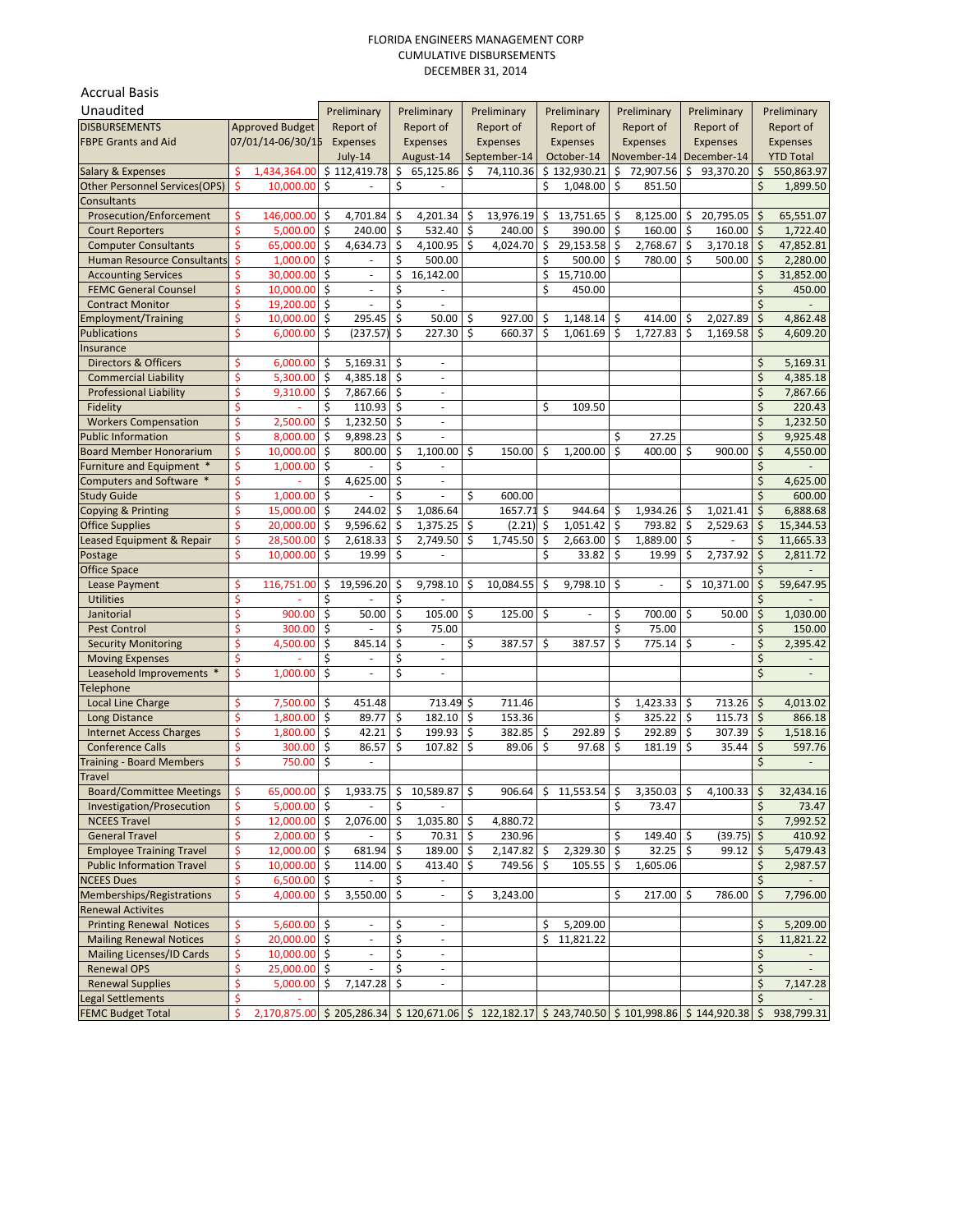### *B8. Long Range Estimates of Revenue*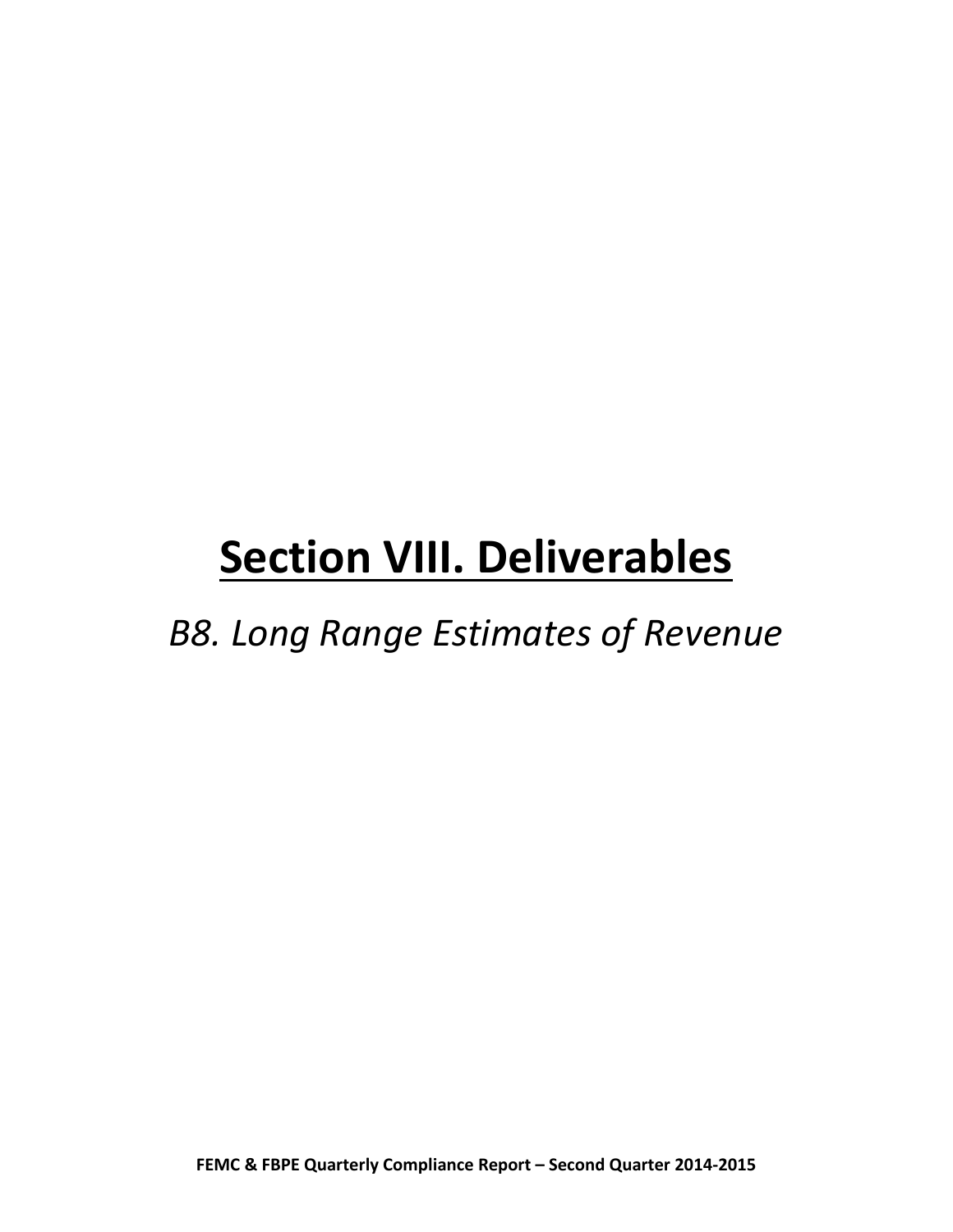### **B8. Long Range Estimates of Revenue**

This was provided in the 2014-2015  $1<sup>st</sup>$  Quarter Report as required by the contract.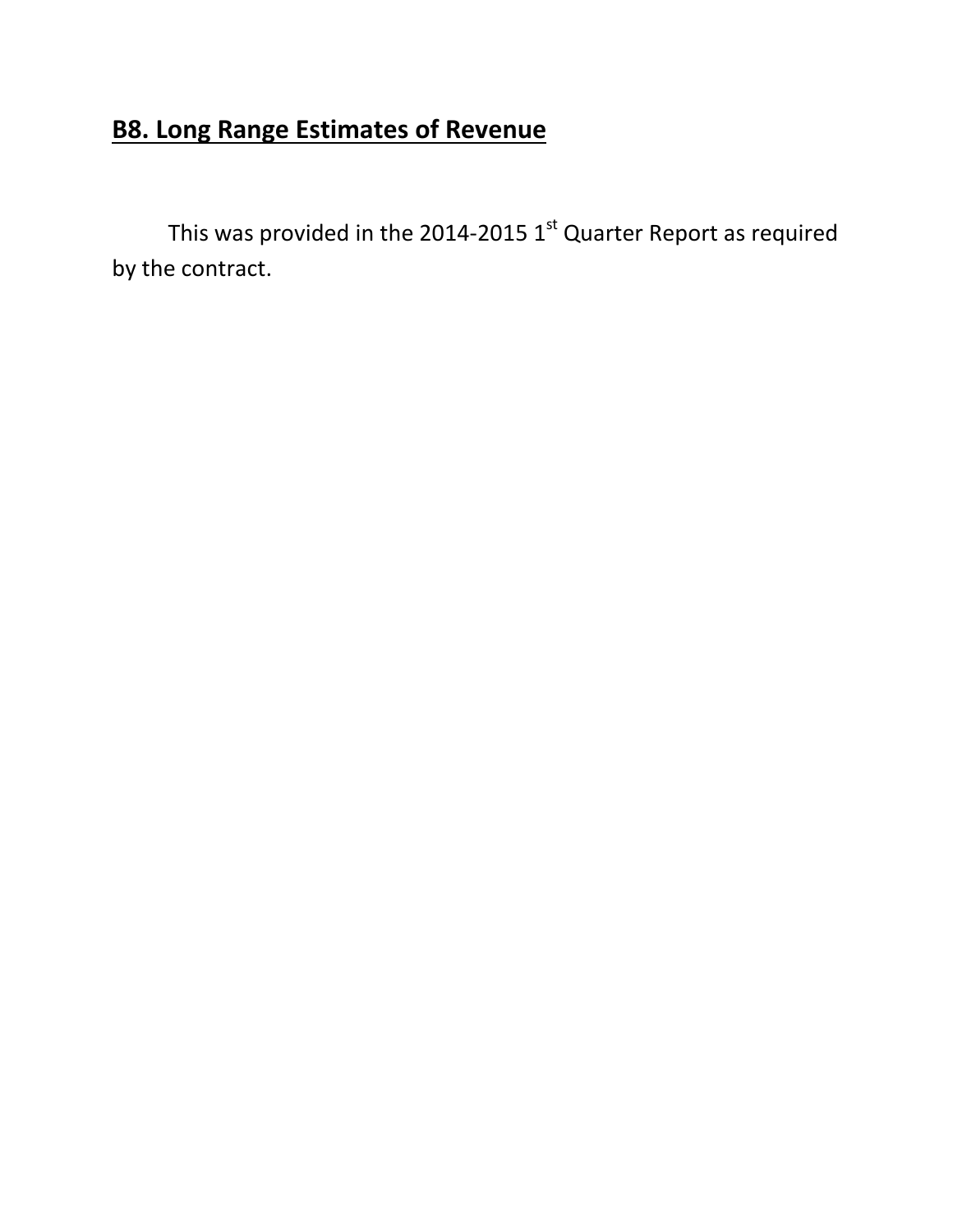*B9. Quarterly Licensure, Examination, Complaint & Disciplinary Activity Report*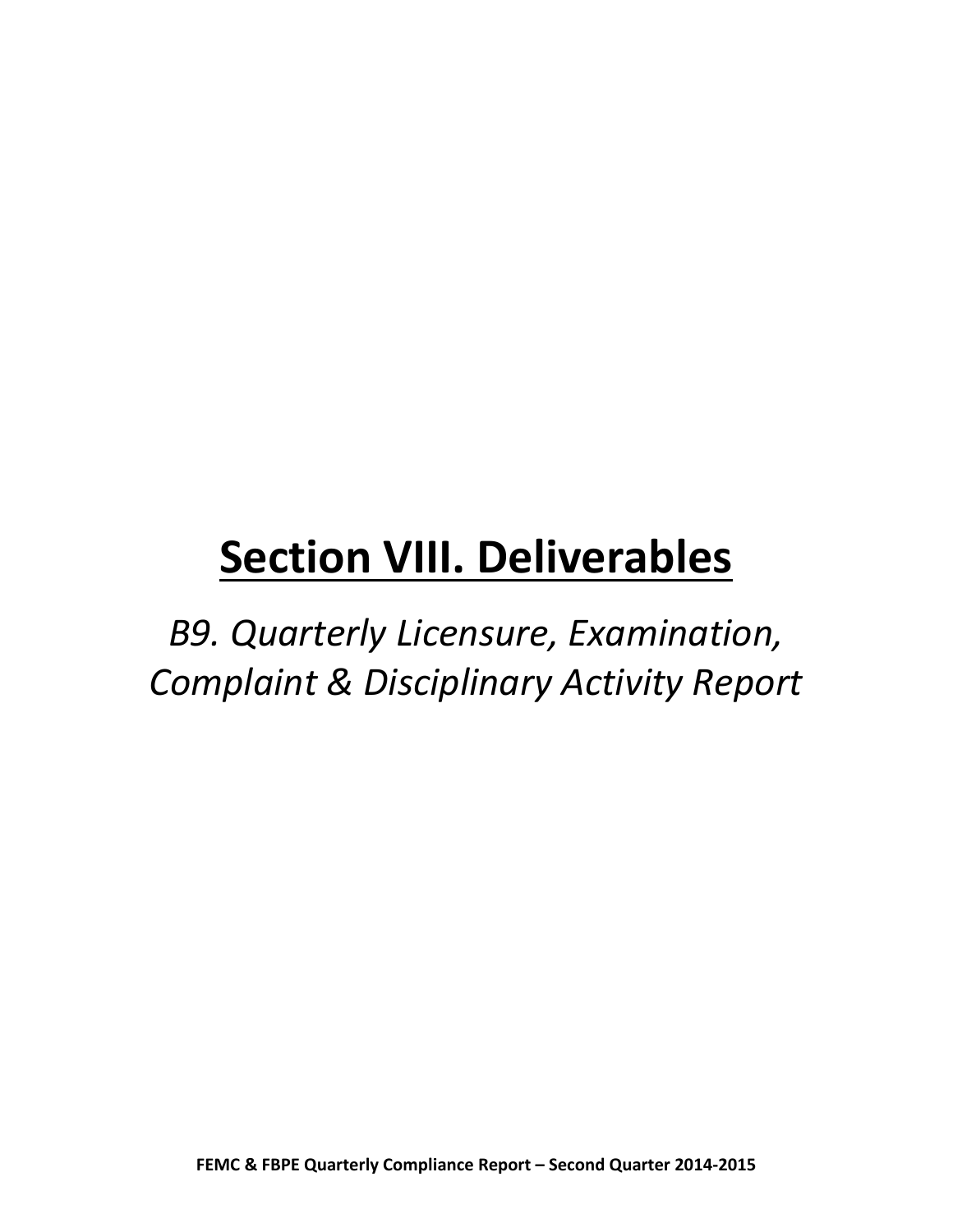Total Renewals to date: (from 7/1/14) 6687 Professional Engineers

696 Certificate of Authorizations

#### **Applications:**

| Received:<br>Approved:                       | 1272<br>435       |
|----------------------------------------------|-------------------|
| Denied:                                      | 34                |
| Licenses Issued:                             | 6096 PE<br>724 CA |
| Average time (days) to Process Applications: | 57.33             |
| Scheduled Candidates for October 2014 Exam   |                   |
| Principles and Practice:                     |                   |
| Scheduled:                                   | 456               |
| Passed:                                      | 365               |
| Failed:                                      | 136               |
| No Show:                                     | 34                |
| Fundamentals of Engineering**:               |                   |
| Passed:                                      | 257               |
| Failed:                                      | 120               |

\*\* In January 2014, NCEES moved to Computer Based Testing for the Fundamentals Examination. NCEES has contracted with a third party vendor to administer the exam. FEMC now approves the applicant but FEMC has no way of knowing when the applicant schedules to take the exam. The applicant has 12 months to take the exam anywhere in the US. All FEMC is made aware of is who passes and who fails the examination. The exam windows are for only two months at a time with one month off (January and February were exam windows and March they were closed).

<sup>&</sup>lt;sup>1</sup> For an explanation regarding legal sufficiency and legal insufficiency, please see (1) of the document entitled Quarterly Report in Compliance with Rule 61G15-37.001, F.A.C.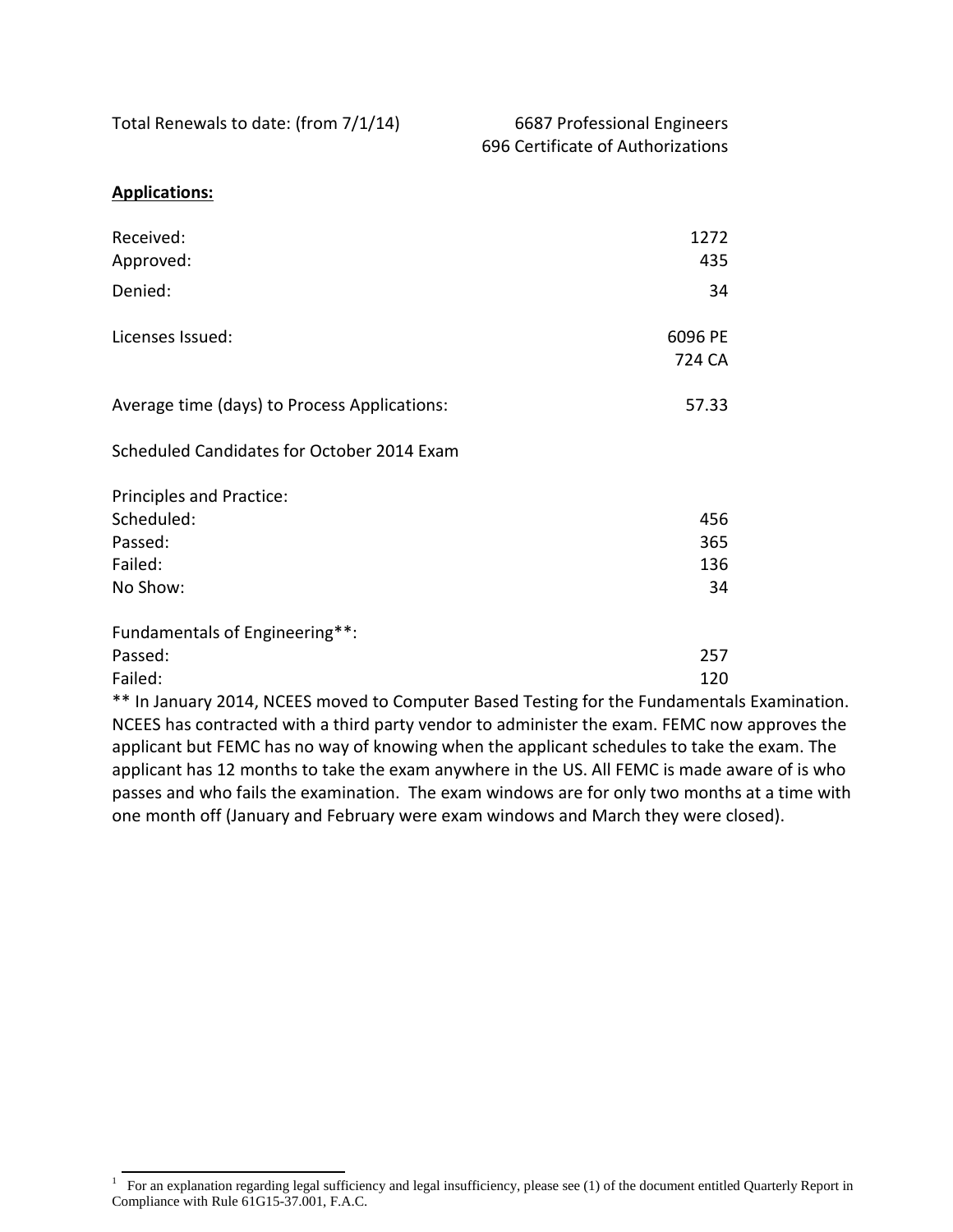#### **Quarterly Statistics:\***

| Activity on Licensed Complaints received in 1 <sup>st</sup> Quarter of 2014 / 2015:<br>Activity on Unlicensed Complaints received in 2 <sup>nd</sup> Quarter of 2014 / 2015:<br>Activity on all Licensed Complaints worked on in the 2 <sup>nd</sup> Quarter of 2014 / 2015:<br>Disciplinary Actions Taken on all pending Licensed cases by FBPE during $2^{nd}$ Quarter of 2014 / 2015: |
|------------------------------------------------------------------------------------------------------------------------------------------------------------------------------------------------------------------------------------------------------------------------------------------------------------------------------------------------------------------------------------------|
|                                                                                                                                                                                                                                                                                                                                                                                          |
|                                                                                                                                                                                                                                                                                                                                                                                          |
|                                                                                                                                                                                                                                                                                                                                                                                          |
|                                                                                                                                                                                                                                                                                                                                                                                          |
|                                                                                                                                                                                                                                                                                                                                                                                          |
|                                                                                                                                                                                                                                                                                                                                                                                          |
|                                                                                                                                                                                                                                                                                                                                                                                          |
|                                                                                                                                                                                                                                                                                                                                                                                          |
|                                                                                                                                                                                                                                                                                                                                                                                          |
|                                                                                                                                                                                                                                                                                                                                                                                          |
|                                                                                                                                                                                                                                                                                                                                                                                          |
|                                                                                                                                                                                                                                                                                                                                                                                          |
|                                                                                                                                                                                                                                                                                                                                                                                          |
|                                                                                                                                                                                                                                                                                                                                                                                          |
|                                                                                                                                                                                                                                                                                                                                                                                          |
|                                                                                                                                                                                                                                                                                                                                                                                          |
|                                                                                                                                                                                                                                                                                                                                                                                          |
|                                                                                                                                                                                                                                                                                                                                                                                          |
|                                                                                                                                                                                                                                                                                                                                                                                          |
|                                                                                                                                                                                                                                                                                                                                                                                          |
|                                                                                                                                                                                                                                                                                                                                                                                          |
|                                                                                                                                                                                                                                                                                                                                                                                          |
|                                                                                                                                                                                                                                                                                                                                                                                          |
|                                                                                                                                                                                                                                                                                                                                                                                          |
|                                                                                                                                                                                                                                                                                                                                                                                          |
| Disciplinary Actions Taken on all pending Unlicensed cases by FEMC during 2 <sup>nd</sup> Quarter of 2014 / 2015:                                                                                                                                                                                                                                                                        |
|                                                                                                                                                                                                                                                                                                                                                                                          |
|                                                                                                                                                                                                                                                                                                                                                                                          |
|                                                                                                                                                                                                                                                                                                                                                                                          |
|                                                                                                                                                                                                                                                                                                                                                                                          |
|                                                                                                                                                                                                                                                                                                                                                                                          |
|                                                                                                                                                                                                                                                                                                                                                                                          |
|                                                                                                                                                                                                                                                                                                                                                                                          |
|                                                                                                                                                                                                                                                                                                                                                                                          |
|                                                                                                                                                                                                                                                                                                                                                                                          |

#### **Section XII Quarterly Compliance Report:**

FEMC shall provide a quarterly report to the Department of Business and Professional Regulation ("DBPR") along with the report required in Section VIII, Expenditures, of this Agreement, which shall include the following:

> A list and status of all complaints made during this agreement, a/k/a this Second Quarter of 2014 – 2015 (open and closed, licensed and unlicensed). Please See Tab "B3."

<sup>&</sup>lt;sup>1</sup> For an explanation regarding legal sufficiency and legal insufficiency, please see (1) of the document entitled Quarterly Report in Compliance with Rule 61G15-37.001, F.A.C.